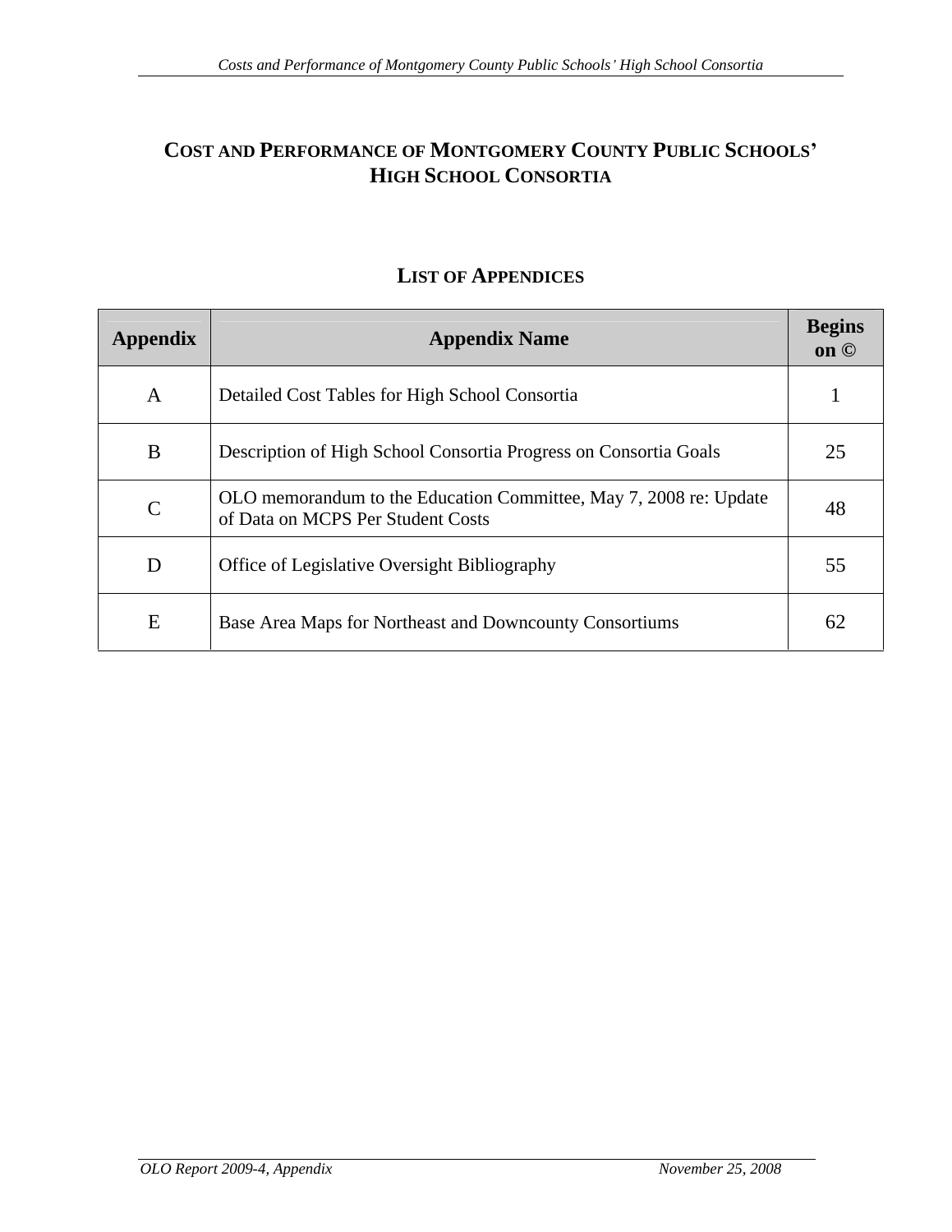# **Detailed Cost Tables for High School Consortia**

The following four MCPS offices provided OLO with cost and personnel data on the high school consortia:

- Department of Budget, Management, and Planning;
- Department of Enriched and Innovative Programs;
- Division of the Controller; and
- Department of Transportation.

The three primary sources of cost data used for this project were the MCPS Program Budgets, MCPS Operating Budgets, and the MCPS Account Tracking Summary that describes actual program expenditures. To supplement these data sources, OLO relied on MCPS staff to provide budgeted cost information for data that was not available through these sources, including grant award information and internal MCPS staff budgets.

This Appendix provides more detail on the budget and cost data presented in Chapter V of this report. This Appendix presents the supporting cost and personnel tables in the following order:

- 1. Overview information on the consortia and methods of cost calculation used by OLO;
- 2. Cost data for the Northeast Consortium;
- 3. Cost data for the Downcounty Consortium;
- 4. Transportation costs associated with the high school consortia; and
- 5. Cost and personnel data for the Division of Consortia.

The table on the next page lists the data tables presented in this appendix.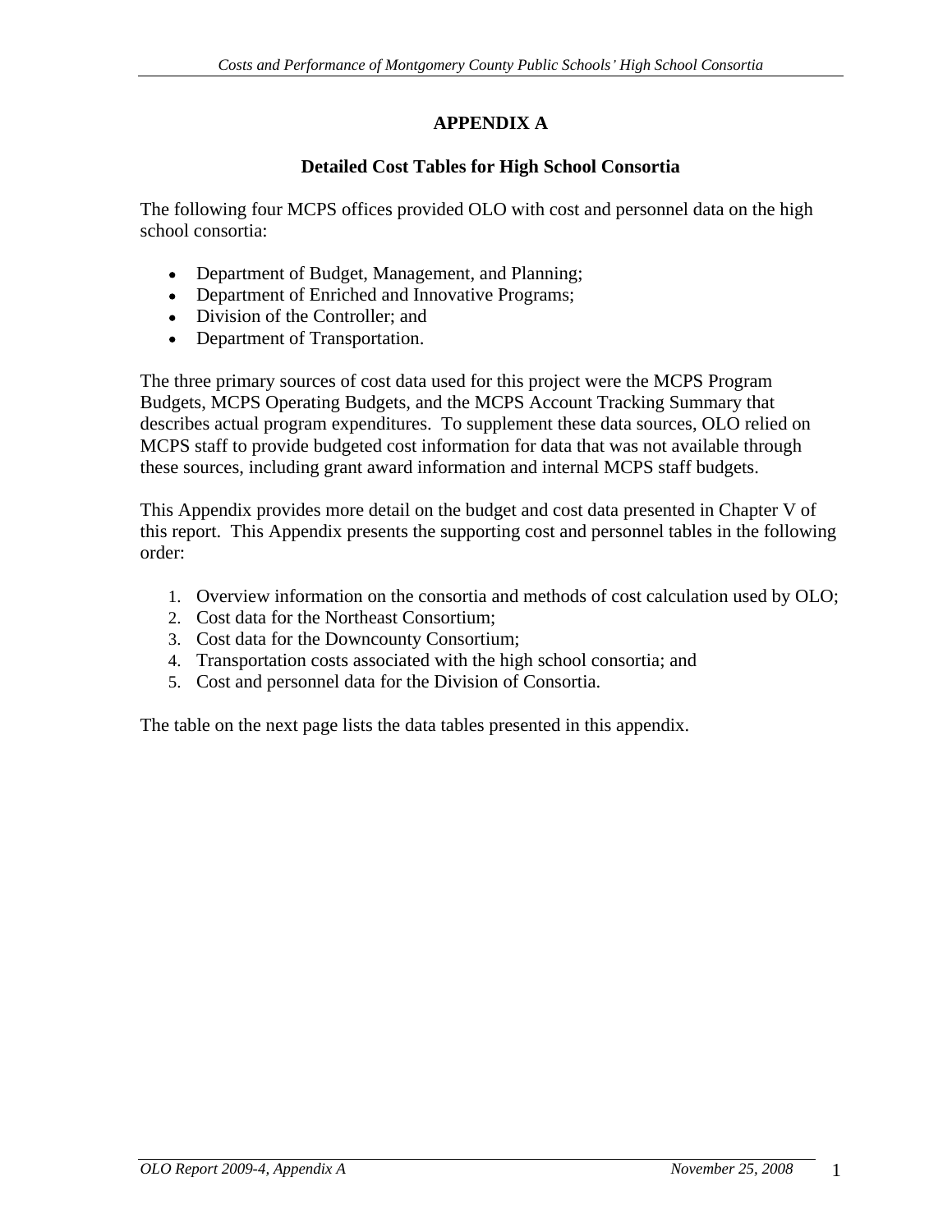| Appendix | <b>Table</b>                                                                                                                                  | <b>Starts</b><br>on © |
|----------|-----------------------------------------------------------------------------------------------------------------------------------------------|-----------------------|
|          | Overview                                                                                                                                      |                       |
| A1       | Estimated High School Consortia Costs, FY98-FY09                                                                                              |                       |
| A2       | OLO Calculation of Employee Benefits                                                                                                          |                       |
| A3       | <b>OLO</b> Estimation of Teacher Salary Costs                                                                                                 |                       |
|          | <b>Northeast Consortium</b>                                                                                                                   |                       |
| A4       | Budgeted Costs for the Northeast Consortium, FY98-FY09                                                                                        |                       |
| A5       | Magnet School Program Grant Funding for the Northeast Consortium                                                                              | $\mathbf{Q}$          |
| A6       | Smaller Learning Communities Grant Appropriations, Blake and Paint<br><b>Branch High Schools</b>                                              | 10                    |
| A7       | Northeast Consortium Locally Funded Budgeted Costs, FY98-FY09                                                                                 |                       |
|          | <b>Downcounty Consortium</b>                                                                                                                  |                       |
| A8       | Downcounty Consortium Budgeted Costs, FY03-FY09                                                                                               | 13                    |
| A9       | Smaller Learning Community Grant Appropriated Funding for the<br>Downcounty Consortia                                                         | 14                    |
| A10      | Downcounty Consortium Locally Funded Budgeted Costs FY04 to FY09                                                                              | 15                    |
|          | Transportation                                                                                                                                |                       |
| A11      | MCPS Calculations of Costs Associated with Additional Buses Required for<br>High School Consortiums, FY99 - FY09                              | 16                    |
|          | <b>Division of Consortia</b>                                                                                                                  |                       |
| A12      | Approximate Percentages of DCCAPS Office Staff Time Spent on Office<br>Initiatives                                                            | 19                    |
| A13      | Division of Consortia Choice and Application Program Services Costs,<br>FY98-FY09                                                             | 21                    |
| A14      | Number of FTEs for Division of Consortia Choice and Application Program<br>Services Budgeted to High School Consortia Functions, FY98 to FY09 | 24                    |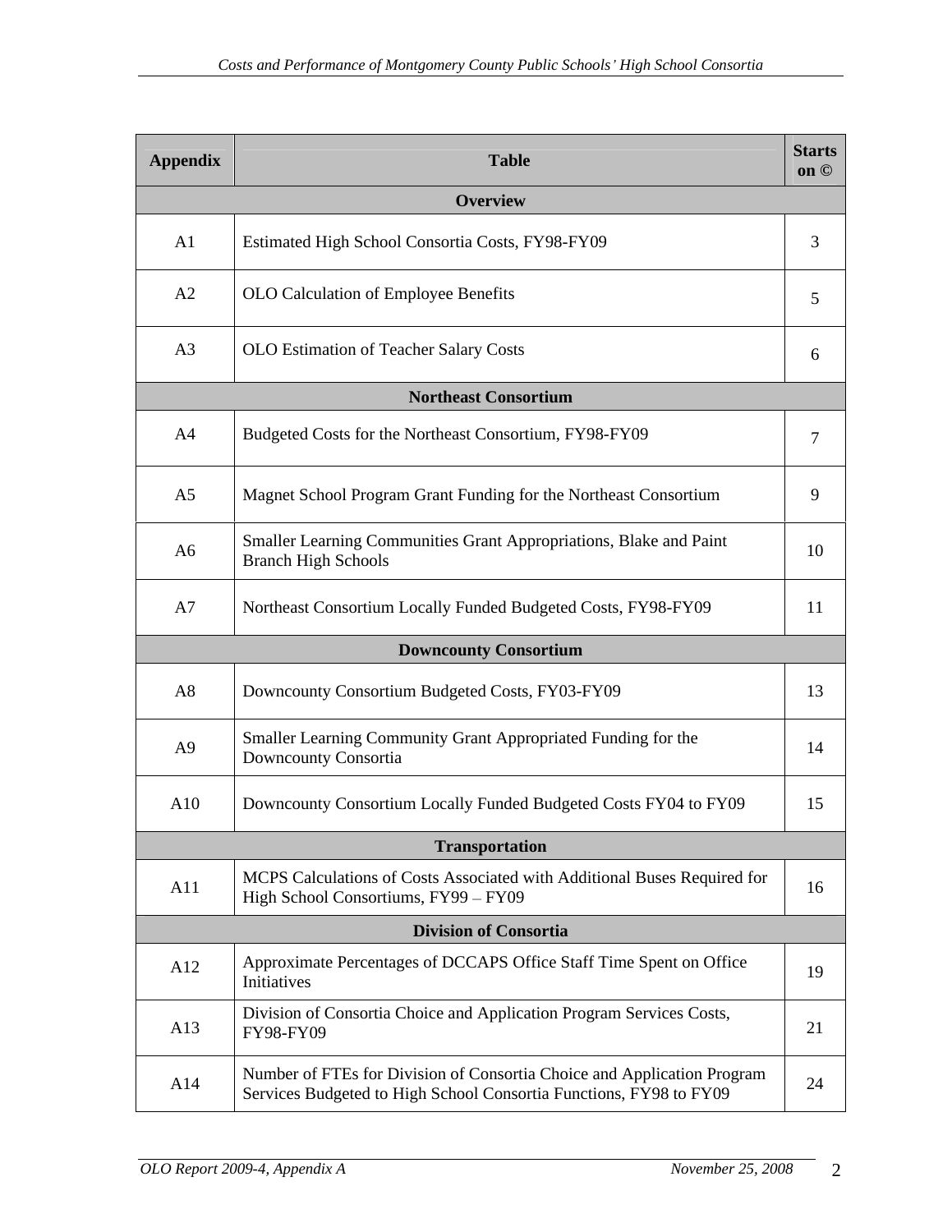### **Estimated High School Consortia Costs, FY98-FY03**

|                         | <b>Budget Categories</b>           | <b>FY98</b> | <b>FY99</b>              | <b>FY00</b>                      | <b>FY01</b> | <b>FY02</b> | <b>FY03</b>                                                                                                                           |
|-------------------------|------------------------------------|-------------|--------------------------|----------------------------------|-------------|-------------|---------------------------------------------------------------------------------------------------------------------------------------|
| Northeast               | Personnel Costs                    |             | \$419,795                | \$571,533                        | \$580,042   | \$304,366   | \$326,542                                                                                                                             |
|                         | Non-Personnel Costs                |             | $$130,000$ $$1,175,606$  | \$907,507                        | \$699,90    | \$200,149   | \$352,851                                                                                                                             |
| Consortium              | Transportation Costs               |             | \$217,396                | \$219,888                        | \$225,543   | \$229,258   | \$233,081                                                                                                                             |
|                         | <b>Subtotal</b>                    |             | $$130,000$   \$1,812,797 | $\mid$ \$1,698,928   \$1,505,486 |             | \$733,773   | \$912,474                                                                                                                             |
|                         | <b>Personnel Costs</b>             |             |                          |                                  |             |             | \$214,309                                                                                                                             |
| Downcounty              | Non-Personnel Costs                |             |                          |                                  |             |             | \$186,231                                                                                                                             |
| Consortium              | <b>Transportation Costs</b>        |             |                          |                                  |             |             |                                                                                                                                       |
|                         | <b>Subtotal</b>                    | -\$0        |                          |                                  |             | - 40        | \$400,540                                                                                                                             |
| Division of             | Personnel Costs                    | \$190,693   | \$197,142                | \$200,605                        | \$209,926   | \$199,088   | \$199,088                                                                                                                             |
| Consortia               | Non-Personnel Costs                |             |                          |                                  |             |             |                                                                                                                                       |
| Choice and              | <b>Transportation Costs</b>        |             |                          |                                  |             |             |                                                                                                                                       |
| Application<br>Programs | Subtotal                           | \$190,693   | \$197,142                | \$200,605                        | \$209,926   | \$199,088   | \$199,088                                                                                                                             |
|                         | <b>Total High School Consortia</b> |             |                          |                                  |             |             | $\frac{$320,693}{1}$ $\frac{$2,009,939}{1}$ $\frac{$1,899,533}{1}$ $\frac{$1,715,412}{1}$ $\frac{$932,861}{1}$ $\frac{$1,512,102}{1}$ |

Sources: MCPS Recommended Operating Budgets, FY04-FY09; MCPS Program Budgets, FY04-FY09; Account Summary Tracking, FY04-FY09; Magnet School Program Grant Application; and Smaller Learning Communities Grant Application.

|                                       | <b>Budget Categories</b>           | <b>FY04</b> | <b>FY05</b> | <b>FY06</b>                                                                               | <b>FY07</b> | <b>FY08</b>                       | <b>FY09</b>                       |
|---------------------------------------|------------------------------------|-------------|-------------|-------------------------------------------------------------------------------------------|-------------|-----------------------------------|-----------------------------------|
|                                       | Personnel Costs                    | \$327,151   | \$435,546   | \$542,636                                                                                 | \$696,429   | \$723,812                         | \$720,777                         |
| Northeast                             | Non-Personnel Costs                | \$352,851   | \$352,851   | \$527,244                                                                                 | \$522,349   | \$455,723                         | \$242,091                         |
| Consortium                            | <b>Transportation Costs</b>        | \$236,844   | \$152,013   | \$167,694                                                                                 | \$199,493   | \$251,391                         | \$285,893                         |
|                                       | <b>Subtotal</b>                    | \$916,846   | \$940,410   | $\vert$ \$1,237,574   \$1,418,271                                                         |             | $\vert$ \$1,430,926   \$1,248,761 |                                   |
| Downcounty                            | Personnel Costs                    | \$755,088   | \$946,182   | \$582,314                                                                                 | \$608,555   | \$670,935                         | \$641,761                         |
|                                       | Non-Personnel Costs                | \$433,771   | \$427,326   | \$423,241                                                                                 | \$358,658   | \$496,617                         | \$248,953                         |
| Consortium                            | <b>Transportation Costs</b>        |             | \$409,913   | \$415,772                                                                                 | \$454,044   | \$526,651                         | \$570,504                         |
|                                       | <b>Subtotal</b>                    | \$1,188,859 | \$1,783,421 | \$1,421,327                                                                               | \$1,421,257 |                                   | $\vert$ \$1,694,203   \$1,461,218 |
| Division of                           | <b>Personnel Costs</b>             | \$414,616   | \$421,310   | \$447,517                                                                                 | \$444,851   | \$474,312                         | \$501,069                         |
| Consortia                             | Non-Personnel Costs                |             |             |                                                                                           | \$38,000    | \$33,736                          | \$31,144                          |
| Choice and<br>Application<br>Programs | <b>Transportation Costs</b>        |             |             |                                                                                           |             |                                   |                                   |
|                                       | <b>Subtota</b>                     | \$414,616   | \$421,310   | \$447,517                                                                                 | \$482,851   | \$508,048                         | \$532,213                         |
|                                       | <b>Total High School Consortia</b> |             |             | $\vert$ \$2,520,321   \$3,145,141   \$3,106,418   \$3,322,379   \$3,633,177   \$3,242,192 |             |                                   |                                   |

## **Estimated High School Consortia Costs, FY04-FY09**

Sources: MCPS Recommended Operating Budgets, FY04-FY09; MCPS Program Budgets, FY04-FY09; Account Summary Tracking, FY04-FY09; Magnet School Program Grant Application; and Smaller Learning Communities Grant Application.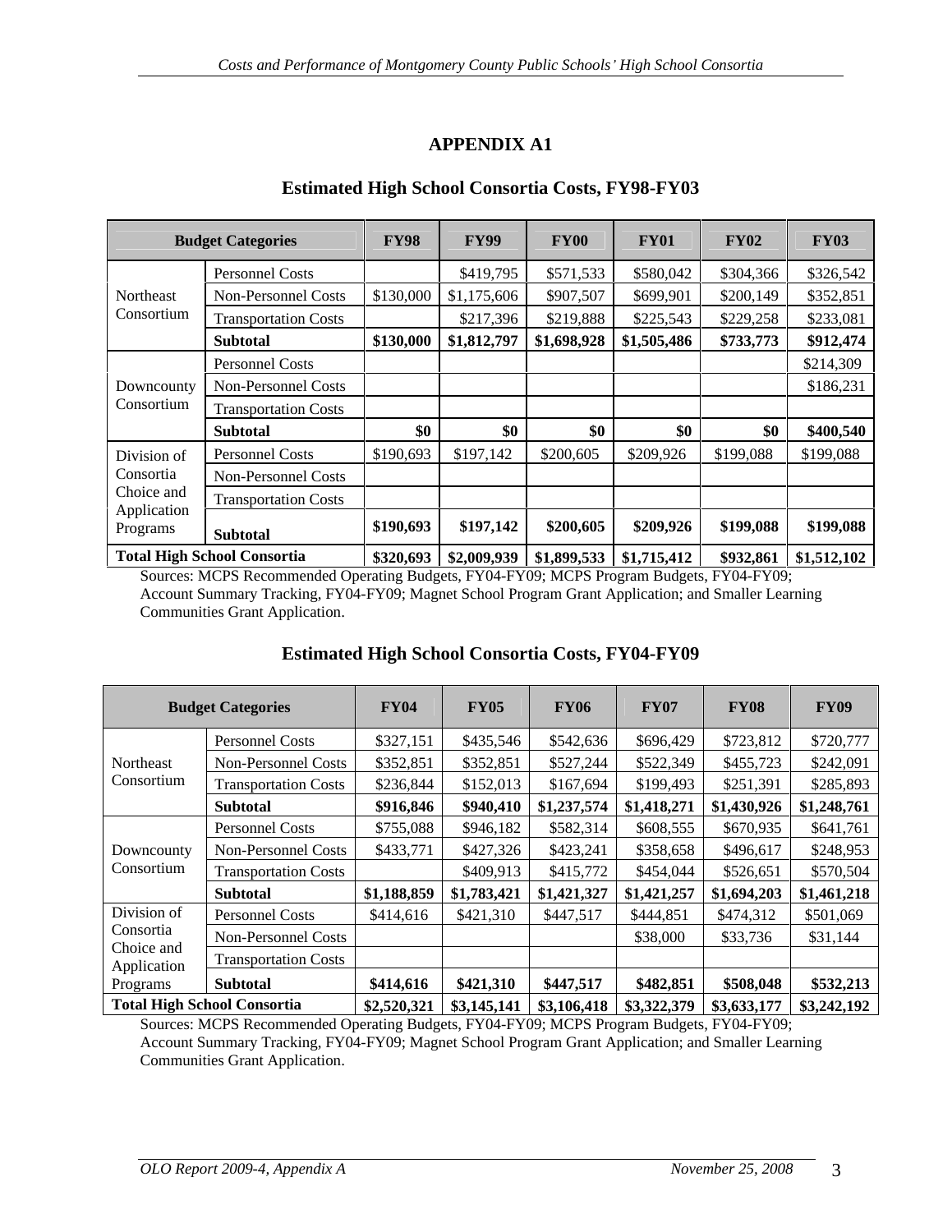|             | <b>Budget Categories</b>          | Total FY98-FY09 |
|-------------|-----------------------------------|-----------------|
|             | Personnel                         | \$5,648,629     |
| Northeast   | Non-Personnel                     | \$5,919,123     |
| Consortium  | Transportation                    | \$2,418,494     |
|             | Subtotal                          | \$13,986,246    |
|             | Personnel                         | \$4,204,835     |
| Downcounty  | Non-Personnel                     | \$2,574,797     |
| Consortium  | Transportation                    | \$2,376,884     |
|             | Subtotal                          | \$9,370,825     |
| Division of | Personnel                         | \$3,920,325     |
| Consortia   | Non-Personnel                     | \$102,880       |
|             | Subtotal                          | \$4,023,205     |
|             | Total High School Consortia Costs | \$27,360,168    |

### **Estimated High School Consortia Costs, Total FY98-FY09**

Sources: MCPS Recommended Operating Budgets, FY04-FY09; MCPS Program Budgets, FY04-FY09; Account Summary Tracking, FY04-FY0; Magnet School Program Grant Application; and Smaller Learning Communities Grant Application.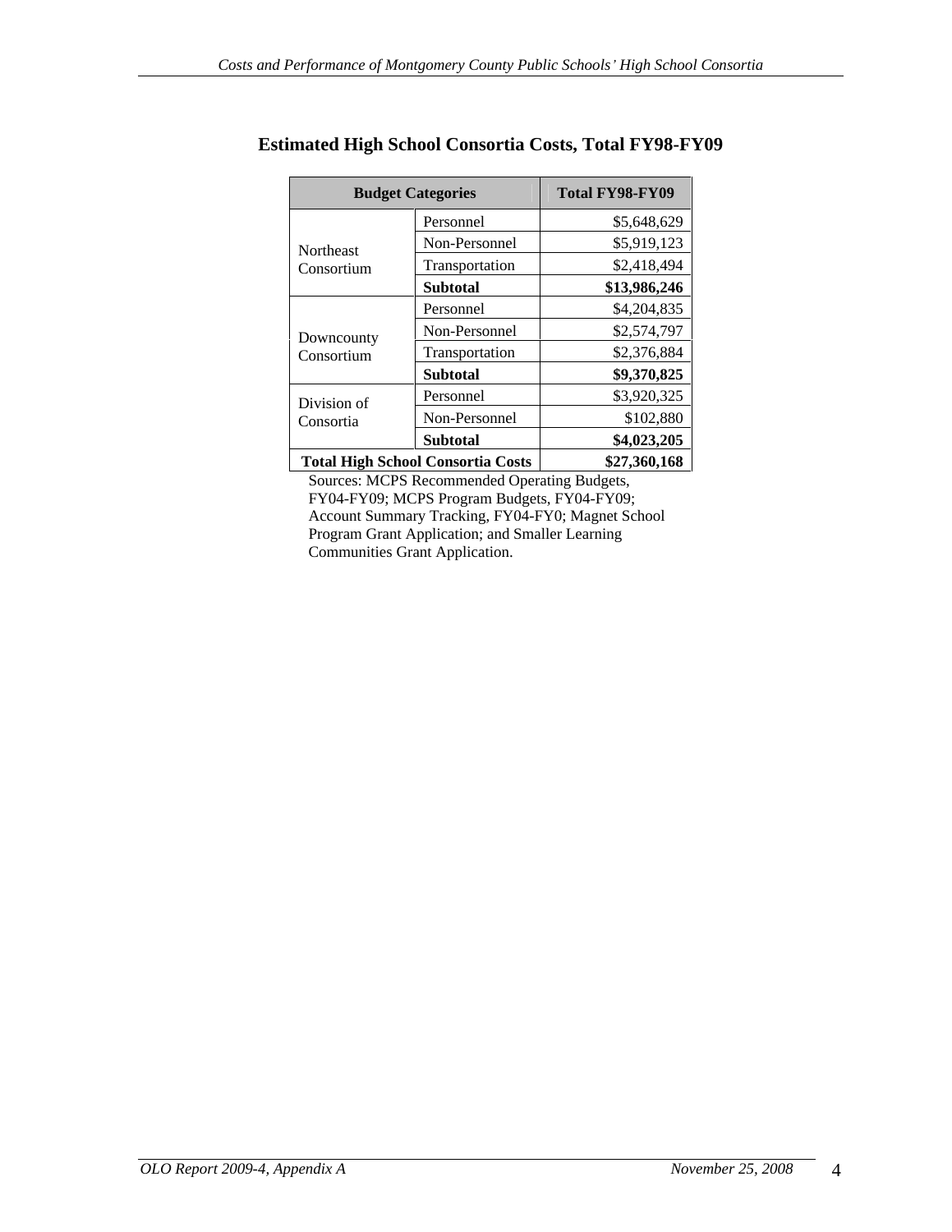## **OLO Calculation of Employee Benefits**

OLO calculated the cost of benefits using budgeted costs for personnel. OLO used the following rates for the calculation of benefits.

|                         | <b>Benefit</b> |
|-------------------------|----------------|
| Position                | Rate           |
| <b>MCEA Positions</b>   | 26%            |
| <b>SEIU Positions</b>   | 38%            |
| <b>MCAASP Positions</b> | 19%            |
| <b>MCBOA Positions</b>  | 23%            |
| Non-position Salaries   | 8%             |

MCPS provided OLO with the rate for the corresponding positions within the report as shown in the table.

| <b>Position Title</b>            | <b>Benefit Rate</b><br>Category |
|----------------------------------|---------------------------------|
| Teacher                          | <b>MCEA</b>                     |
| Supervisor                       | <b>MCAASP</b>                   |
| Coordinator                      | <b>MCEA</b>                     |
| <b>Instructional Specialist</b>  | <b>MCEA</b>                     |
| Guidance Counselor               | <b>MCEA</b>                     |
| Consortium Enrollment Specialist | <b>SEIU</b>                     |
| Administrative Secretary         | <b>SEIU</b>                     |
| Data Specialist                  | SEIU                            |
| Registrar                        | SEIU                            |

OLO determined that the SEIU positions listed above represented the higher range of SEIU position salaries and were more comparable to MCEA position salaries. Therefore, OLO used the MCEA benefit rate for both MCEA positions and SEIU positions in this report.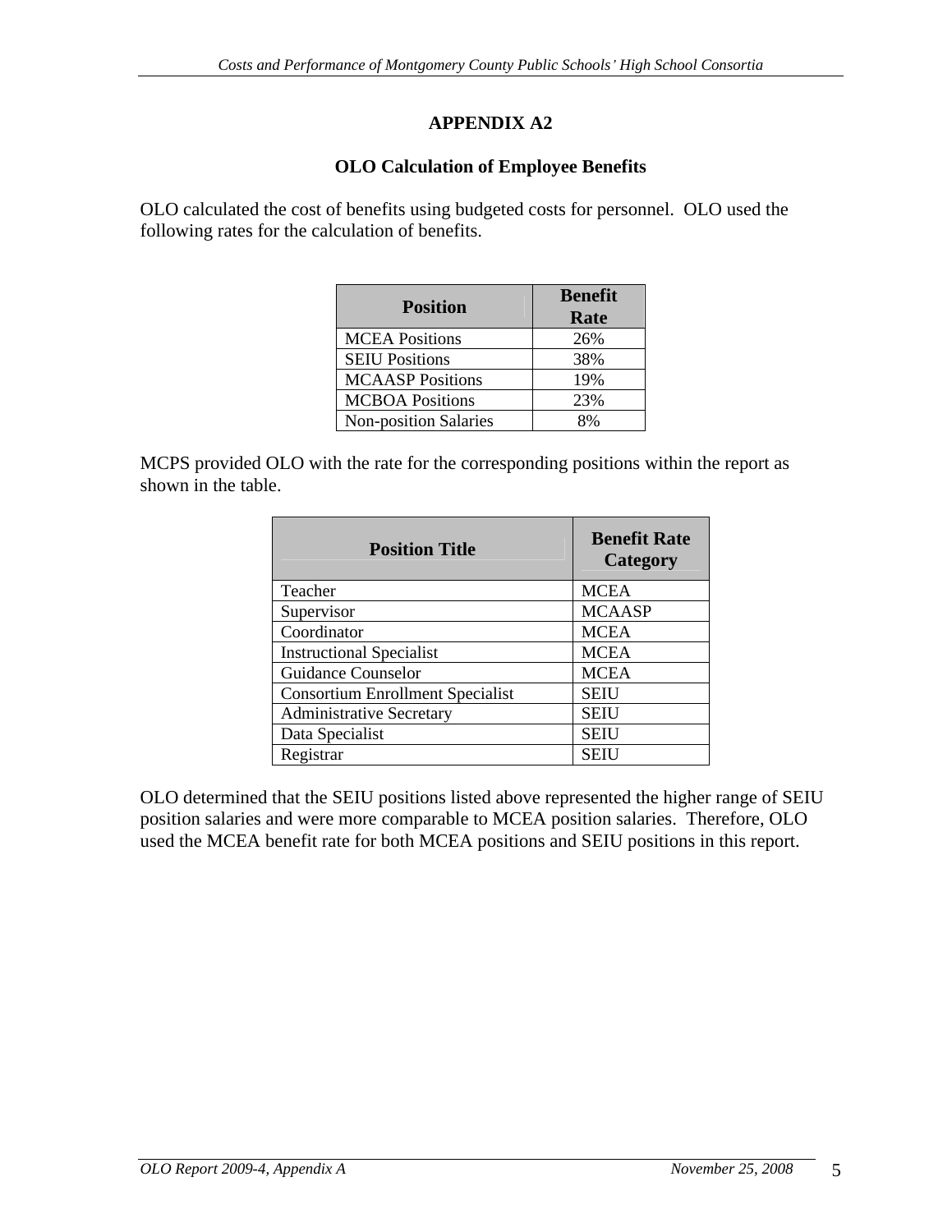### **OLO ESTIMATION OF TEACHER SALARY COSTS**

OLO identified 4.4 FTEs in the Northeast Consortium (NEC) and 5.6 FTEs in the Downcounty Consortium (DCC) that were additional positions as a result of the high school consortia program. However, the budgeted costs for these positions were included with position salaries that were not specific to the consortia and could not be differentiated. Therefore, it was necessary for OLO to estimate the costs of these positions. The following describes the process OLO used.

MCPS provided OLO with the Account Tracking Summary Data for the Consortia for FY05 through FY09. OLO identified the position teacher salary provided by MCPS and determined the per-position budgeted cost. The following table outlines the budgeted position salaries for the teacher position. OLO used these position salary costs for the 5.6 FTEs for the DCC and 4.4 FTEs for the NEC.

| Year        | <b>Budgeted</b> | <b>Budgeted Costs</b> | <b>Budgeted Per</b>  |
|-------------|-----------------|-----------------------|----------------------|
|             | <b>FTEs</b>     | (Total                | <b>Position Cost</b> |
| <b>FY05</b> | 225<br>44.U     | \$1,327,993           | \$58,761             |
| <b>FY06</b> | 28.2            | \$1,690,923           | \$59,962             |
| <b>FY07</b> | 00a<br>28.2     | \$1,873,016           | \$66,419             |
| <b>FY08</b> | 28.2            | \$1,965,032           | \$69,682             |
| <b>FY09</b> | 28.2            | \$2,080,906           | \$73,791             |

To determine the position budgeted costs for years prior to FY05, MCPS Department of Budget, Management, and Planning provided OLO with the average teacher salary for each year. The following shows the average teacher salary for FY02-FY04.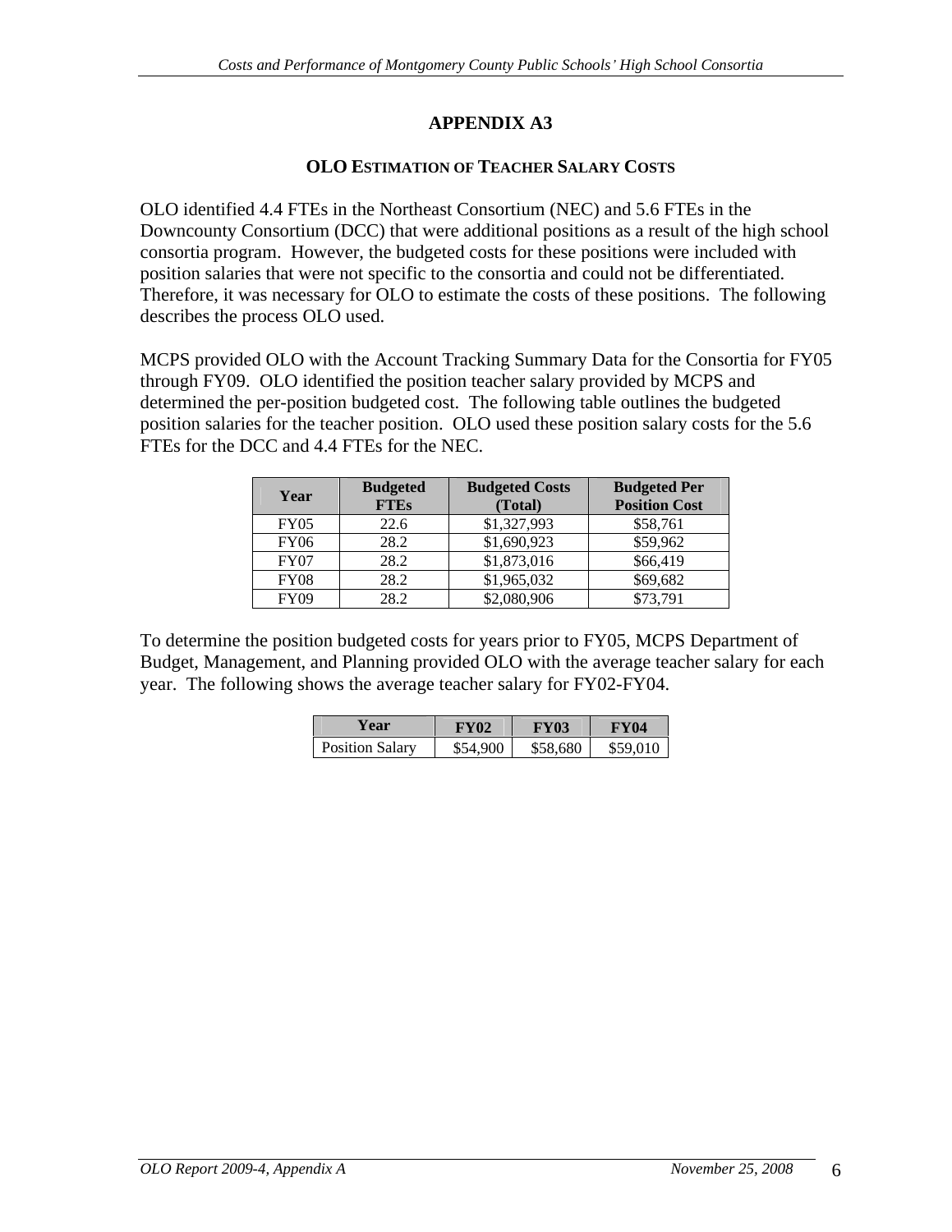#### **Budget Categories FY98 FY99 FY00 FY01 FY02 FY03** Grant | \$419,795 \$571,533 \$580,042 Personnel Local \$304,366 \$326,542 **Subtotal** \$0 \$419,795 \$571,533 \$580,042 \$304,366 \$326,542 \$0 Grant 1 \$660,488 \$391,258 \$292,662 Local \$130,000 \$515,118 \$516,249 \$407,239 \$200,149 \$352,851 Non-<br>
Lead 0.22 0.23 0.24 1.12 0.25 0.25 0.27 1.28 0.27 0.27 0.27 1.28 0.27 0.27 0.27 1.12 0.27 0.27 1.12 0.27 0.27 Personnel  $\frac{200a}{2}$   $\frac{3150,000}{2}$   $\frac{3215,118}{2}$   $\frac{3210,249}{2}$   $\frac{3407,259}{2}$   $\frac{3200,149}{2}$   $\frac{3222,821}{2}$ **Subtotal \$130,000 \$1,175,606 \$907,507 \$699,901 \$200,149 \$352,851** Total Grant  $$0 \mid $1,080,283 \mid $962,791 \mid $872,704 \mid $0 \mid $80 \mid $0$ Total Local 5130,000 | \$515,118 | \$516,249 | \$407,239 | \$504,515 | \$679,393 | **Total Northeast**

### **APPENDIX A4**

#### **Budgeted Costs for the Northeast Consortium, FY98-FY03**

**Consortium \$130,000 \$1,595,401 \$1,479,040 \$1,279,943 \$504,515 \$679,393** Sources: MCPS Recommended Operating Budgets, FY98-FY09; MCPS Program Budgets, FY98-FY09; MSAP and SLC Grant Applications.

#### **Budgeted Costs for the Northeast Consortium, FY04-FY09**

|                        | <b>Budgeted Categories</b> | <b>FY04</b> | <b>FY05</b> | <b>FY06</b>               | <b>FY07</b>                       | <b>FY08</b> | <b>FY09</b> |
|------------------------|----------------------------|-------------|-------------|---------------------------|-----------------------------------|-------------|-------------|
| Personnel   Local      | Grant                      |             |             | \$100,432                 | \$207,557                         | \$235,587   | \$236,651   |
|                        |                            | \$327,15    | \$435,546   | \$442,204                 | \$488,872                         | \$488,225   | \$484,126   |
|                        | <b>Subtotal</b>            | \$327,151   | \$435,546   | \$542,636                 | \$696,429                         | \$723,812   | \$720,777   |
|                        | Grant                      |             |             | \$174,393                 | \$156,139                         | \$117,875   | \$101,992   |
| Non-<br>Personnel      |                            | \$352,851   | \$352,851   | \$352,851                 | \$366,210                         | \$337,848   | \$140,099   |
|                        | <b>Subtotal</b>            | \$352,851   | \$352,851   | \$527,244                 | \$522,349                         | \$455,723   | \$242,091   |
| <b>Total Grant</b>     |                            |             |             | \$274,825                 | \$363,696                         | \$353,462   | \$338,643   |
| <b>Total Local</b>     |                            | \$680,002   | \$788,397   | \$795,055                 | \$855,082                         | \$826,073   | \$624,225   |
| <b>Total Northeast</b> |                            |             |             |                           |                                   |             |             |
| <b>Consortium</b>      |                            | \$680,002   | \$788,397   | $\frac{1}{2}$ \$1,069,880 | $\vert$ \$1,218,778   \$1,179,535 |             | \$962,868   |

Sources: MCPS Recommended Operating Budgets, FY98-FY09; MCPS Program Budgets, FY98-FY09; MSAP and SLC Grant Applications.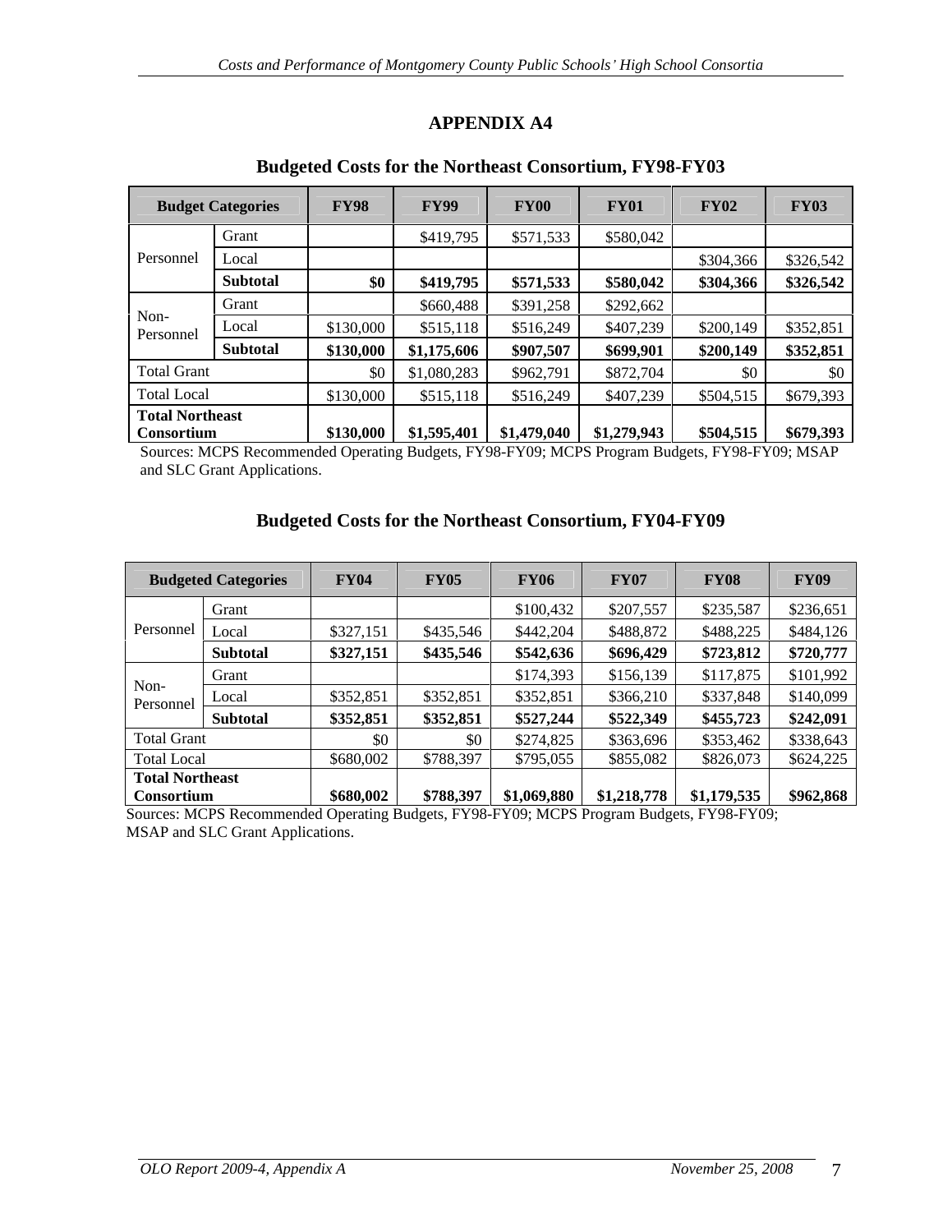|                                                  | <b>Budgeted Categories</b> | Total FY98-FY09 |
|--------------------------------------------------|----------------------------|-----------------|
|                                                  | Grant                      | \$2,351,597     |
| Personnel                                        | Local                      | \$3,297,032     |
|                                                  | Subtotal                   | \$5,648,629     |
|                                                  | . <del>i</del> rant        | \$1,894,807     |
| Non-Personnel                                    | Local                      | \$4,024,316     |
|                                                  | Subtotal                   | \$5,919,123     |
| Total Grant<br>the control of the control of the |                            | \$4,246,404     |
| Total Local                                      |                            | \$7,321,348     |
| Total Northeast Consortium                       |                            | \$11,567,752    |

### **Budgeted Costs for the Northeast Consortium, Total FY98-FY09**

Sources: MCPS Recommended Operating Budgets, FY98-FY09; MCPS Program Budgets, FY98-FY09; MSAP and SLC Grant Applications.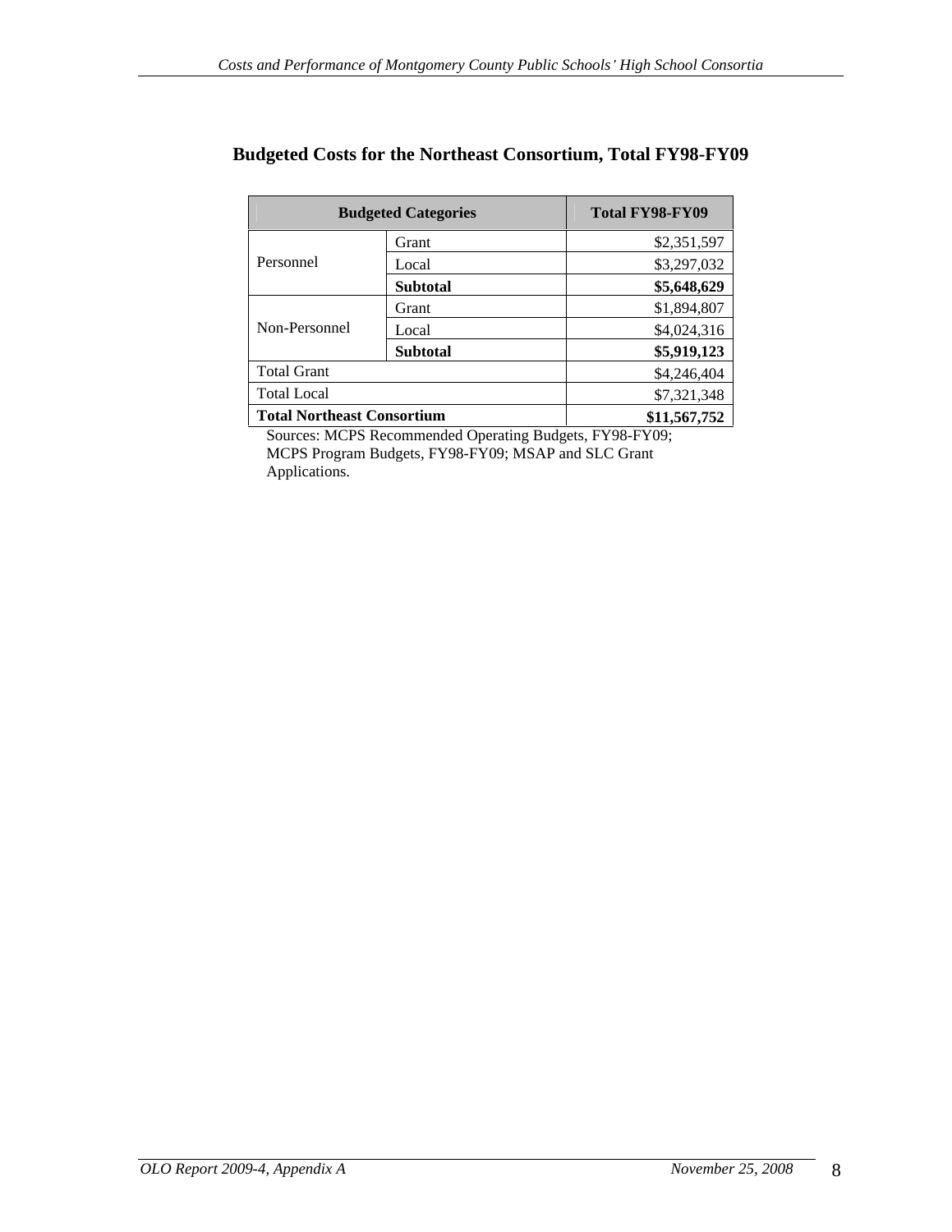| <b>Expenditure Categories</b> |                          | Project<br>Year 1 | Project<br>Year 2 | <b>Project</b><br>Year 3 | <b>Total</b>                    |
|-------------------------------|--------------------------|-------------------|-------------------|--------------------------|---------------------------------|
|                               | Personnel                | \$325,820         | \$436,752         | \$442,455                | \$1,205,027                     |
| Personnel                     | <b>Employee Benefits</b> | \$93,975          | \$134,781         | \$137,587                | \$366,343                       |
|                               | <b>Subtotal</b>          | \$419,795         | \$571,533         |                          | $\vert$ \$580,042   \$1,571,370 |
|                               | Equipment                | \$457,392         | \$251,775         | \$196,376                | \$905,543                       |
|                               | Supplies                 | \$132,590         | \$77,000          | \$42,000                 | \$251,590                       |
| Non-                          | Contractual              | \$43,500          | \$39,000          | \$33,000                 | \$115,500                       |
| Personnel                     | Indirect                 | \$27,006          | \$23,483          | \$21,286                 | \$71,775                        |
|                               | <b>Subtotal</b>          | \$660,488         | \$391,258         | \$292,662                | \$1,344,408                     |
| <b>Total MSAP Grant</b>       |                          | \$1,080,283       | \$962,791         | \$872,704                | \$2,915,778                     |

**Magnet School Program Grant Funding for the Northeast Consortium**

Source: Magnet School Program Grant Application Binder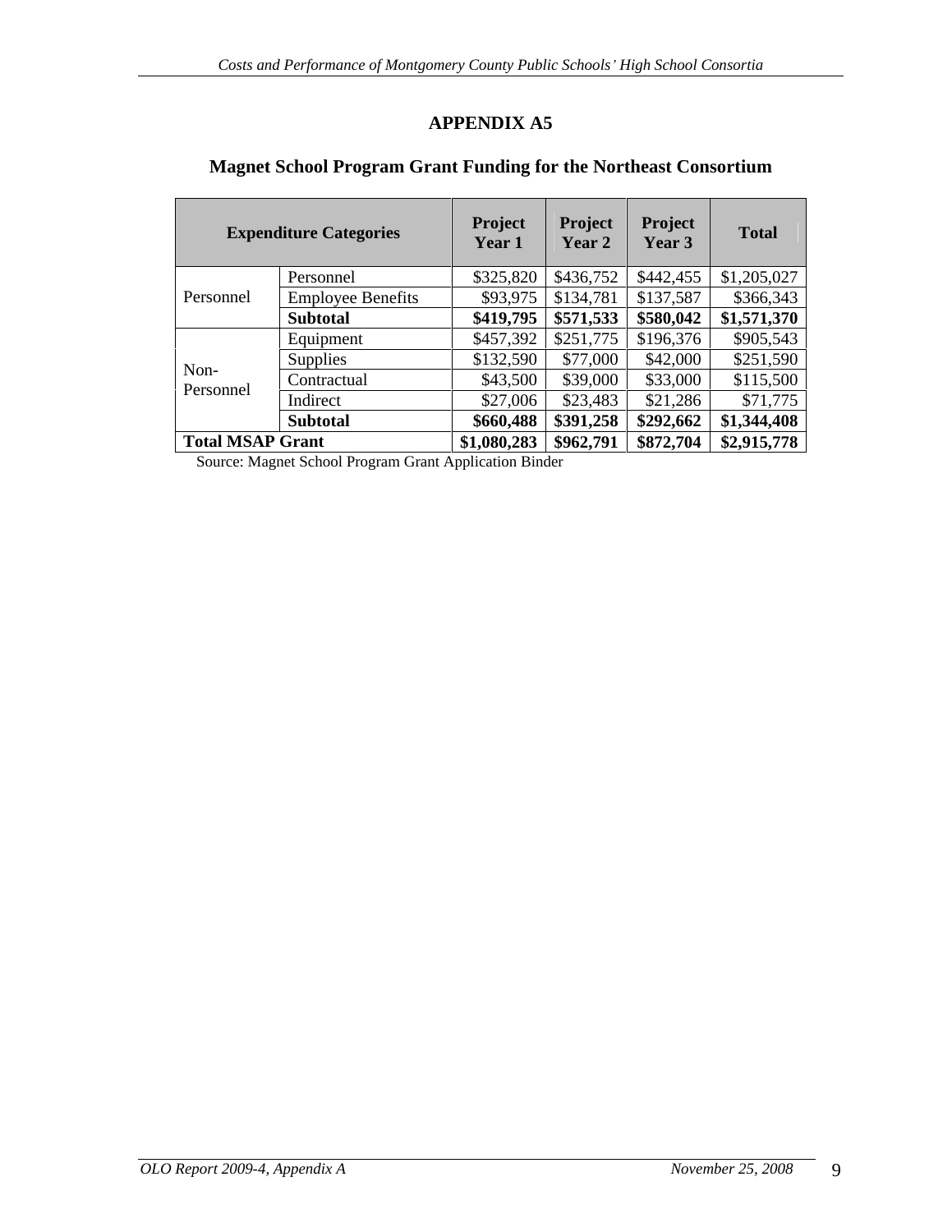### **Smaller Learning Communities Grant Appropriations, Blake and Paint Branch High Schools**

|                 | <b>Appropriation Categories</b> | Project<br>Year 1 | Project  <br>Year 2 | Project<br>Year 3      | Project<br>Year 4 | Project<br>Year 5                                                        | <b>Total</b> |
|-----------------|---------------------------------|-------------------|---------------------|------------------------|-------------------|--------------------------------------------------------------------------|--------------|
|                 | Personnel                       |                   |                     |                        |                   |                                                                          |              |
|                 | Blake                           | \$26,918          | \$107,086           | \$126,287              | \$126,500         | \$1,000                                                                  | \$387,791    |
|                 | Paint Branch                    | \$66,075          | \$66,075            | \$66,075               | \$66,075          | \$66,075                                                                 | \$330,375    |
| Personnel       | <b>Employee Benefits</b>        |                   |                     |                        |                   |                                                                          |              |
|                 | Blake                           | \$2,153           | \$29,110            | \$37,939               | \$38,790          | \$80                                                                     | \$108,072    |
|                 | Paint Branch                    | \$5,286           | \$5,286             | \$5,286                | \$5,286           | \$5,286                                                                  | \$26,430     |
|                 | <b>Subtotal</b>                 | \$100,432         | \$207,557           | \$235,587              | \$236,651         | \$72,441                                                                 | \$852,668    |
|                 | Travel                          |                   |                     |                        |                   |                                                                          |              |
|                 | Blake                           | \$5,000           | \$4,000             | \$3,000                | \$1,000           |                                                                          | \$13,000     |
|                 | Paint Branch                    |                   |                     |                        |                   |                                                                          | \$0          |
|                 | Equipment                       |                   |                     |                        |                   |                                                                          |              |
|                 | Blake                           |                   | \$6,000             | \$11,000               | \$11,000          |                                                                          | \$28,000     |
|                 | Paint Branch                    | \$60,000          |                     |                        |                   |                                                                          | \$60,000     |
|                 | Supplies                        |                   |                     |                        |                   |                                                                          |              |
|                 | Blake                           | \$2,500           | \$10,500            | \$10,500               |                   |                                                                          | \$23,500     |
|                 | Paint Branch                    | \$11,300          | \$32,050            | \$6,050                | \$6,050           | \$6,050                                                                  | \$61,500     |
| Non-            | Contractual                     |                   |                     |                        |                   |                                                                          |              |
| Personnel       | Blake                           | \$46,500          | \$51,500            | \$45,500               | \$42,500          | \$32,500                                                                 | \$218,500    |
|                 | Paint Branch                    | \$31,500          | \$31,500            | \$21,500               | \$21,500          | \$21,500                                                                 | \$127,500    |
|                 | Other                           |                   |                     |                        |                   |                                                                          |              |
|                 | Blake                           |                   |                     |                        |                   |                                                                          | \$0          |
|                 | Paint Branch                    | \$11,200          | \$11,200            | \$11,200               | \$11,200          | \$11,200                                                                 | \$56,000     |
|                 | Indirect                        |                   |                     |                        |                   |                                                                          |              |
|                 | Blake                           | \$2,20            | \$5,517             | \$6,207                | \$5,824           | \$890                                                                    | \$20,639     |
|                 | Paint Branch                    | \$4,192           | \$3,872             | \$2,918                | \$2,918           | \$2,918                                                                  | \$16,818     |
|                 |                                 |                   |                     |                        |                   |                                                                          |              |
|                 | <b>Subtotal</b>                 | \$174,393         |                     | $$156,139$ \ \$117,875 | \$101,992         | \$75,058                                                                 | \$625,457    |
| Total SLC Grant |                                 |                   |                     |                        |                   | $$274,825$   \$363,696   \$353,462   \$338,643   \$147,499   \$1,478,125 |              |

Source: MCPS Memo from Jerry Weast to Members of the Board of Education re: Recommended FY2006 Supplemental Appropriation for Smaller Learning Communities Grant, September 13, 2005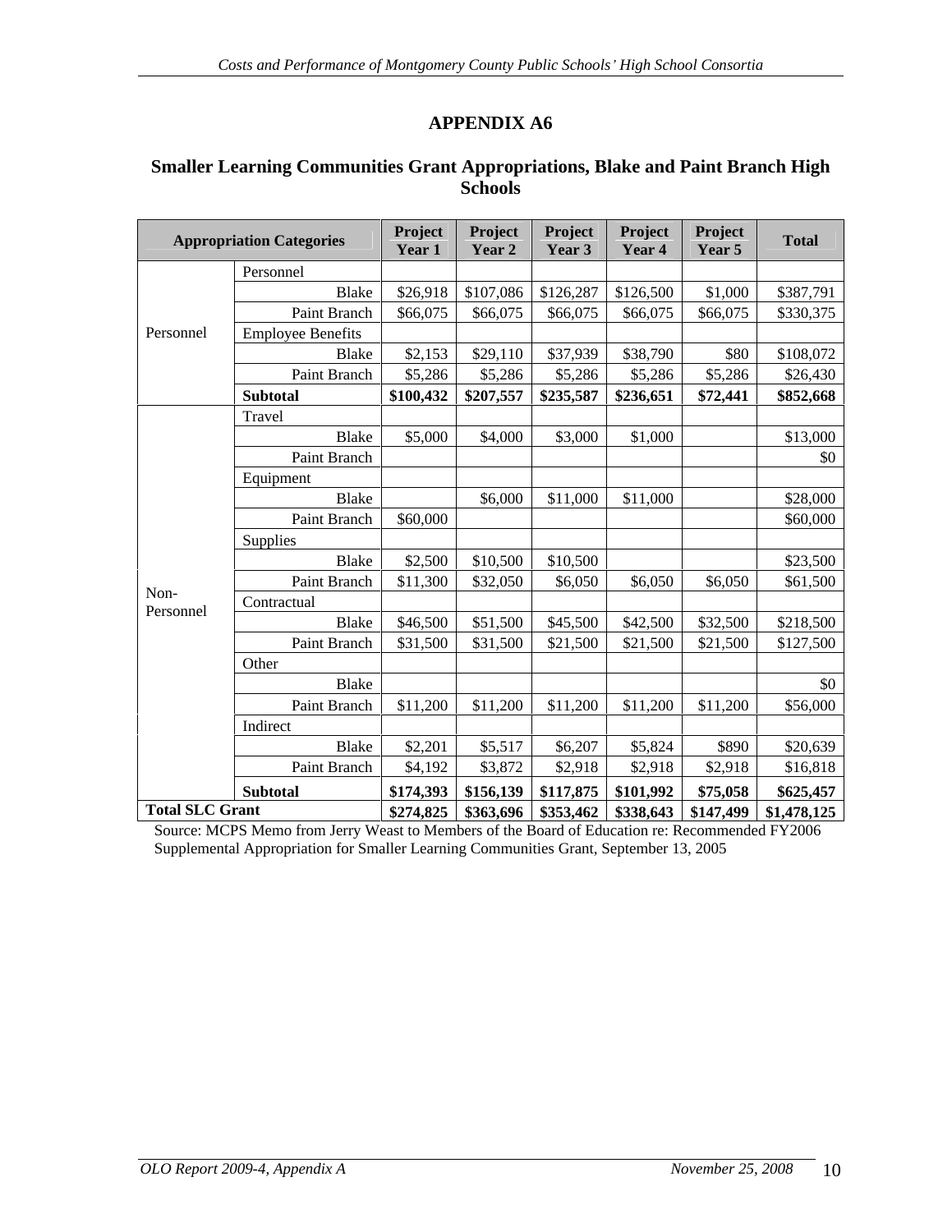|                   | <b>Budget Categories</b>          | <b>FY98</b>                                                       | <b>FY99</b> | <b>FY00</b> | <b>FY01</b> | <b>FY02</b>                                                      | <b>FY03</b> |
|-------------------|-----------------------------------|-------------------------------------------------------------------|-------------|-------------|-------------|------------------------------------------------------------------|-------------|
|                   | Teacher                           |                                                                   |             |             |             | \$241,560                                                        | \$259,160   |
|                   | Personnel Other Personnel Costs   |                                                                   |             |             |             | \$62,806                                                         | \$67,382    |
|                   | Subtotal                          | 40.                                                               |             |             |             | \$304,366                                                        | \$326,542   |
|                   | Special Program Funds             | $\vert$ \$130,000   \$515,118   \$516,249   \$407,239   \$200,149 |             |             |             |                                                                  |             |
|                   | Contractual                       |                                                                   |             |             |             |                                                                  | \$44,500    |
|                   | Supplies and Materials            |                                                                   |             |             |             |                                                                  | \$210,367   |
| Non-<br>Personnel | Travel                            |                                                                   |             |             |             |                                                                  |             |
|                   | Uther                             |                                                                   |             |             |             |                                                                  | \$33,500    |
|                   | Equipment                         |                                                                   |             |             |             |                                                                  | \$49,443    |
|                   | Subtotal                          |                                                                   |             |             |             | $\frac{\$130,000}{\$515,118}$ \\$516,249 \\$407,239 \\$200,149 \ | \$352,851   |
|                   | <b>Total Northeast Consortium</b> | \$130,000                                                         |             |             |             | $\vert$ \$515,118   \$516,249   \$407,239   \$504,515            | \$679,393   |

### **Northeast Consortium Locally Funded Budgeted Costs, FY98-FY03**

Sources: MCPS Recommended Operating Budgets, FY98-FY09; MCPS Program Budgets, FY98-FY09; MSAP and SLC Grant Applications.

|           | <b>Budget Categories</b>                                                           | <b>FY04</b> | <b>FY05</b> | <b>FY06</b>         | <b>FY07</b> | <b>FY08</b>                                                                      | <b>FY09</b> |
|-----------|------------------------------------------------------------------------------------|-------------|-------------|---------------------|-------------|----------------------------------------------------------------------------------|-------------|
|           | Teacher                                                                            |             |             |                     |             | $\mid$ \$259,644   \$325,771   \$332,429   \$368,227   \$386,317   \$409,097     |             |
|           | Personnel   Other Personnel Costs                                                  |             |             |                     |             | $$67,507$   \$109,775   \$109,775   \$120,645   \$101,908                        | \$75,029    |
|           | Subtotal                                                                           |             |             |                     |             | $\vert$ \$327,151   \$435,546   \$442,204   \$488,872   \$488,225   \$484,126    |             |
|           | Special Program Funds                                                              |             |             |                     |             |                                                                                  |             |
|           | Contractual                                                                        | \$44,500    | \$44,500    | $$44,500$ $$47,000$ |             | \$54,582                                                                         | \$39,231    |
|           | Supplies and Materials   \$210,367   \$210,367   \$210,367   \$187,524   \$174,006 |             |             |                     |             |                                                                                  | \$43,668    |
| Non-      | Trav                                                                               |             |             |                     |             |                                                                                  | \$15,554    |
| Personnel | <b>Other</b>                                                                       | \$33,500    | \$33,500    | \$33,500            | \$39,416    | \$51,260                                                                         | \$24,646    |
|           | Equipment                                                                          | \$49,443    | \$49,443    | $$49,443$ $$53,000$ |             | \$58,000                                                                         | \$17,000    |
|           | <b>Subtotal</b>                                                                    |             |             |                     |             | $\frac{1}{3352,851}$ \ \$352,851 \ \$352,851 \ \$366,210 \ \$337,848 \ \$140,099 |             |
|           | <b>Total Northeast Consortium</b>                                                  |             |             |                     |             | \$680,002   \$788,397   \$795,055   \$855,082   \$826,073   \$624,225            |             |

#### **Northeast Consortium Locally Funded Budgeted Costs, FY04-FY09**

Sources: MCPS Recommended Operating Budgets, FY98-FY09; MCPS Program Budgets, FY98-FY09; MSAP and SLC Grant Applications.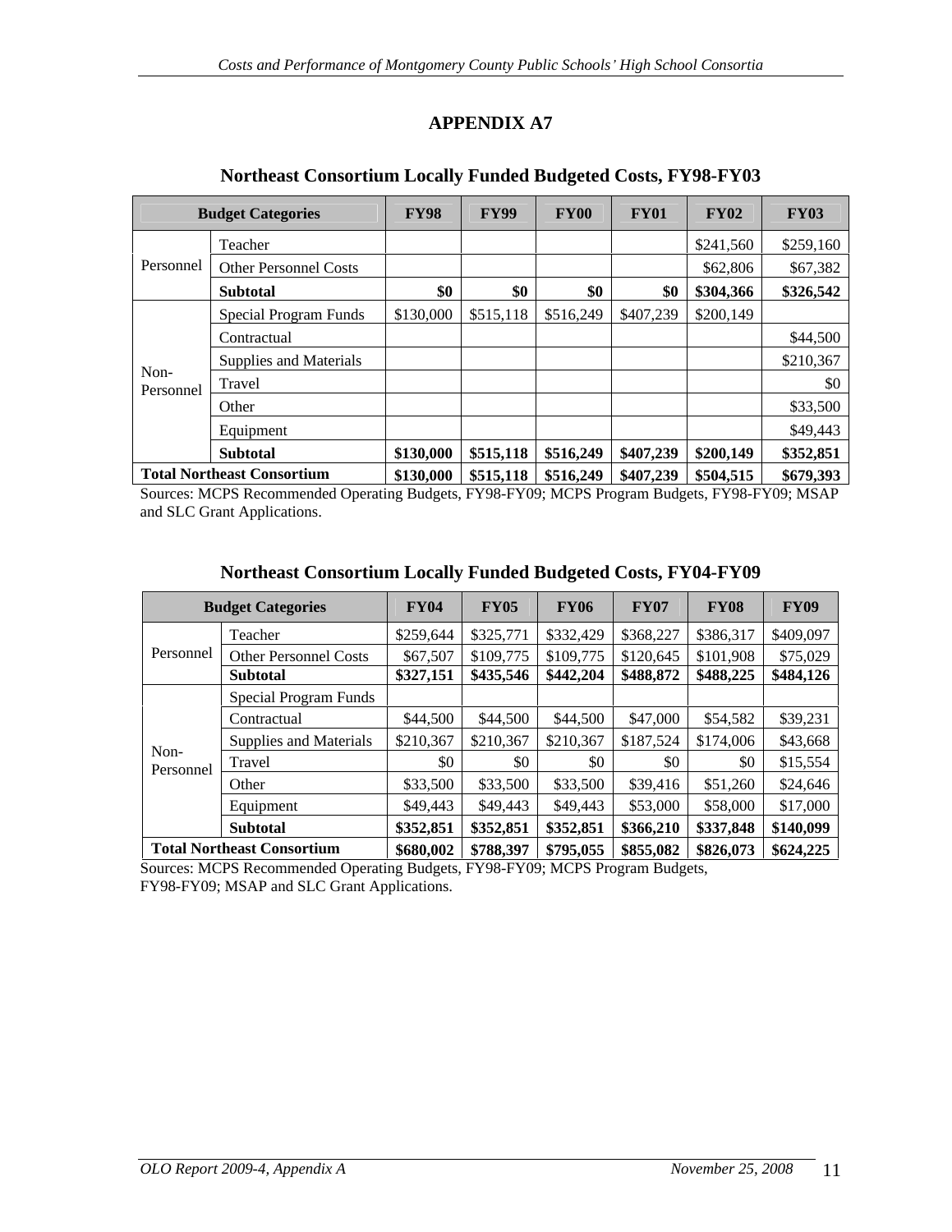|                            | <b>Budget Categories</b> | Total FY98-FY09 |
|----------------------------|--------------------------|-----------------|
|                            | Teacher                  | \$2,582,205     |
| Personnel                  | Other Personnel Costs    | \$714,827       |
|                            | <b>Subtotal</b>          | \$3,297,032     |
|                            | Special Program Funds    | \$1,768,755     |
|                            | Contractual              | \$318,813       |
|                            | Supplies and Materials   | \$1,246,666     |
| Non-Personnel              | Travel                   | \$15,554        |
|                            | Other                    | \$249,322       |
|                            | Equipment                | \$325,772       |
|                            | <b>Subtotal</b>          | \$4,024,316     |
| Total Northeast Consortium |                          | \$7,321,348     |

## **Northeast Consortium Locally Funded Budgeted Costs, Total FY98-FY09**

Sources: MCPS Recommended Operating Budgets, FY98-FY09; MCPS Program Budgets, FY98-FY09; MSAP and SLC Grant Applications.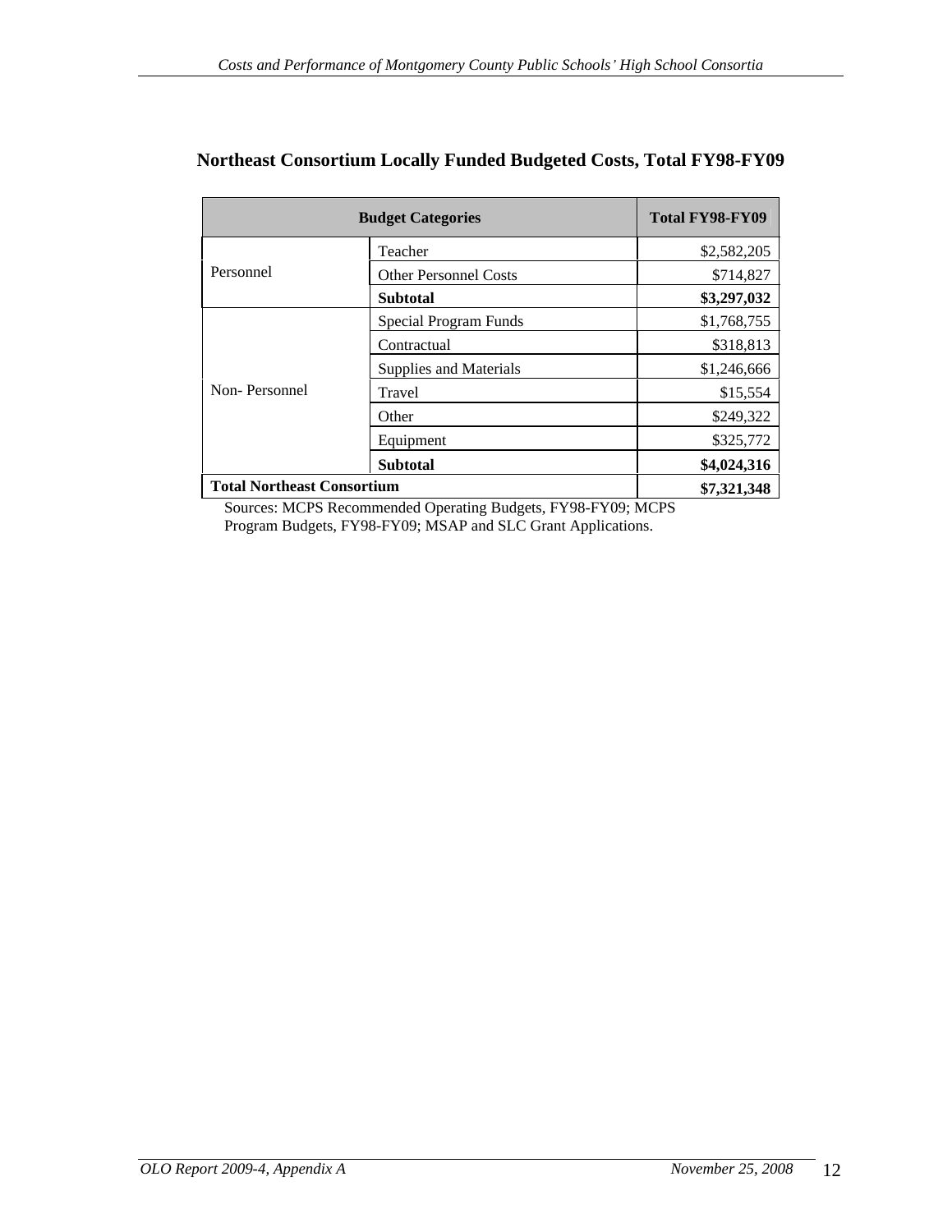### **Downcounty Consortium Budgeted Costs, FY03-FY09**

|                         | <b>Budget Categories</b> | <b>FY03</b>          | <b>FY04</b> | <b>FY05</b>                                                                                                     | <b>FY06</b>         | <b>FY07</b>            | <b>FY08</b> | <b>FY09</b> | <b>Total</b>                                               |
|-------------------------|--------------------------|----------------------|-------------|-----------------------------------------------------------------------------------------------------------------|---------------------|------------------------|-------------|-------------|------------------------------------------------------------|
|                         | Gran                     | \$214,309            | \$515,061   | \$623,552                                                                                                       | \$11,699            |                        |             |             | \$1,364,621                                                |
| Personnel Local         |                          |                      | \$240,02    | \$322,630                                                                                                       |                     | $$570,615$ \ \$608,555 | \$670,935   |             | $$641,761$ \ \$3,054,523                                   |
|                         | Subtotal                 | \$214,309            | \$755,088   | \$946,182                                                                                                       | \$582,314 \$608,555 |                        |             |             | $$670,935$ $$641,761$ $$4,419,144$                         |
|                         | Gran                     | \$186.231            | \$250,272   | \$176,326                                                                                                       | \$4,590             |                        |             |             | \$617,419                                                  |
| Non-<br>Personnel Local |                          |                      | \$183,498   | \$251,000                                                                                                       |                     | $$418,651$ \ \$358,658 | \$496,617   |             | $$248,953$ \$1,957,377                                     |
|                         |                          | Subtotal   \$186,231 | \$433,770   | \$427,326                                                                                                       |                     | $$423,241$ $$358,658$  |             |             | $$496,617$ $$248,953$ $$2,574,796$                         |
| <b>Total Grant</b>      |                          | \$400,540            | \$765,333   | \$799,878                                                                                                       | \$16,289            |                        |             |             | \$0 \$1,982,040                                            |
| <b>Total Local</b>      |                          |                      | \$423,525   | \$573,630                                                                                                       |                     |                        |             |             | $$989,266$ $$967,213$ $$1,167,552$ $$890,714$ $$5,011,900$ |
| <b>Total Downcounty</b> |                          |                      |             |                                                                                                                 |                     |                        |             |             |                                                            |
| Consortium              |                          |                      |             | $\vert$ \$400,540   \$1,188,858   \$1,373,508   \$1,005,555   \$967,213   \$1,167,552   \$890,714   \$6,993,940 |                     |                        |             |             |                                                            |

Sources: MCPS Recommended Operating Budgets, FY98-FY09; MCPS Program Budgets, FY98-FY09; Account Tracking Summaries FY04-FY09; and SLC Grant Applications.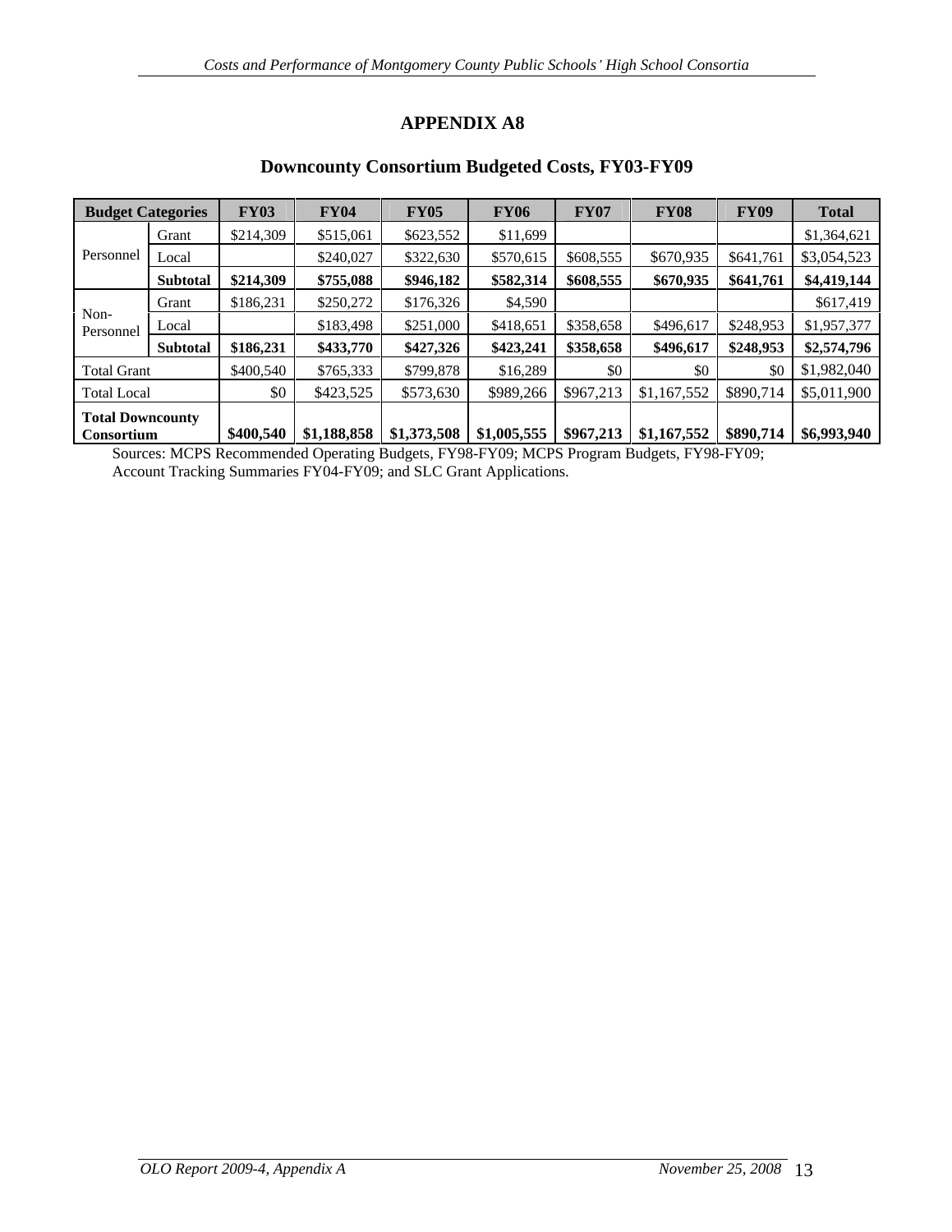|                        | <b>Appropriated Funding Category</b> | <b>FY03</b> | <b>FY04</b> | <b>FY05</b>           | <b>FY06</b> | <b>Total</b>                                          |
|------------------------|--------------------------------------|-------------|-------------|-----------------------|-------------|-------------------------------------------------------|
|                        | Secretary                            | \$24,253    | \$36,822    | \$49,698              |             | \$110,773                                             |
|                        | <b>Instructional Specialist</b>      | \$102,599   | \$249,764   | \$48,688              | \$2,199     | \$403,250                                             |
|                        | Teacher                              |             |             | \$297,739             | \$7,421     | \$305,160                                             |
| Personnel              | Professional PT                      | \$32,149    | \$133,798   |                       |             | \$165,947                                             |
|                        | Stipends                             | \$19,670    | \$6,645     | \$94,778              | \$1,037     | \$122,130                                             |
|                        | <b>Employee Benefits</b>             | \$35,638    |             | \$88,032 \$132,649    | \$1,042     | \$257,361                                             |
|                        | Subtotal                             | \$214,309   |             | $$515,061$ \$623,552  | \$11,699    | \$1,364,621                                           |
|                        | Consultants                          | \$75,083    | \$89,413    | \$13,531              |             | \$178,027                                             |
|                        | <b>Contractual Services</b>          | \$650       | \$1,173     |                       |             | \$1,823                                               |
|                        | <b>Instructional Materials</b>       | \$21,360    |             | $$62,794$ \ \$149,261 | \$4,048     | \$237,463                                             |
| Non-                   | Travel Out                           | \$41,209    | \$40,647    |                       |             | \$81,856                                              |
| Personnel              | <b>Travel Local</b>                  | \$3,011     |             |                       |             | \$3,011                                               |
|                        | Dues, Fees, and Registration         | \$34,594    | \$29,352    |                       |             | \$63,946                                              |
|                        | <b>Indirect Costs</b>                | \$10,324    | \$26,893    | \$13,534              | \$542       | \$51,293                                              |
|                        | Subtotal                             | \$186,231   |             | $$250,272$ $$176,326$ | \$4,590     | \$617,419                                             |
| <b>Total SLC Grant</b> |                                      | \$400,540   |             |                       |             | $\mid$ \$765,333   \$799,878   \$16,289   \$1,982,041 |

### **Smaller Learning Community Grant Appropriated Funding for the Downcounty Consortia**

Source: Smaller Learning Communities Grant Application Binder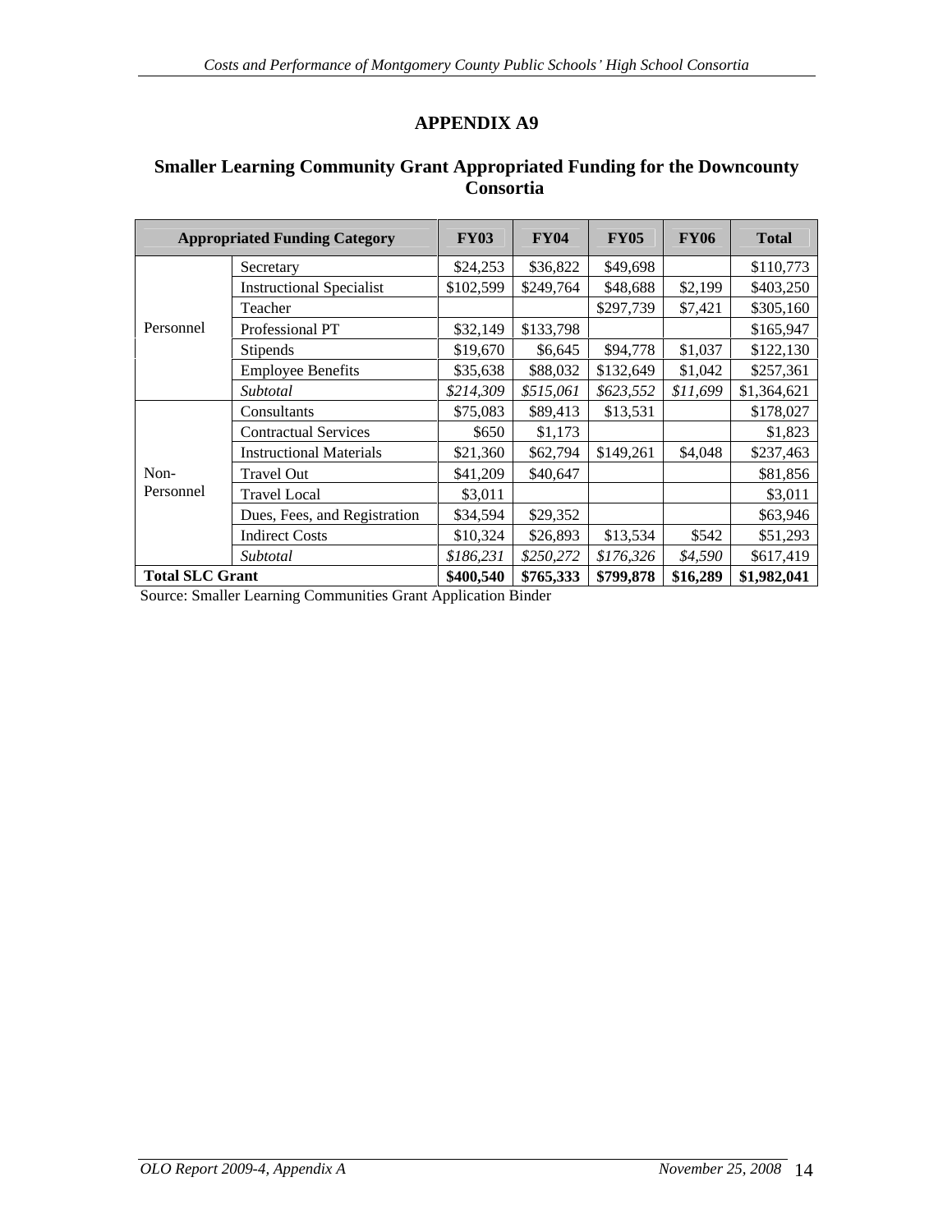|                         | <b>Budget Categories</b> | <b>FY04</b>           | <b>FY05</b>         | <b>FY06</b> | <b>FY07</b> | <b>FY08</b>              | <b>FY09</b> | <b>Total</b>            |
|-------------------------|--------------------------|-----------------------|---------------------|-------------|-------------|--------------------------|-------------|-------------------------|
|                         | Teachers                 |                       |                     | \$335,787   | \$371,946   | $$390,21$ c              | \$413,230   | \$1,511,182             |
|                         | Professional             |                       |                     |             |             |                          |             |                         |
|                         | PT                       |                       | \$39,890            | \$2,111     | \$2,942     | \$42,050                 | \$16,543    | \$103,536               |
|                         | Stipends                 |                       | \$70,000            | \$140,000   | \$131,785   | \$131,785                | \$104,548   | \$578,118               |
|                         | Support<br>Services PT   |                       | \$212,740           | \$5,412     | \$5,176     | \$5,424                  | \$50,400    | \$228,752               |
| Personnel               | Non-                     |                       |                     |             |             |                          |             |                         |
|                         | position                 |                       |                     |             |             |                          |             |                         |
|                         | Salaries                 | \$240,027             |                     |             |             |                          |             | \$240,027               |
|                         | Employee<br>Benefits     |                       |                     | \$87,305    | \$96,706    | \$101,457                | \$107,440   | \$392,907               |
|                         | Subtotal                 | $$240,027$ \$322,630  |                     | \$570,615   | \$608,555   | \$670,935                | \$641,761   | \$3,054,523             |
|                         | Instructional            |                       |                     |             |             |                          |             |                         |
|                         | Materials                |                       | $$52,748$ \$161,000 | \$198,651   | \$213,058   | \$286,01                 |             | $$113,930$ $$1,025,404$ |
|                         | Contractual              |                       |                     |             |             |                          |             |                         |
| Non-                    | Services                 |                       | \$80,000            | \$50,000    | \$57,800    | \$57,800                 | \$61,934    | \$307,534               |
| Personnel               | Lease                    | \$30,750              | \$10,000            | \$60,000    | \$3,000     | \$3,000                  | \$1,500     | \$108,250               |
|                         | Other                    | \$13,800              |                     | \$90,000    | \$46,800    | \$46,800                 | \$25,697    | \$209,297               |
|                         | Non-capital<br>Equipment | \$100,000             |                     | \$20,000    | \$41,000    | \$41,000                 | \$47,392    | \$249,392               |
|                         | Subtotal                 | \$183,498             | \$251,000           | \$418,651   | \$361,658   | \$434,617                | \$250,453   | \$1,899,877             |
| <b>Total Downcounty</b> |                          |                       |                     |             |             |                          |             |                         |
| Consortium              |                          | $ $423,525$ \s573,630 |                     | \$989,266   |             | $$970,213$   \$1,105,552 |             | $$892,214$ $$4,954,400$ |

### **Downcounty Consortium Locally Funded Budgeted Costs FY04 to FY09**

Sources: MCPS Recommended Operating Budgets, FY98-FY09; MCPS Program Budgets, FY98-FY09; Account Tracking Summaries FY04-FY09; and SLC Grant Applications.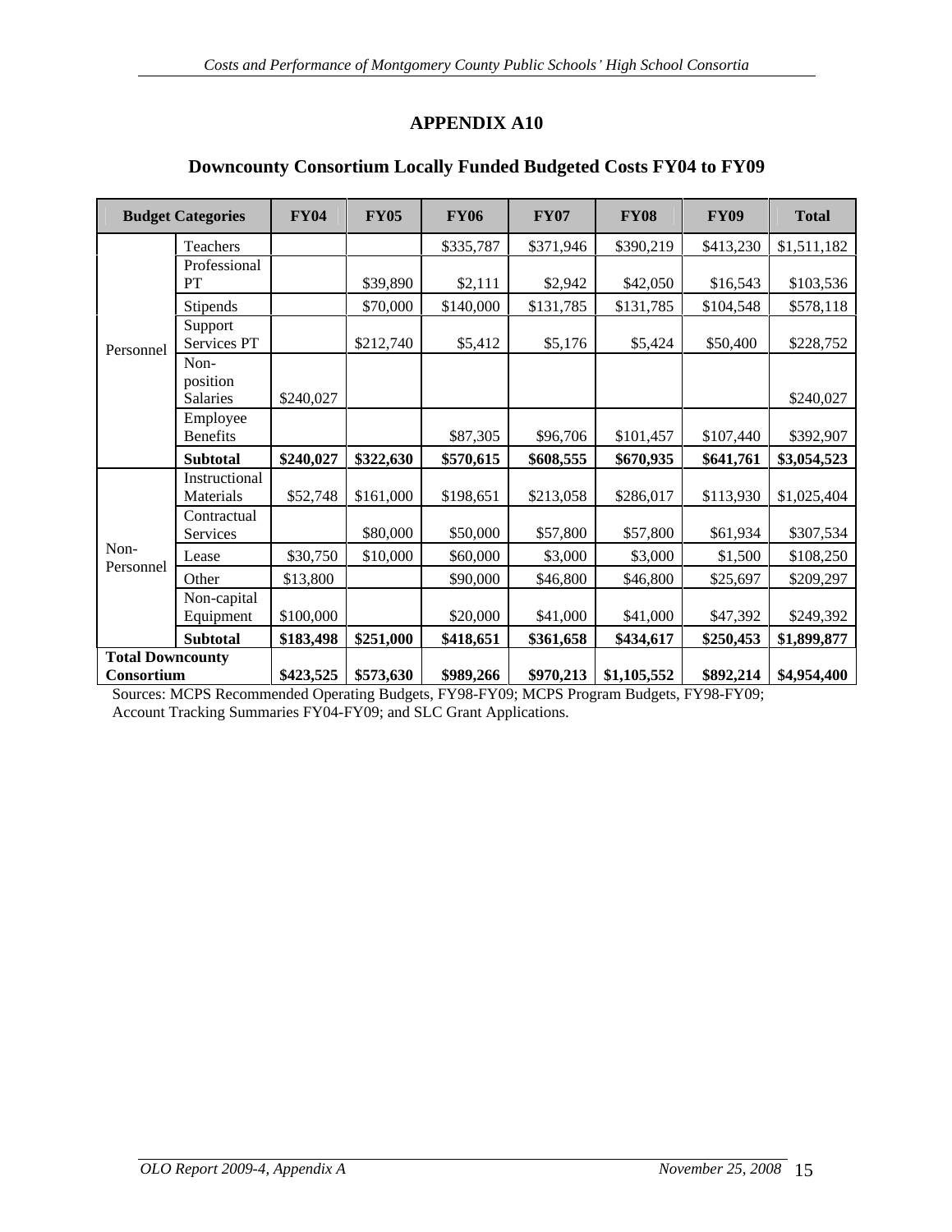### **MCPS Calculations of Costs Associated with Additional Buses Required for High School Consortiums, FY99 - FY03**

|                        | <b>Budget Category</b>              | 1999                                                              | <b>2000</b> | 2001     | 2002               | 2003     |
|------------------------|-------------------------------------|-------------------------------------------------------------------|-------------|----------|--------------------|----------|
|                        | <b>Bus Operator Hourly</b>          | \$12.54                                                           | \$12.90     | \$13.55  | \$13.96            | \$14.38  |
|                        | Hours                               | 4,578                                                             | 4,578       | 4,578    | 4,578              | 4,578    |
|                        | Salaries and Wages                  | \$57,402                                                          | $$59,050$   | \$62,025 | \$63,902           | \$65,824 |
|                        | <b>Position Benefits</b>            | \$21,239                                                          | \$21,849    | \$22,949 | \$23,644           | \$24,355 |
| Northeast<br>Consortia | Substitute Salary                   | \$4,592                                                           | \$4,724     | \$4,962  | \$5,112            | \$5,266  |
|                        | <b>Substitute Benefits</b>          | \$367                                                             | \$378       | \$397    | \$409              | \$421    |
|                        | <b>Subtotal Personnel</b>           | \$83,600                                                          | \$86,001    |          | $$90,333$ \$93,067 | \$95,866 |
|                        | Mileage Cost                        | \$45,472                                                          | \$45,563    | \$46,886 | \$47,867           | \$48,891 |
|                        | Lease Cost                          | \$88,324                                                          | \$88,324    | \$88,324 | \$88,324           | \$88,324 |
|                        | <b>Subtotal NEC</b>                 | $\mid$ \$217,396   \$219,888   \$225,543   \$229,258   \$233,081  |             |          |                    |          |
|                        | <b>Total High School Consortia*</b> | $\vert$ \$217,396   \$219,888   \$225,543   \$229,258   \$233,081 |             |          |                    |          |

\*There were no Downcounty Consortium transportation costs in FY99-FY03 Source: MCPS Division of Transportation Estimates, 2008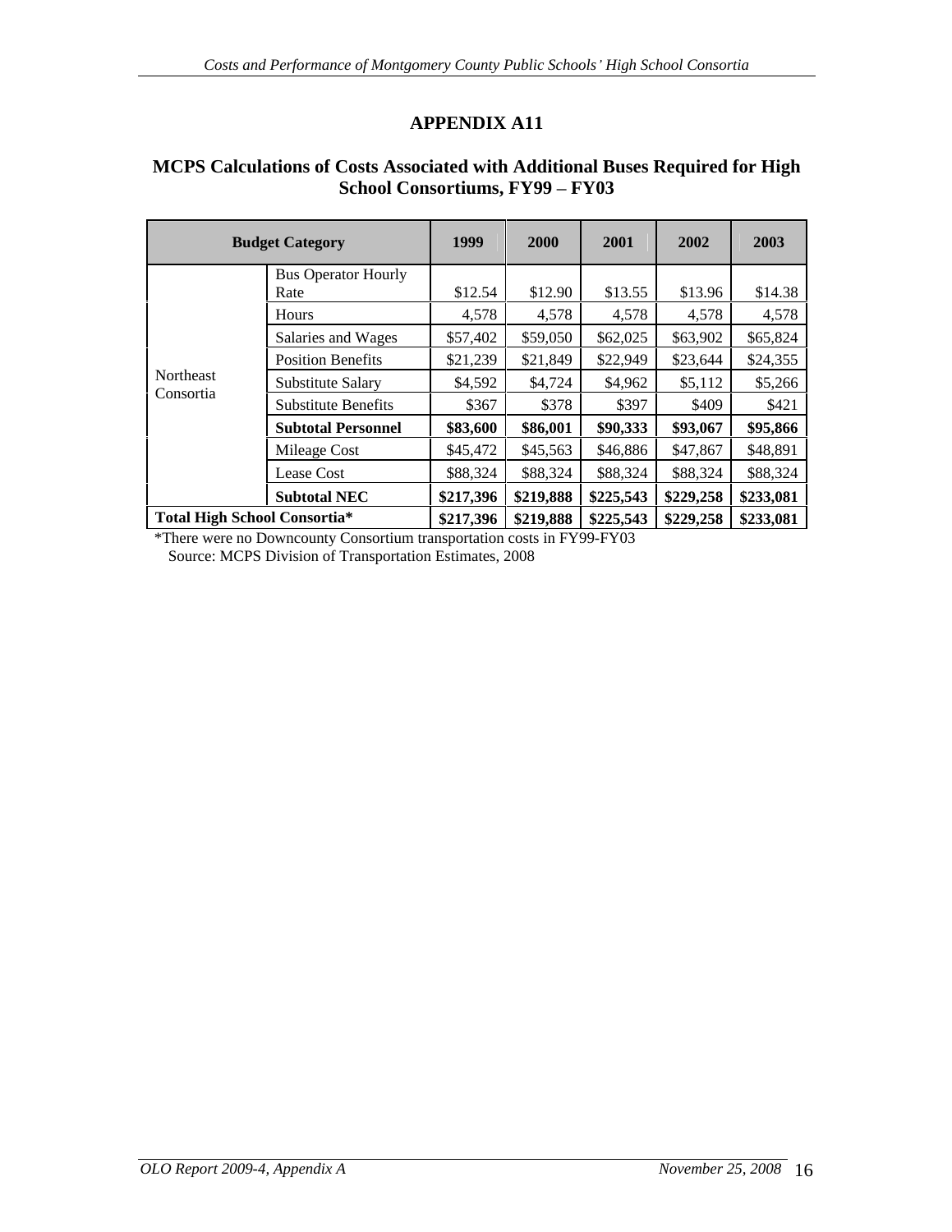|                         |                                    | 2004      | 2005                                           | 2006                               | 2007      | 2008      | 2009      |
|-------------------------|------------------------------------|-----------|------------------------------------------------|------------------------------------|-----------|-----------|-----------|
|                         | <b>Bus Operator</b>                |           |                                                |                                    |           |           |           |
|                         | <b>Hourly Rate</b>                 | \$14.81   | \$15.11                                        | \$15.53                            | \$16.16   | \$18.48   | \$19.46   |
|                         | Hours                              | 4,578     | 4,578                                          | 4,578                              | 4,578     | 4,578     | 4,578     |
|                         | Salaries and Wages                 | \$67,793  | \$69,166                                       | \$71,089                           | \$73,972  | \$84,592  | \$89,078  |
|                         | <b>Position Benefits</b>           | \$25,083  | \$25,591                                       | \$26,303                           | \$27,370  | \$31,299  | \$32,959  |
| Northeast<br>Consortium | Substitute Salary                  | \$5,423   | \$5,533                                        | \$5,687                            | \$5,918   | \$6,767   | \$7,126   |
|                         | <b>Substitute Benefits</b>         | \$434     | \$443                                          | \$455                              | \$473     | \$541     | \$570     |
|                         | <b>Subtotal Personnel</b>          | \$98,733  | \$100,733                                      | \$103,534                          | \$107,733 | \$123,199 | \$129,733 |
|                         | Mileage Cost                       | \$49,787  | \$51,280                                       | \$64,160                           | \$91,760  | \$128,192 | \$156,160 |
|                         | Lease Cost                         | \$88,324  |                                                |                                    |           |           |           |
|                         | <b>Subtotal NEC</b>                | \$236,844 | $$152,013$   \$167,694   \$199,493             |                                    |           | \$251,391 | \$285,893 |
|                         | <b>Bus Operator</b>                |           |                                                |                                    |           |           |           |
|                         | <b>Hourly Rate</b>                 |           | \$15.11                                        | \$15.53                            | \$16.16   | \$18.48   | \$19.46   |
|                         | Hours                              |           | 10,189                                         | 10,189                             | 10,189    | 10,189    | 10,189    |
|                         | Salaries and Wages                 |           | \$153,956                                      | $\vert$ \$158,232   \$164,651      |           | \$188,289 | \$198,274 |
|                         | <b>Position Benefits</b>           |           | \$56,964                                       | \$58,546                           | \$60,921  | \$69,667  | \$73,361  |
| Downcounty              | Substitute Salary                  |           | \$12,659                                       | \$12,659                           | \$13,172  | \$15,063  | \$15,862  |
| Consortium              | <b>Substitute Benefits</b>         |           | \$1,013                                        | \$1,013                            | \$1,054   | \$1,205   | \$1,269   |
|                         |                                    |           |                                                |                                    |           |           |           |
|                         | <b>Subtotal Personnel</b>          |           | \$224,591                                      | \$230,450                          | \$239,798 | \$274,224 | \$288,766 |
|                         | Mileage Cost                       |           | \$66,810                                       | \$66,810                           | \$95,734  | \$133,915 | \$163,226 |
|                         | Lease Cost                         |           | \$118,512                                      | $\vert$ \$118,512   \$118,512      |           | \$118,512 | \$118,512 |
|                         | <b>Subtotal DCC</b>                |           |                                                | $$409,913$   \$415,772   \$454,044 |           | \$526,651 | \$570,504 |
|                         | <b>Total High School Consortia</b> |           | $$236,844$   \$561,926   \$583,466   \$653,537 |                                    |           | \$778,042 | \$856,397 |

## **MCPS Calculations of Costs Associated with Additional Buses Required for High School Consortiums, FY04 - FY09**

Source: MCPS Division of Transportation Estimates, 2008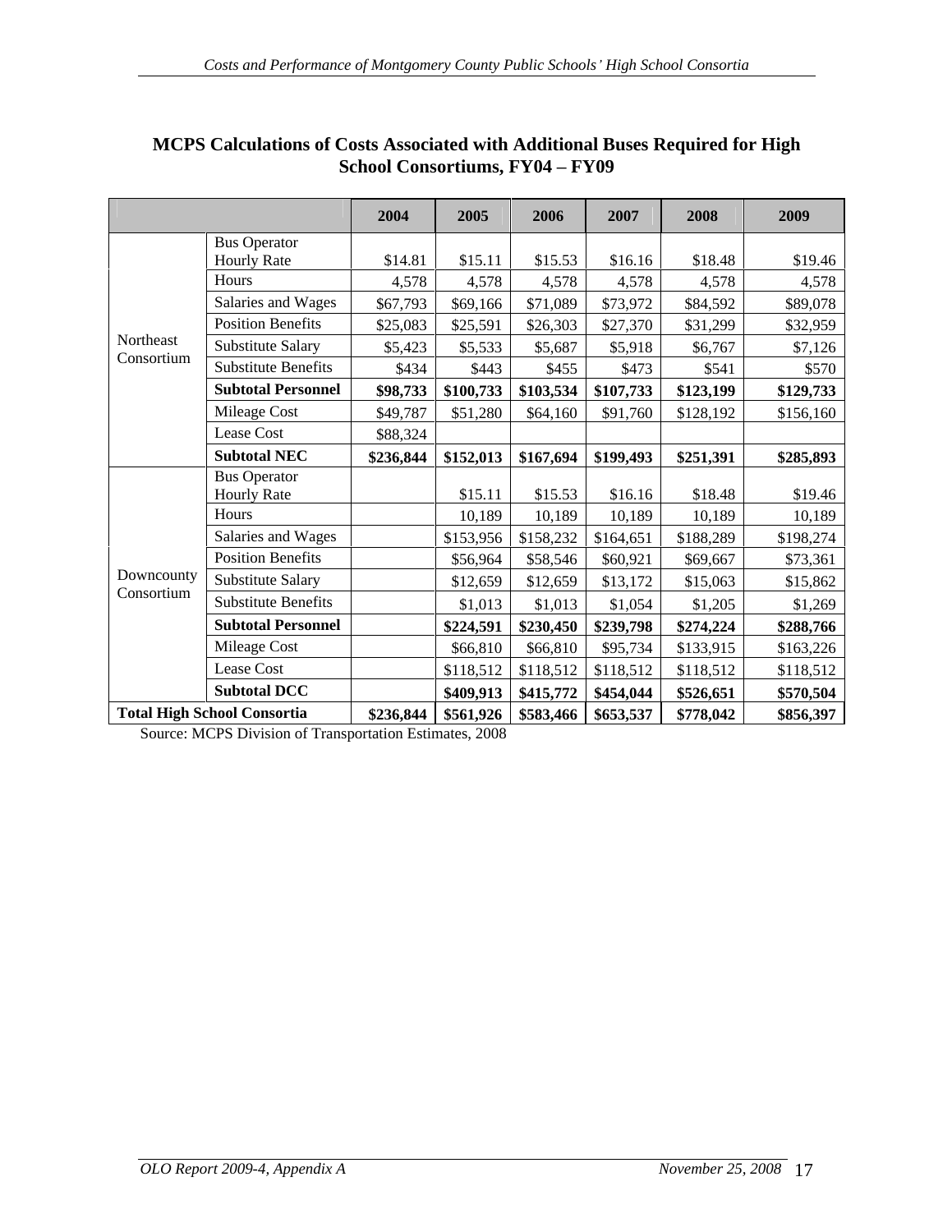### **MCPS Calculations of Costs Associated with Additional Buses Required for High School Consortiums, Total FY99 - FY09**

|                                    | <b>Budget Categories</b>        | Total FY99-FY09 |
|------------------------------------|---------------------------------|-----------------|
|                                    | <b>Bus Operator Hourly Rate</b> | NA              |
|                                    | Hours                           | \$50,358        |
|                                    | Salaries and Wages              | \$763,893       |
|                                    | <b>Position Benefits</b>        | \$282,641       |
| Northeast                          | Substitute Salary               | \$61,110        |
| Consortium                         | Substitute Benefits             | \$4,888         |
|                                    | <b>Subtotal Personnel</b>       | \$1,112,532     |
|                                    | Mileage Cost                    | \$776,018       |
|                                    | Lease Cost                      | \$529,944       |
|                                    | <b>Subtotal NEC</b>             | \$2,418,494     |
|                                    | <b>Bus Operator Hourly Rate</b> | NA              |
|                                    | Hours                           | \$40,756        |
|                                    | Salaries and Wages              | \$709,446       |
|                                    | <b>Position Benefits</b>        | \$262,495       |
| Downcounty                         | Substitute Salary               | \$56,756        |
| Consortium                         | Substitute Benefits             | \$4,541         |
|                                    | <b>Subtotal Personnel</b>       | \$1,033,238     |
|                                    | Mileage Cost                    | \$459,685       |
|                                    | Lease Cost                      | \$474,048       |
|                                    | <b>Subtotal DCC</b>             | \$1,966,971     |
| <b>Total High School Consortia</b> |                                 | \$4,385,465     |

Source: MCPS Division of Transportation Estimates, 2008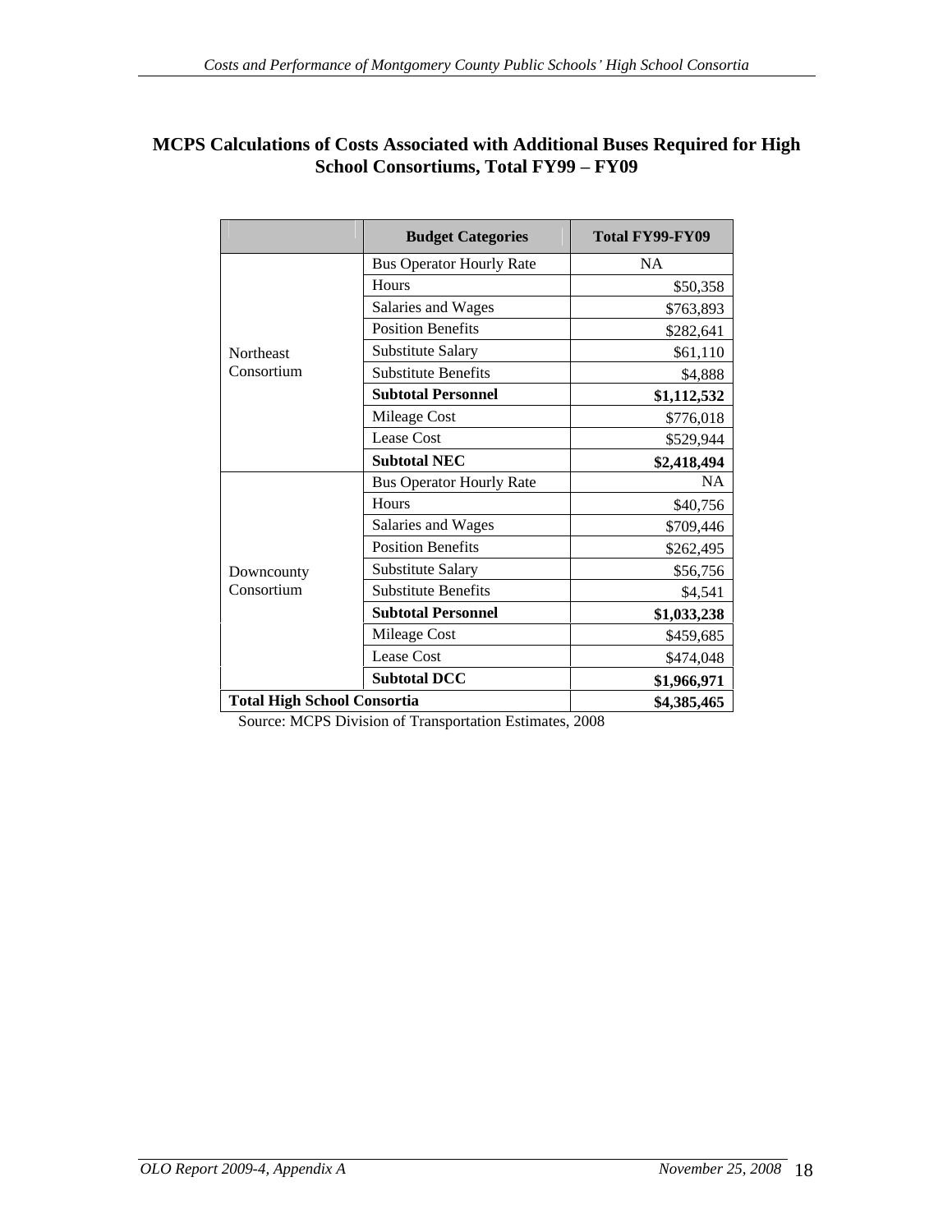# **APPROXIMATE PERCENTAGES OF DIVISION OF CONSORTIA AND APPLICATION PROGRAM SERVICES OFFICE STAFF TIME\***

#### **Approximate Percentages of DCCAPS Office Staff Time Spent on Office Initiatives, FY 2009**

| <b>Positions (FTE's)</b>              | Northeast Downcounty<br>(NEC) | Consortium   Consortium<br><b>(DCC)</b> | % Middle<br>School<br><b>Magnet</b><br>  Consortium  <br>(MSMC) | <b>Application</b><br><b>Programs</b><br>(App)<br>Prog.) |
|---------------------------------------|-------------------------------|-----------------------------------------|-----------------------------------------------------------------|----------------------------------------------------------|
| Director I $(1.0)$                    |                               |                                         |                                                                 |                                                          |
| Supervisor $(1.0)$                    |                               |                                         |                                                                 |                                                          |
| <b>Instructional Specialist (1.0)</b> |                               |                                         |                                                                 |                                                          |
| <b>Instructional Specialist (1.0)</b> |                               |                                         |                                                                 |                                                          |
| <b>Instructional Specialist (0.5)</b> |                               |                                         |                                                                 |                                                          |
| Registrar $(1.0)$                     |                               |                                         |                                                                 |                                                          |
| Administrative Secretary (1.0)        |                               |                                         |                                                                 |                                                          |
| Data Specialist (1.0)                 |                               |                                         |                                                                 |                                                          |
| <b>Administrative Secretary (1.0)</b> |                               |                                         |                                                                 |                                                          |
| Administrative Secretary (.75)        |                               |                                         |                                                                 |                                                          |
| Registrar $(1.0)$                     |                               |                                         |                                                                 |                                                          |

#### **Approximate Percentages of DCCAPS Office Staff Time Spent on Office Initiatives, FY 2006 -2008**

| Positions (FTE's)                    |  | $\begin{array}{ c c c c c c c c } \hline & \text{NEC} & \text{MSMC} & \text{app.} \ \hline \end{array}$ |     |
|--------------------------------------|--|---------------------------------------------------------------------------------------------------------|-----|
| Director I $(1.0)$                   |  |                                                                                                         |     |
| Coordinator $(1.0)$                  |  |                                                                                                         |     |
| Instructional Specialist (1.0)       |  |                                                                                                         |     |
| Instructional Specialist (1.0)       |  |                                                                                                         |     |
| <b>Instructional Specialist (.5)</b> |  |                                                                                                         | 100 |
| Registrar $(1.0)$                    |  |                                                                                                         |     |
| Admin. Secretary (1.0)               |  |                                                                                                         |     |
| Data Specialist (1.0)                |  |                                                                                                         |     |
| Admin. Secretary (1.0)               |  |                                                                                                         |     |
| Admin. Secretary (.75)               |  |                                                                                                         |     |
| Registrar $(1.0)$                    |  |                                                                                                         |     |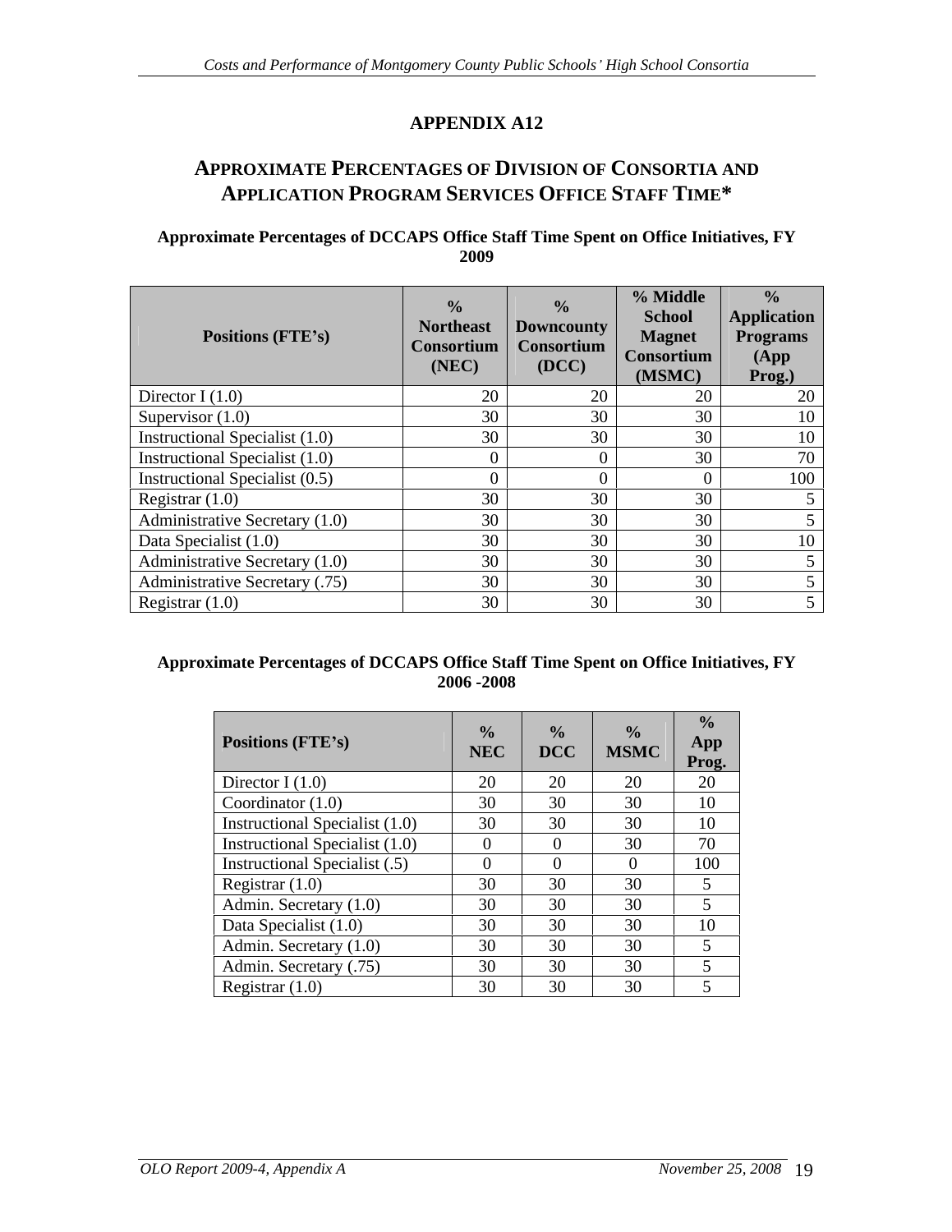| Positions (FTE's)              |     | $\vert$ NEC $\vert$ DCC $\vert$ MSMC |
|--------------------------------|-----|--------------------------------------|
| Director I $(1.0)$             |     |                                      |
| Coordinator $(1.0)$            |     |                                      |
| Instructional Specialist (1.0) |     |                                      |
| Registrar $(1.0)$              | 4.) |                                      |
| Admin. Secretary (1.0)         |     |                                      |
| Admin. Secretary (.75)         | 100 |                                      |
| Registrar $(1.0)$              |     |                                      |

#### **Approximate Percentages of NEC/DCC Office Staff Time Spent on Office Initiatives, FY 2005**

#### **Approximate Percentages of NEC/DCC Office Staff Time Spent on Office Initiatives, FY 2004**

|                                         | $\sim$ $\sim$     | $\mathbf{a}$        |
|-----------------------------------------|-------------------|---------------------|
| <b>Positions (FTE's)</b>                | NEC \             | $\vert$ DCC $\vert$ |
| Director I $(1.0)$                      |                   |                     |
| Instructional Specialist (2.0)          |                   | 100                 |
| Guidance Counselor (1.0)                | $\sim$ 0.0<br>100 |                     |
| Admin. Secretary (1.0)<br>$\sim$ $\sim$ | <u>UU</u>         | $\sim$<br>ັ້        |

#### **Approximate Percentages of High School Initiatives Office Staff Time Spent on Office Initiatives, FY 2003**

| <b>Positions (FTE's)</b> | <b>NEC</b> |
|--------------------------|------------|
| Director I $(1.0)$       | 80         |
| Guidance Counselor (1.0) | 100        |
| Consortium Enrollment    | 100        |
| Assistant $(1.0)$        |            |
| Admin. Secretary (1.0)   | 80         |

#### **Approximate Percentages of High School Initiatives Office Staff Time Spent on Office Initiatives, FY 1998 to 2002**

| <b>Positions (FTE's)</b> | <b>NEC</b> |
|--------------------------|------------|
| Director I $(1.0)$       | ററ<br>-80  |
| Guidance Counselor (2.0) | 100        |
| Admin. Secretary (1.0)   | 80         |

\*Sources of all Appendix A12 tables are MCPS Staff in the Department of Enriched and Innovative Education and the Department of Management, Budget and Planning.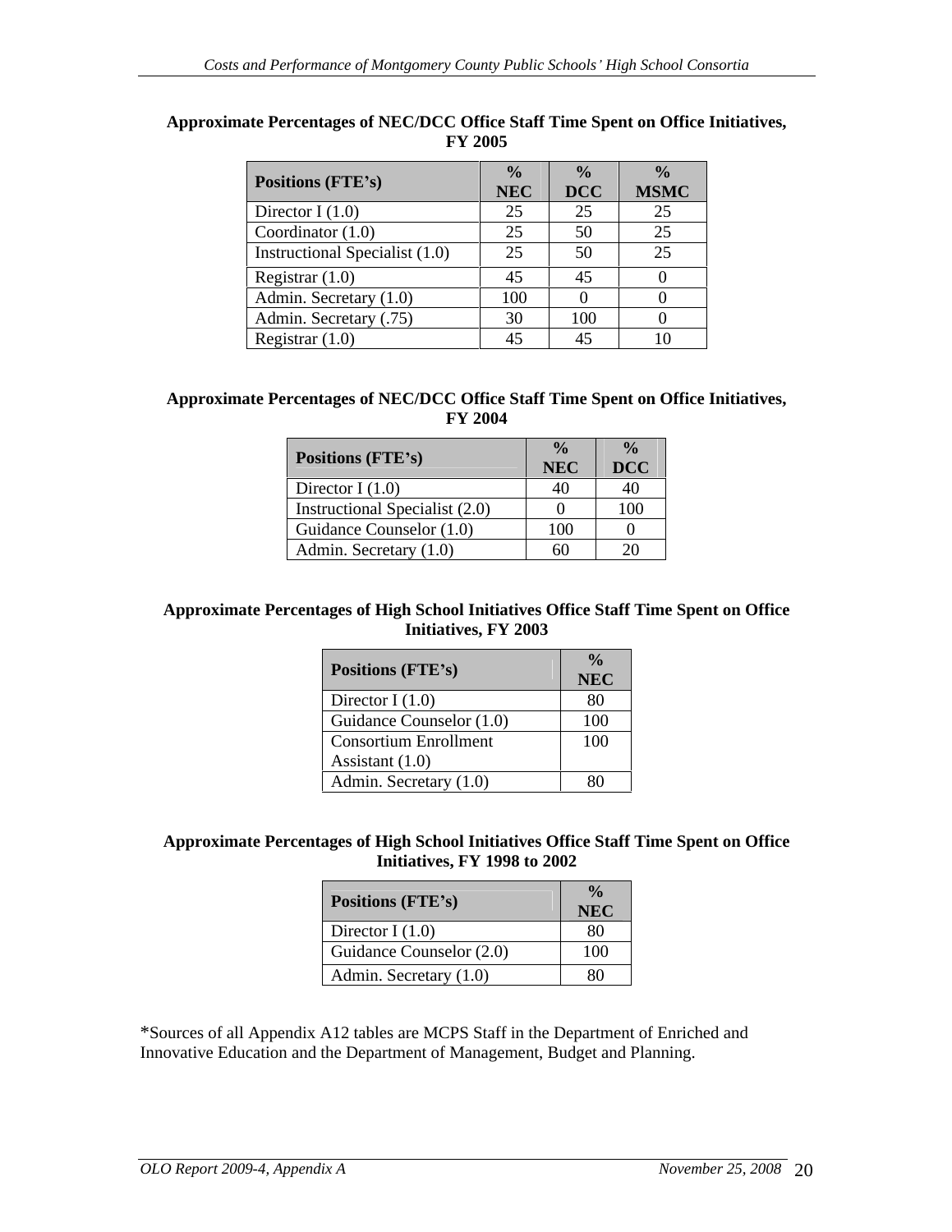|           | <b>Budget Categories</b>              | <b>FY98</b> | <b>FY99</b> | <b>FY00</b> | <b>FY01</b> | <b>FY02</b>                                                            | <b>FY03</b> |
|-----------|---------------------------------------|-------------|-------------|-------------|-------------|------------------------------------------------------------------------|-------------|
|           | Guidance<br>Counselor                 |             |             |             |             | $$123,256$ $$127,092$ $$129,008$ $$134,892$ $$141,634$                 | \$74,357    |
|           | Consortium<br>Enrollment<br>Assistant |             |             |             |             |                                                                        | \$50,003    |
|           | Data Specialist                       |             |             |             |             |                                                                        |             |
|           | Administrative<br>Secretary           | \$28,088    | \$29,370    | \$30,202    | \$31,716    | \$32,331                                                               | \$33,646    |
| Personnel | Registrar                             |             |             |             |             |                                                                        |             |
|           | Support<br>Services PT                |             |             |             |             |                                                                        |             |
|           | Professional PT                       |             |             |             |             |                                                                        |             |
|           | Employee<br>Benefits                  | \$39,349    | \$40,680    | \$41,395    | \$43,318    | \$45,231                                                               | \$41,082    |
|           | <b>Total</b><br>Personnel             |             |             |             |             | $$190,693$   \$197,142   \$200,605   \$209,926   \$219,196   \$199,088 |             |
|           | <b>Total Division of Consortia</b>    |             |             |             |             | $$190,693$   \$197,142   \$200,605   \$209,926   \$219,196   \$199,088 |             |

### **Division of Consortia Choice and Application Program Services Costs, FY98-FY03**

Sources: MCPS Recommended Operating Budgets, FY04-FY09; MCPS Program Budgets, FY04- FY09; Account Summary Tracking, FY04-FY09.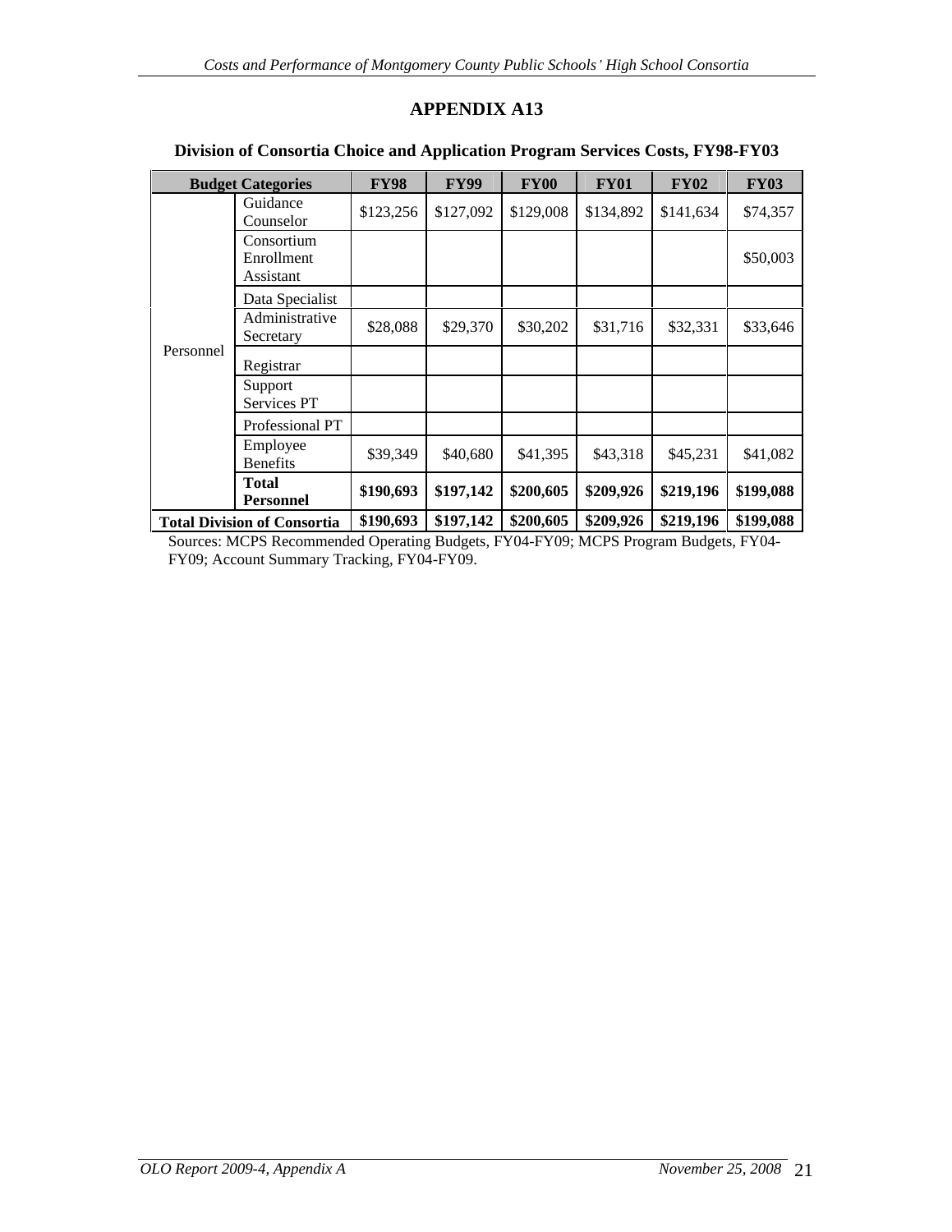|           | <b>Budget Category</b>             | <b>FY04</b>             | <b>FY05</b>          | <b>FY06</b>           | <b>FY07</b> | <b>FY08</b>                                 | <b>FY09</b>           |
|-----------|------------------------------------|-------------------------|----------------------|-----------------------|-------------|---------------------------------------------|-----------------------|
|           | Supervisor                         |                         |                      |                       |             |                                             | \$68,143              |
|           | Coordinator                        |                         | \$66,668             | \$55,778              | \$58,146    | \$61,224                                    |                       |
|           | Instructional                      |                         |                      |                       |             |                                             |                       |
|           | Specialist                         | $$156, 156$ $$119, 457$ |                      |                       |             | $$122,742$ $$126,426$ $$133,820$ $$140,510$ |                       |
|           | Guidance                           |                         |                      |                       |             |                                             |                       |
|           | Counselor                          | \$78,078                |                      |                       |             |                                             |                       |
|           | Consortium<br>Enrollment           |                         |                      |                       |             |                                             |                       |
|           | Assistant                          | \$51,500                | \$39,405             | \$32,386              | \$33,696    | \$37,103                                    | \$38,963              |
| Personnel | Data Specialist                    |                         |                      | \$29,428              | \$30,613    | \$33,696                                    | \$35,381              |
|           | Administrative                     |                         |                      |                       |             |                                             |                       |
|           | Secretary                          | \$43,326                | \$69,063             | \$74,384              | \$76,395    | \$81,479                                    | \$85,594              |
|           | Registrar                          |                         | \$39,780             | \$27,244              | \$27,780    | \$29,116                                    | \$30,576              |
|           | <b>Support Services</b>            |                         |                      |                       |             |                                             |                       |
|           | ${\cal PT}$                        |                         |                      | \$15,412              |             |                                             | \$1,733               |
|           | Professional PT                    |                         |                      |                       |             |                                             | \$942                 |
|           | Employee<br>Benefits               | \$85,556                | \$86,937             |                       | \$91,795    | \$97,874                                    |                       |
|           | <b>Total Personnel</b>             | \$414,616               | \$421,310            | \$90,143<br>\$447,517 | \$444,851   | \$474,312                                   | \$99,227<br>\$501,069 |
|           | Instructional                      |                         |                      |                       |             |                                             |                       |
|           | Materials                          |                         |                      |                       | \$20,000    | \$600                                       |                       |
|           | Office                             |                         |                      |                       |             | \$13,636                                    | \$11,783              |
|           | Consultants                        |                         |                      |                       |             |                                             | \$1,050               |
|           | Contractual                        |                         |                      |                       |             |                                             |                       |
|           | Services                           |                         |                      |                       |             |                                             |                       |
| Non-      | Lease                              |                         |                      |                       |             | \$1,500                                     | \$3,060               |
| Personnel | Travel                             |                         |                      |                       | \$8,000     | \$8,000                                     | \$6,000               |
|           | <b>Special Program</b>             |                         |                      |                       |             |                                             |                       |
|           | Support                            |                         |                      |                       | \$10,000    | \$10,000                                    | \$7,200               |
|           | Non-capital                        |                         |                      |                       |             |                                             |                       |
|           | Equipment                          |                         |                      |                       |             |                                             | \$2,051               |
|           | <b>Total Non-</b><br>Personnel     | \$0                     | \$0                  | \$0                   | \$38,000    | \$33,736                                    | \$31,144              |
|           | <b>Total Division of Consortia</b> |                         | $$414,616$ \$421,310 | \$447,517             | \$482,851   | $\frac{1}{508,048}$ \$532,213               |                       |

**Division of Consortia Choice and Application Program Services Costs, FY04 - FY09**

Sources: MCPS Recommended Operating Budgets, FY04-FY09; MCPS Program Budgets, FY04-FY09; Account Summary Tracking, FY04-FY09.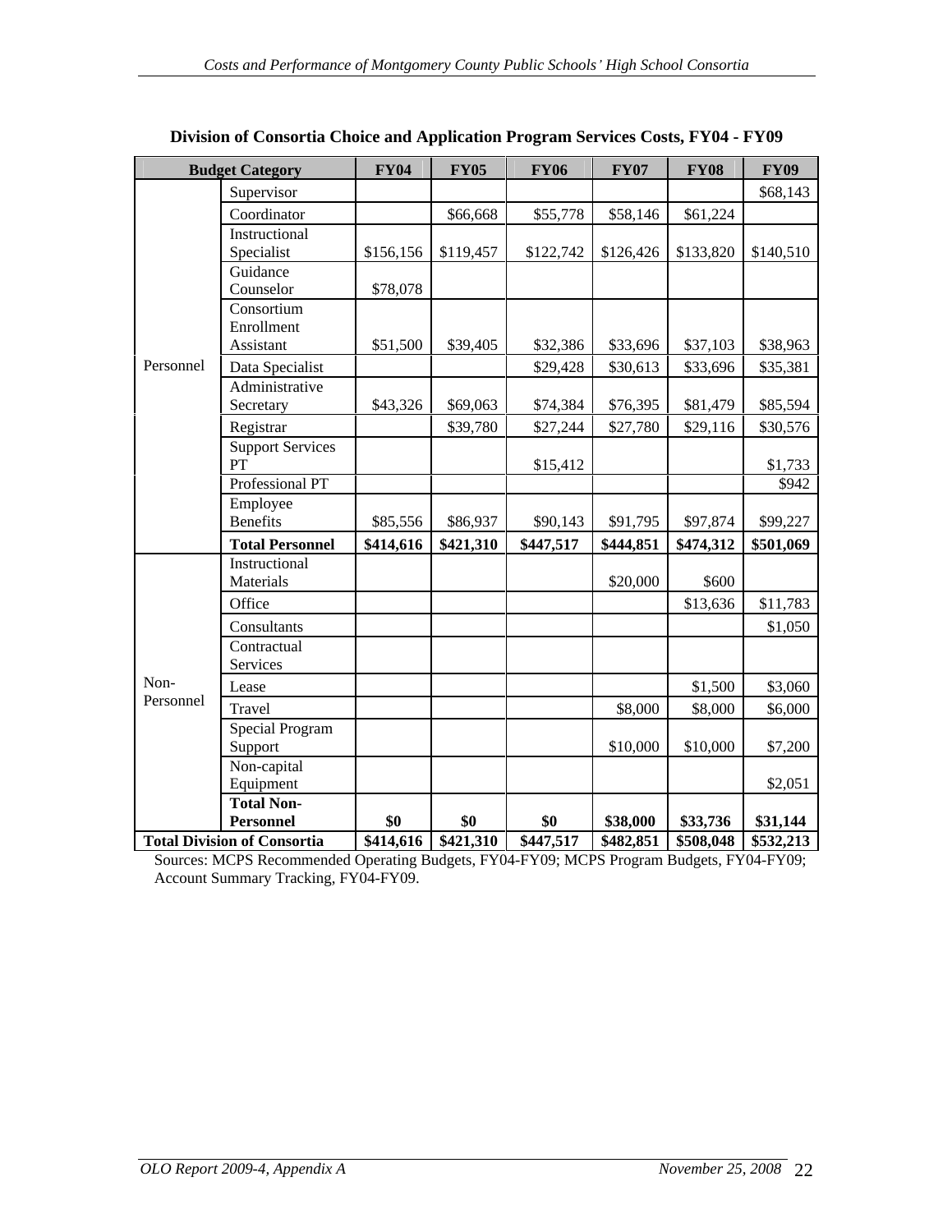|                             | <b>Budget Categories</b>               | Total FY98-FY09 |
|-----------------------------|----------------------------------------|-----------------|
|                             | Supervisor                             | \$68,143        |
|                             | Coordinator                            | \$241,816       |
|                             | <b>Instructional Specialist</b>        | \$799,111       |
|                             | Guidance Counselor                     | \$808,317       |
|                             | <b>Consortium Enrollment Assistant</b> | \$283,056       |
|                             | Data Specialist                        | \$129,118       |
| Personnel                   | <b>Administrative Secretary</b>        | \$615,594       |
|                             | Registrar                              | \$154,496       |
|                             | Support Services PT                    | \$17,145        |
|                             | Professional PT                        | \$942           |
|                             | <b>Employee Benefits</b>               | \$802,586       |
|                             | Subtotal                               | \$3,920,325     |
|                             | <b>Instructional Materials</b>         | \$20,600        |
|                             | Office                                 | \$25,419        |
|                             | Consultants                            | \$1,050         |
|                             | <b>Contractual Services</b>            | \$0             |
| Non-Personnel               | Lease                                  | \$4,560         |
|                             | Travel                                 | \$22,000        |
|                             | Special Program Support                | \$27,200        |
|                             | Non-capital Equipment                  | \$2,051         |
|                             | Subtotal                               | \$102,880       |
| Total Division of Consortia |                                        | \$4,023,205     |

### **Division of Consortia Choice and Application Program Services Costs, Total FY98-FY09**

Sources: MCPS Recommended Operating Budgets, FY04-FY09; MCPS Program Budgets, FY04-FY09; Account Summary Tracking, FY04-FY09.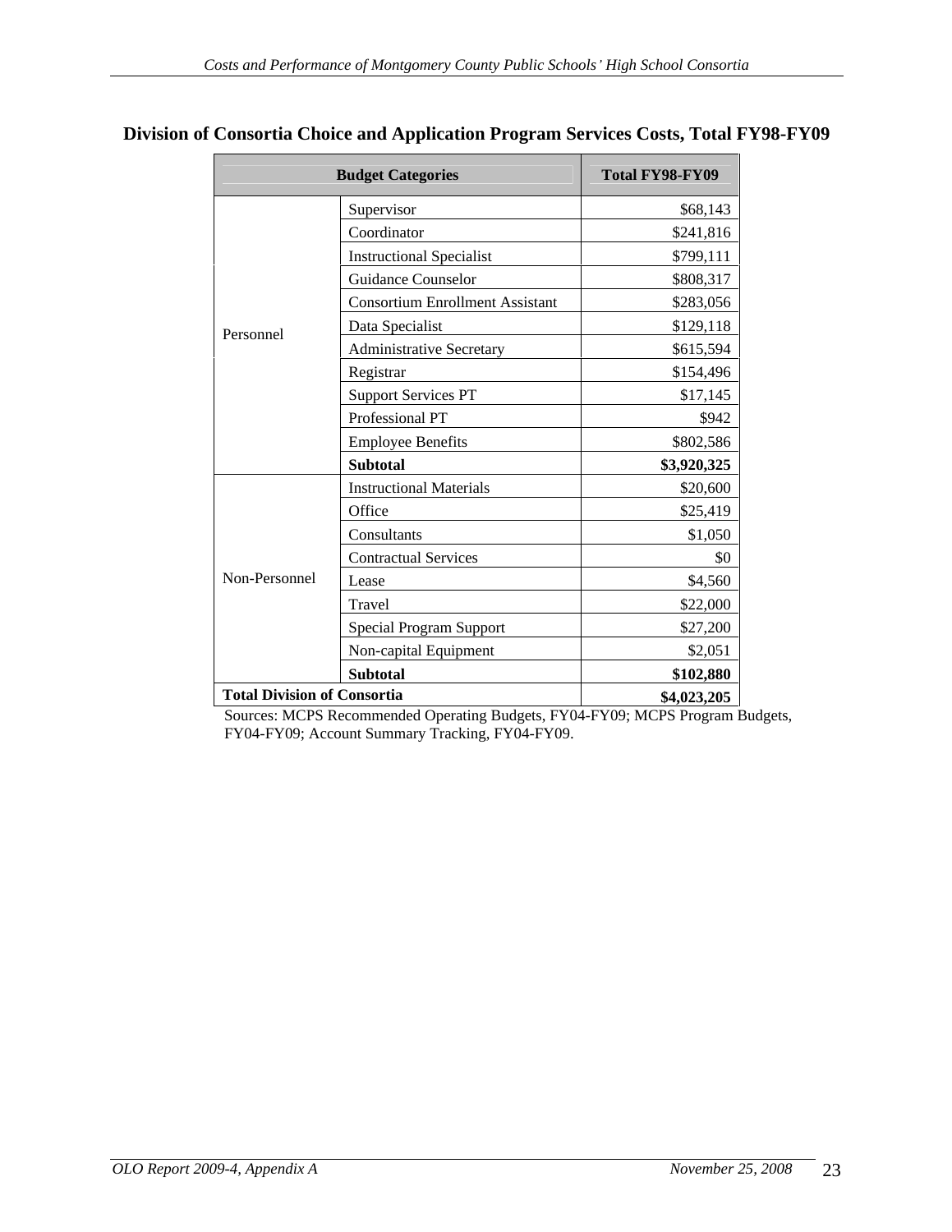## **Number of FTEs for Division of Consortia Choice and Application Program Services Budgeted to High School Consortia Functions, FY98 to FY09**

| Position                           | $\mid$ FY98 - FY02 | <b>FY03</b> | <b>FY04</b> | <b>FY05</b> | <b>FY06-FY09</b> |
|------------------------------------|--------------------|-------------|-------------|-------------|------------------|
| Supervisor/Coordinator             |                    |             |             |             | 0.6              |
| Coordinator                        |                    |             |             | 0.75        | $0.6\,$          |
| <b>Instructional Specialist</b>    |                    |             |             | 0.75        | $0.6\,$          |
| <b>Guidance Counselor</b>          |                    |             |             |             |                  |
| Consortium Enrollment<br>Assistant |                    |             |             | 0.75        | $0.6\,$          |
| Data Specialist                    |                    |             |             |             | 0.6              |
| Administrative Secretary           | 0.8                | 0.8         |             | 1.75        | 0.6              |
| Registrar                          |                    |             |             | 0.9         | $0.6\,$          |
| Total                              | 2.8                | 2.5         |             | 5.9         | 3.6              |

Sources: MCPS Recommended Operating Budgets, FY98-09; MCPS Program Budgets, FY98-09; Account Tracking Summaries FY04-FY09.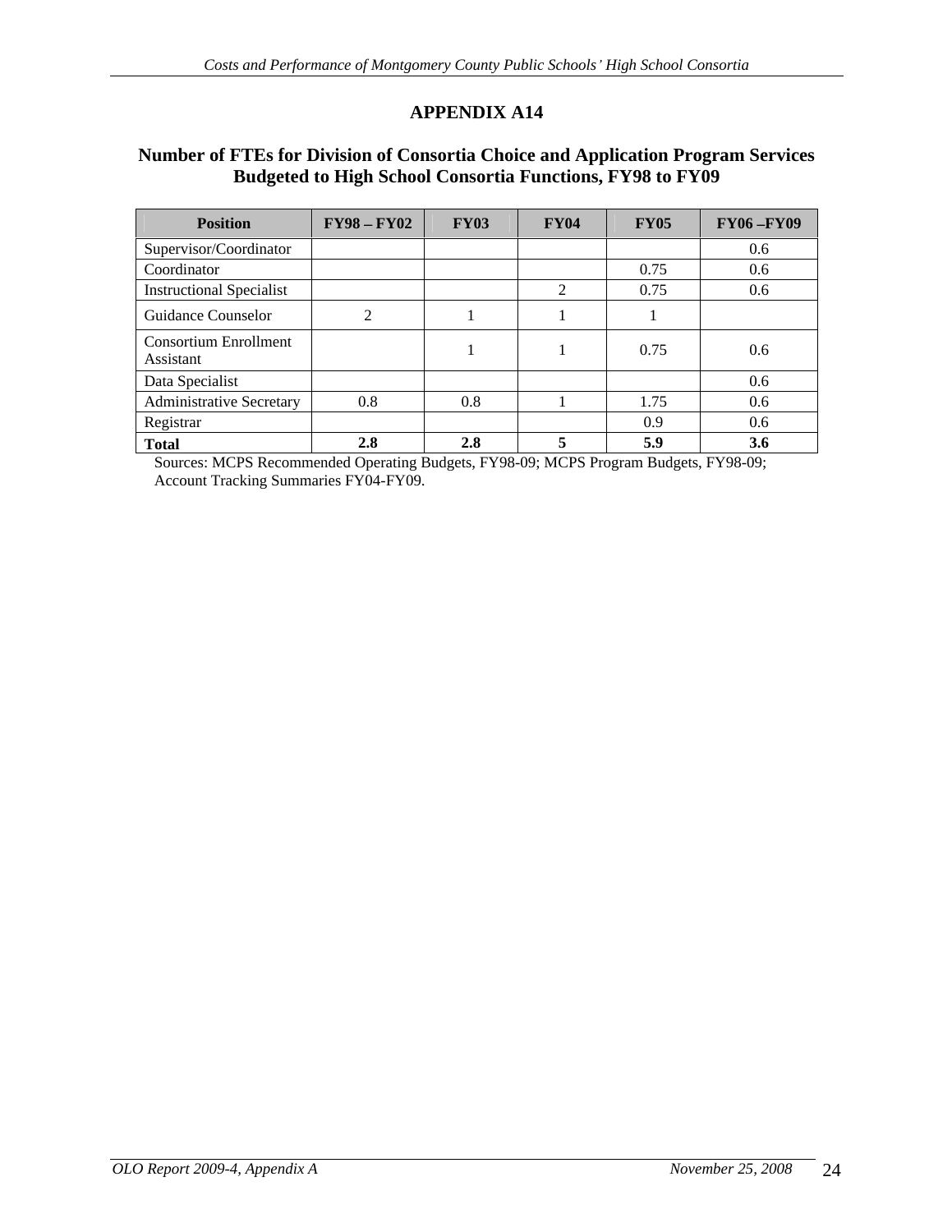## **APPENDIX B**

# **Description of High School Consortia Progress on Consortia Goals**

MCPS' Offices of Curriculum and Instruction, and Shared Accountability provided data on the progress of consortia goals, which is presented in two parts.<sup>1</sup> Part A describes the goals of the Northeast Consortium and the progress each school has achieved on five measures of student performance since FY98. Part B describes the objectives of the Downcounty Consortium and the progress that has been achieved on ten specific measures since FY04.

# **A. Northeast Consortium**

**Background on the student performance goals.** MCPS was awarded a three-year \$2.9 million grant in 1998 by the U.S. Department of Education's Magnet School Assistance Program  $(MSAP)$  to implement the Northeast Consortium.<sup>2</sup> (MSAP) to implement the Northeast Consortium.<sup>2</sup><br>With MSAP funding, MCPS committed to:

- Reduce the degree of minority isolation within the consortium and in curricular and extracurricular activities in the three high school magnets;
- Implement systemic reforms that align the magnet programs with challenging state content standards and expectations for student performance;
- Establish school-wide magnet schools that feature innovative educational methods and practices to meet student needs and interests; and
- Assist Northeast Consortium high schools in the development of programs to strengthen students' knowledge of academic subjects and their marketable vocational skills.

This appendix describes the Northeast Consortium's progress on five student performance goals that track this consortium's progress in strengthening students' knowledge of academic subjects:

- 1. Increase the percent of students who complete Algebra I by the end of Grade 9;
- 2. Increase the percent of graduates who take at least one AP exam;
- 3. Increase the percent of graduates who earn at least one qualifying AP score;
- 4. Increase the percent of graduates who take the SAT; and
- 5. Increase the SAT scores of graduates.

Chart 1 on the next page provides an overall summary of the trends demonstrated by the data reviewed; the text following the table provides more explanation for each goal. In sum, the data indicate that the Northeast Consortium achieved mixed progress. If the consortium did accelerate student achievement, the data suggest that it did so near the start of this consortium with the consequent impacts diminishing in recent years.

 $\frac{1}{1}$  All of the data reported in the eppendix has been reunded

<sup>&</sup>lt;sup>1</sup> All of the data reported in the appendix has been rounded.<br><sup>2</sup> Chapter II notes that in 2005, two of the Northeast Consortium campuses (Blake and Paint Branch) were also awarded a five-year \$1.5 million grant from the USDE's Small Learning Communities Program with specific performance goals. Since this grant is on-going, this project excludes an analysis of this consortium's progress on these goals.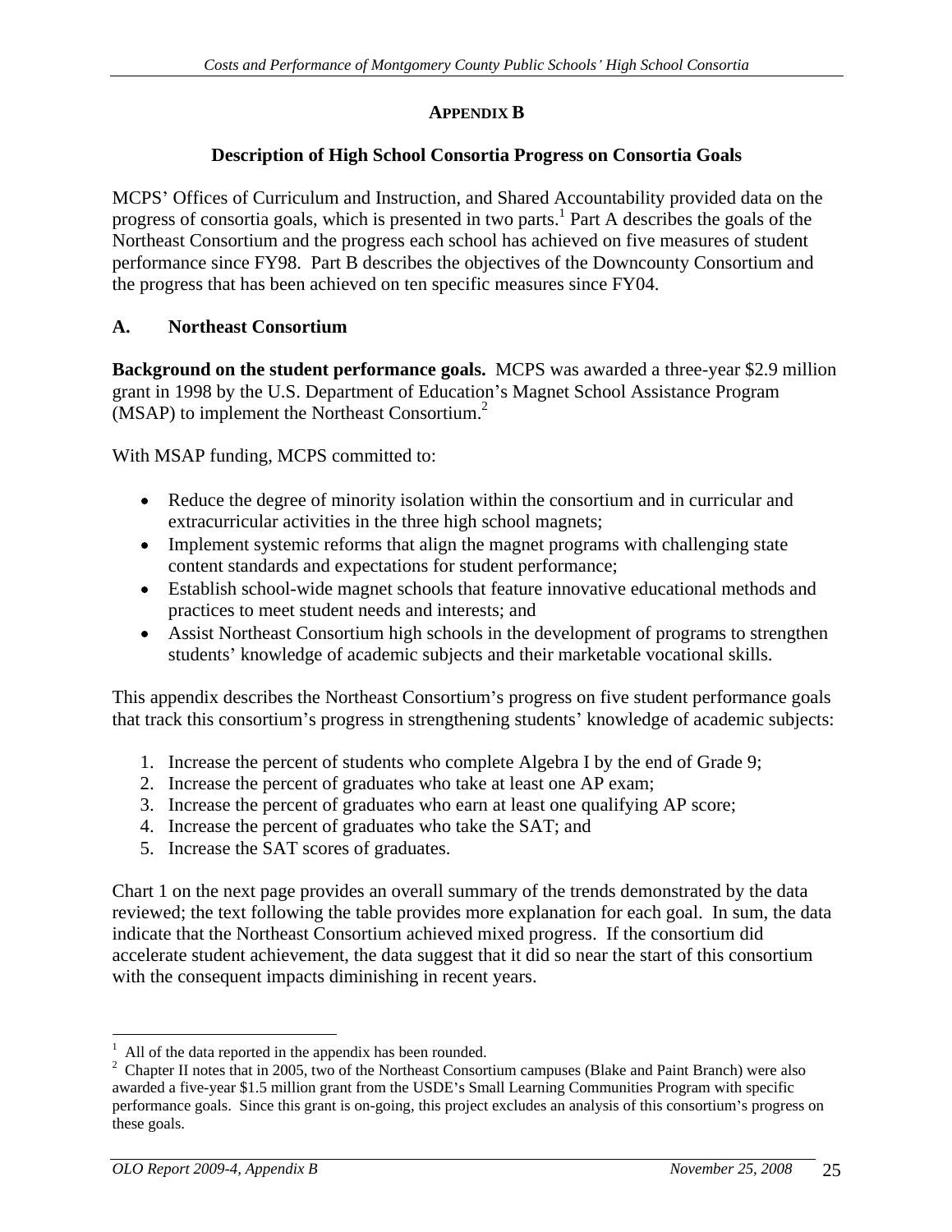| <b>Student Performance Goals</b>                                                 | <b>Time</b><br>Frame | <b>Overall</b><br>Progress? | <b>Progress Relative to all</b><br><b>MCPS</b> high schools? |
|----------------------------------------------------------------------------------|----------------------|-----------------------------|--------------------------------------------------------------|
| Increase the percent of students who                                             | FY99-FY03            | Yes                         | Same progress                                                |
| complete Algebra I by the end of Grade 9                                         | FY04-FY07            | N <sub>o</sub>              | Less progress                                                |
| Increase the percent of graduates who take                                       | FY00-FY04            | Yes                         | Same progress                                                |
| at least one Advanced Placement (AP) exam                                        | FY04-FY07            | Yes                         | Same progress                                                |
| Increase the percent of graduates who earn                                       | FY00-FY04            | Yes                         | Same progress                                                |
| at least one qualifying AP score                                                 | FY04-FY07            | Yes                         | Less progress                                                |
|                                                                                  | FY98-FY01            | Yes                         | Greater progress                                             |
| Increase the percent of graduates who take<br>the Scholastic Aptitude Test (SAT) | FY01-FY05            | No                          | Less progress                                                |
|                                                                                  | <b>FY06-FY08</b>     | No                          | Same progress                                                |
|                                                                                  | FY98-FY01            | No                          | Same progress                                                |
| Increase the SAT scores of graduates                                             | FY01-FY05            | Yes                         | Same progress                                                |
|                                                                                  | FY06-FY08            | No                          | Same progress                                                |

#### **Chart 1: Summary of Northeast Consortium Progress on Student Performance Goals**

## **1. Increase the percent of students who complete Algebra I by the end of Grade 9**

Table 1 on the next page describes the percent of students completing Algebra I or higher math by the end of Grade 9 from Northeast Consortium's start in FY99 to FY07. Changes in student performance at the beginning of the consortium, from FY99-FY03 are compared to changes in performance in recent years from FY04-FY07 to discern difference in performance over time.

Finding: Overall, two out of three Northeast campuses (Blake and Springbrook) made progress on this measure between FY99 and FY03, but lost ground on this measure between FY04 and FY07. As a result, this consortium achieved mixed success in increasing Algebra I completion rates by the end of Grade 9 over time. An analysis of the data demonstrates the following:

- Achievement Gap: 84-86% of White and Asian students completed Algebra I or a higher math by the end of Grade 9 in FY99 compared to 42-49% of Latino and Black students in FY99. Yet, most Paint Branch and Springbrook subgroups demonstrated higher rates of Algebra I completion than MCPS at the start of this consortium. For example, 66% of Black students at Paint Branch met this goal compared to 49% for MCPS in FY99.
- *Absolute Progress:* From FY99 to FY03, Blake and Springbrook achieved progress on this measure overall and for at least three of four subgroups; but from FY04 to FY07, both campuses lost ground on this measure. Conversely, Paint Branch lost ground overall from FY99 to FY03, but increased its completion rates from FY04 to FY07.
- *Relative Progress:* Compared to the Northeast Consortium high schools experiencing mixed progress on this measure, MCPS achieved progress overall and for every subgroup from FY99-07.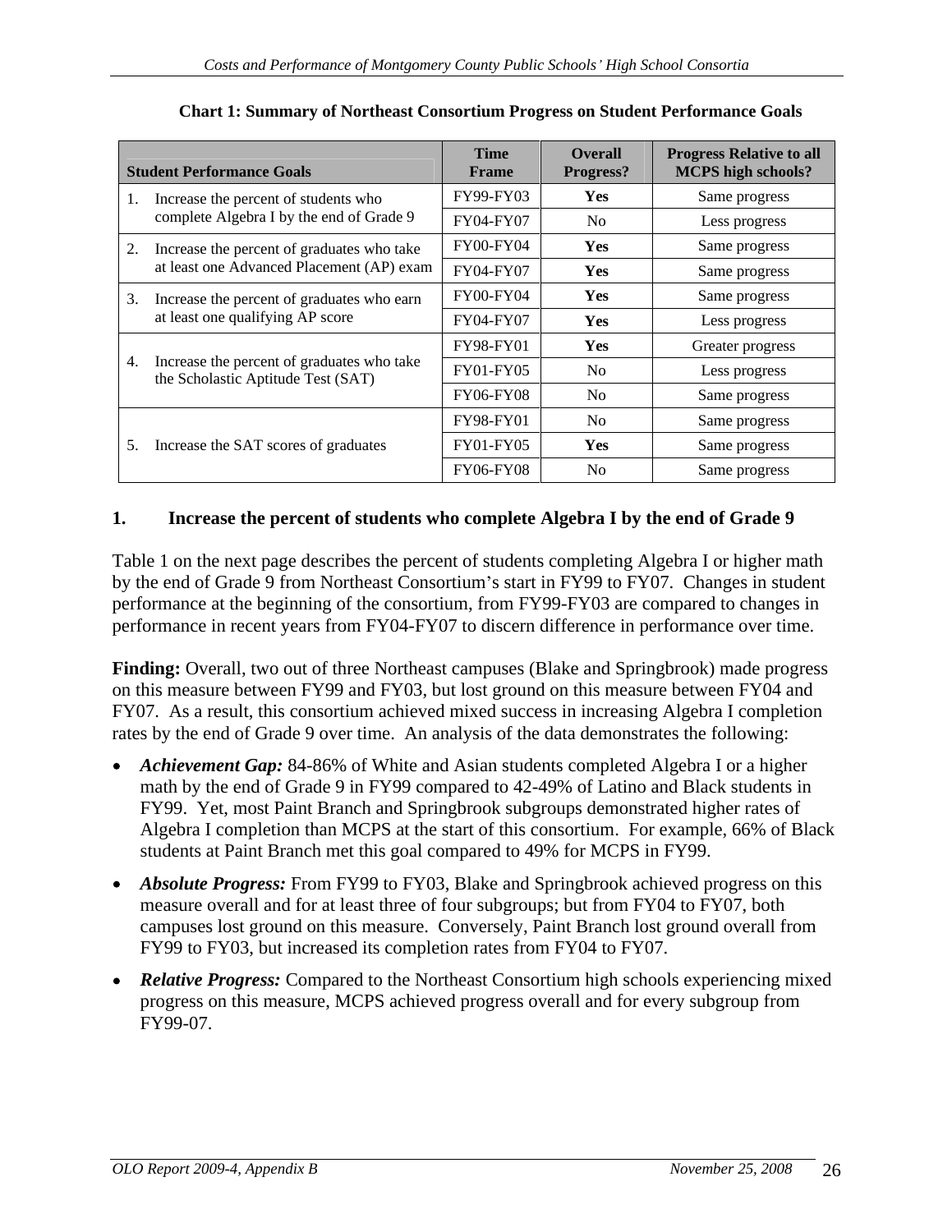|                     | <b>FY99</b> | <b>Change</b><br><b>FY03</b><br>$99-03$ | <b>FY04</b>         | <b>FY07</b> | Change<br>$04-07$ |
|---------------------|-------------|-----------------------------------------|---------------------|-------------|-------------------|
|                     |             | <b>All MCPS High Schools</b>            |                     |             |                   |
| <b>All students</b> | 72.6%       | 77.3%<br>4.7%                           | $74.1\%$            | 75.8%       | 1.7%              |
| White               | 83.9%       | 89.4%<br>5.5%                           | 87.5%               | 90.3%       | 2.8%              |
| Asian               | 86.4%       | 90.7%<br>4.3%                           | 89.0%               | 90.8%       | 1.8%              |
| <b>Black</b>        | 48.6%       | 57.6%<br>9.0%                           | 55.6%               | 60.0%       | 4.4%              |
| Latino              | 42.0%       | 54.6%<br>12.6%                          | 53.2%               | 55.3%       | 2.1%              |
| <b>FARMS</b>        | $***$ 1     | 47.1%                                   | 49.9%<br>$**$       | 50.7%       | 0.8%              |
|                     |             | <b>James Hubert Blake</b>               |                     |             |                   |
| <b>All students</b> | 69.7%       | 81.3%<br>$11.6\%$                       | 78.0%               | 74.1%       | $-3.9\%$          |
| White               | 81.9%       | 94.8%<br>12.9%                          | $90.6\%$            | 90.7%       | 0.1%              |
| Asian               | 85.3%       | 97.0%<br>11.7%                          | 83.7%               | 85.7%       | 2.09              |
| <b>Black</b>        | 50.4%       | 11.4%<br>61.8%                          | $65.1\%$            | 58.1%       | $-7.0%$           |
| Latino              | 57.7%       | 71.4%<br>13.7%                          | 65.4%               | 72.0%       | 6.6%              |
| <b>FARMS</b>        | $***$       | 57.1%                                   | 59.2%               | 49.0%       | $-10.2%$          |
|                     |             | <b>Paint Branch</b>                     |                     |             |                   |
| All students        | 82.6%       | 81.0%<br>$-1.6\%$                       | $72.1\%$            | 75.2%       | 3.1%              |
| White               | 85.5%       | 88.8%<br>3.3%                           | 83.6%               | 89.8%       | 6.2%              |
| Asian               | 96.3%       | 93.6%<br>$-2.7\%$                       | 93.9%               | 92.4%       | $-1.5%$           |
| <b>Black</b>        | 66.3%       | 69.9%<br>3.6%                           | 58.8%               | 62.0%       | 3.2%              |
| Latino              | 81.0%       | 66.7%<br>$-14.3%$                       | 62.7%               | 75.0%       | 12.3%             |
| <b>FARMS</b>        | $***$ 1     | 66.7%                                   | 57.1%<br>$**$       | 51.6%       | $-5.5%$           |
|                     |             | Springbrook                             |                     |             |                   |
| All students        | 71.8%       | 73.4%                                   | $73.4\%$<br>$1.6\%$ | 68.5%       | $-4.9%$           |
| White               | 92.0%       | 90.0%<br>$-2.0\%$                       | $91.1\%$            | 85.7%       | $-5.4%$           |
| Asian               | 87.5%       | 87.9%<br>$0.4\%$                        | 90.6%               | 86.3%       | $-4.3%$           |
| Black               | 61.0%       | 67.2%<br>6.2%                           | 68.9%               | 63.3%       | $-5.6\%$          |
| Latino              | 43.0%       | 51.5%<br>8.5%                           | 53.8%               | 51.9%       | $-1.9\%$          |
| <b>FARMS</b>        | ** 1        | 56.9%                                   | 52.9%<br>$**$       | 43.9%       | $-9.0\%$          |

#### **Table 1: Percent of Students Completing Algebra I or Higher by the End of Grade 9, FY99-FY07**

Sources: OLO analysis of MCPS data from the following sources - Key areas of progress in secondary schools, MCPS - October 15, 2001; Key areas of progress in secondary schools ... 2002-2003, MCPS -September 2003; and Successful completion of Algebra I or Higher Level Mathematics ... 2006-2007, MCPS - September 2007.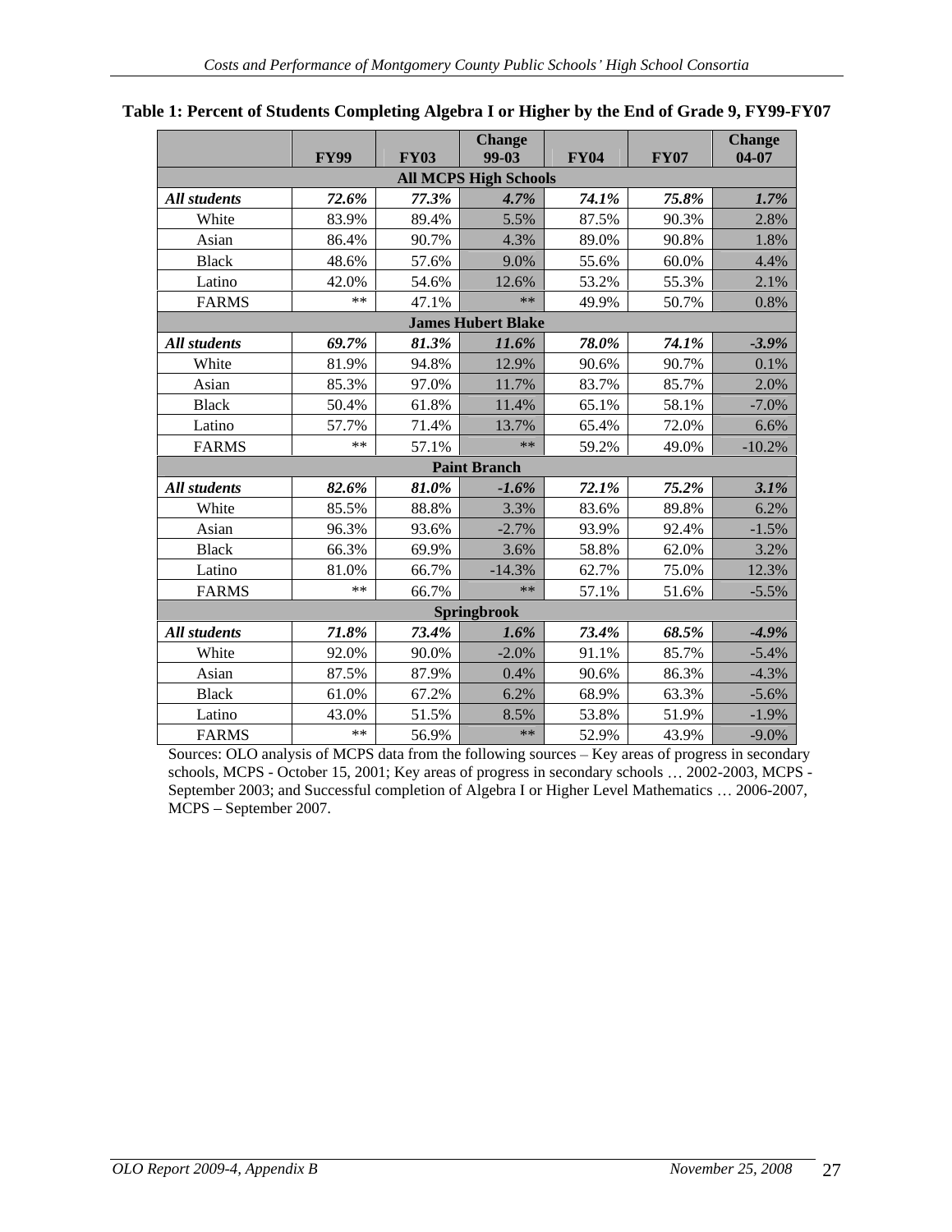### **2. Increase the percent of graduates who take at least one AP exam**

Table 2 describes trends in AP participation rates among high school graduates from FY00 to FY07 and compares changes in student participation at the start of this consortium from FY00- FY04 to changes evident in recent years from FY04-FY07.

|              |             |                              |             | Change   Change |         |
|--------------|-------------|------------------------------|-------------|-----------------|---------|
|              | <b>FY00</b> | <b>FY04</b>                  | <b>FY07</b> | $00 - 04$       | $04-07$ |
|              |             | <b>All MCPS High Schools</b> |             |                 |         |
| All students | 34.4%       | 48.6%                        | 60.0%       | $14.2\%$        | 11.4%   |
| White        | 43.3%       | 58.5%                        | 70.0%       | $15.2\%$        | 11.5%   |
| Asian        | 47.8%       | 66.9%                        | 75.9%       | 19.1%           | 9.0%    |
| <b>Black</b> | 11.1%       | 23.3%                        | 34.2%       | $12.2\%$        | 10.9%   |
| Latino       | 16.9%       | 29.5%                        | 47.4%       | $12.6\%$        | 17.9%   |
|              |             | <b>James Hubert Blake</b>    |             |                 |         |
| All students | **          | 47.9%                        | 54.9%       | **              | $7.0\%$ |
| White        | $***$       | 64.4%                        | 67.7%       | $***$           | 3.3%    |
| Asian        | **          | 55.6%                        | 64.4%       | $***$           | 8.8%    |
| <b>Black</b> | $***$       | 29.0%                        | 35.8%       | **              | 6.8%    |
| Latino       | **          | 40.6%                        | 37.5%       | **              | $-3.1%$ |
|              |             | <b>Paint Branch</b>          |             |                 |         |
| All students | $28.8\%$    | 42.5%                        | 52.3%       | $13.7\%$        | 9.8%    |
| White        | 37.2%       | 51.3%                        | 65.8%       | $14.1\%$        | 14.5%   |
| Asian        | 43.7%       | 64.5%                        | 72.6%       | 20.8%           | 8.1%    |
| <b>Black</b> | 13.7%       | 24.5%                        | 34.3%       | 10.8%           | 9.8%    |
| Latino       | n/a         | 25.0%                        | 44.1%       | n/a             | 19.1%   |
|              |             | Springbrook                  |             |                 |         |
| All students | 34.4%       | 49.6%                        | 60.7%       | $15.2\%$        | 11.1%   |
| White        | 48.8%       | 68.3%                        | 85.4%       | 19.5%           | 17.1%   |
|              |             |                              | 77.8%       |                 |         |
| Asian        | 43.8%       | 68.4%                        |             | 24.6%           | 9.4%    |
| <b>Black</b> | 17.8%       | 34.8%                        | 45.4%       | 17.0%           | 10.6%   |
| Latino       | 23.1%       | 29.6%                        | 52.1%       | $6.5\%$         | 22.5%   |

Table 2: Percent of Graduates Taking One or More AP Exams, FY00 - FY07

Sources: OLO analysis of MCPS data from the following sources – Advanced Placement and IB exam results for 2003-2004 - February 2005; African American males achieve new performance highs in AP as Class of 2007 sets new exam and participation records - February 13, 2008.

**Finding:** With one exception, every Northeast campus improved its AP participation rates from FY00-FY07 for every subgroup. An analysis of the data demonstrates the following:

*Achievement Gap:* For MCPS high schools, an achievement gap was evident with 43-48% of  $\bullet$ White and Asian graduates taking an AP exam in FY00 compared to 11-17% of Latino and Black graduates. Yet, the Northeast campuses began with a head start in AP participation for most subgroups. For example, 18% of Black and 49% of White graduates at Springbrook took an AP exam in FY00 compared to 11% and 43% of their MCPS peers.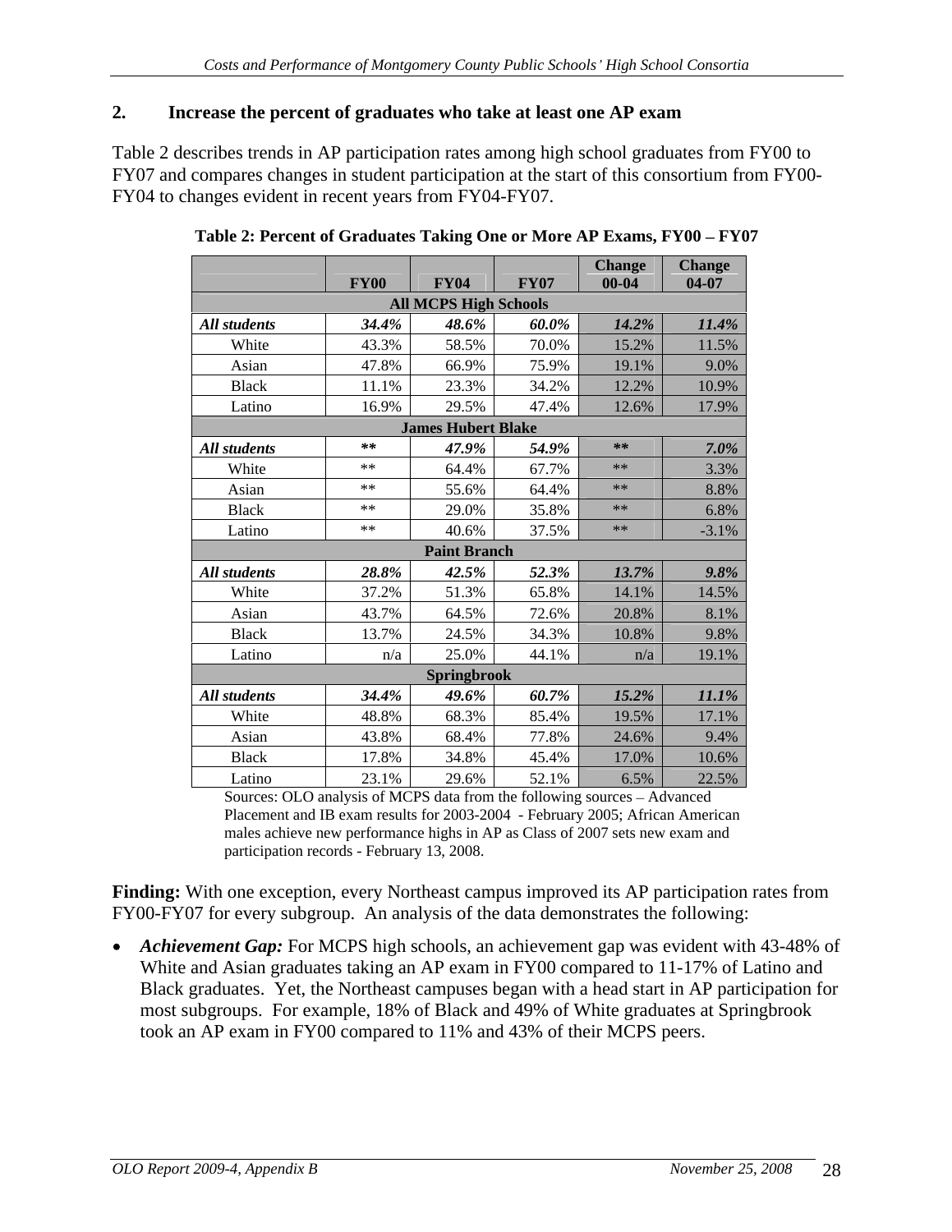- *Absolute Progress:* With one exception (Latino students at Blake), each Northeast campus achieved progress on this measure overall and for every subgroup from FY00 to FY07. The Northeast Consortium achieved greater gains from FY00 to FY04, ranging from 7-25% by subgroup, than from FY04 to FY07, whose increases ranged from -3-23%.
- *Relative Progress:* MCPS high schools overall also achieved progress for every subgroup, achieving greater gains from FY00 to FY04, ranging from 12-19% by subgroup, than from FY04 to FY07 whose increases ranged from 8-18%. In most cases, MCPS' gains among all high schools paralleled the gains achieved by the Northeast Consortium high schools.

#### **3. Increase the percent of graduates who earn at least one qualifying AP score**

Table 3 describes trends in AP performance from FY00-07 among the percent of high school graduates earning one or more AP scores of 3 or higher that can qualify for college credit. Table 3 compares changes in AP performance overall and by subgroup from FY00-04 (the beginning of the Northeast Consortium) to FY04-07 (recent performance).

|              |             |                              |             |           | <b>Change</b> |
|--------------|-------------|------------------------------|-------------|-----------|---------------|
|              | <b>FY00</b> | <b>FY04</b>                  | <b>FY07</b> | $00 - 04$ | $04-07$       |
|              |             | <b>All MCPS High Schools</b> |             |           |               |
| All students | 28.9%       | 39.4%                        | 46.0%       | $10.5\%$  | $6.6\%$       |
| White        | 37.0%       | 49.8%                        | 57.3%       | 12.8%     | 7.5%          |
| Asian        | 38.7%       | 52.7%                        | 60.6%       | 14.0%     | 7.9%          |
| <b>Black</b> | 8.1%        | 14.6%                        | 18.2%       | 6.5%      | 3.6%          |
| Latino       | 15.5%       | 23.4%                        | 34.1%       | 7.9%      | 10.7%         |
|              |             | <b>James Hubert Blake</b>    |             |           |               |
|              | $***$       |                              |             | **        | $4.3\%$       |
| All students |             | 38.9%                        | 43.1%       |           |               |
| White        | ** I        | 57.5%                        | 59.0%       | **        | 1.5%          |
| Asian        | **          | 48.1%                        | 51.1%       | **        | 3.0%          |
| <b>Black</b> | **          | 18.8%                        | 17.5%       | $**$      | $-1.3%$       |
| Latino       | ** ∣        | 25.0%                        | 35.0%       | **        | 10.0%         |
|              |             | <b>Paint Branch</b>          |             |           |               |
| All students | 23.7%       | $31.8\%$                     | $36.1\%$    | $8.1\%$   | 4.3%          |
| White        | 26.3%       | 41.9%                        | 49.5%       | 15.6%     | 7.6%          |
| Asian        | 41.4%       | 45.2%                        | 54.8%       | 3.8%      | 9.6%          |
| Black        | 11.6%       | 17.5%                        | 19.3%       | 5.9%      | 1.8%          |
| Latino       | n/a         | 17.9%                        | 26.5%       | n/a       | 8.6%          |
|              |             |                              |             |           |               |
|              |             | Springbrook                  |             |           |               |
| All students | 25.9%       | 36.1%                        | 37.4%       | $10.2\%$  | 1.3%          |
| White        | 42.9%       | 55.6%                        | 68.5%       | $12.7\%$  | 12.9%         |
| Asian        | 26.4%       | 44.9%                        | 43.2%       | 18.5%     | $-1.7\%$      |
| <b>Black</b> | 11.7%       | 24.1%                        | 20.4%       | 12.4%     | $-3.7%$       |
| Latino       | 19.2%       | 21.1%                        | 39.4%       | $1.9\%$   | 18.3%         |

#### Table 3: Percent of Graduates Scoring 3 or Higher on At Least One AP Exam, FY00 - FY07

Sources: OLO analysis of MCPS data from the following sources – Advanced Placement and IB exam results for 2003-2004 - February 2005; African American males achieve new performance highs in AP as Class of 2007 sets new exam and participation records - February 13, 2008.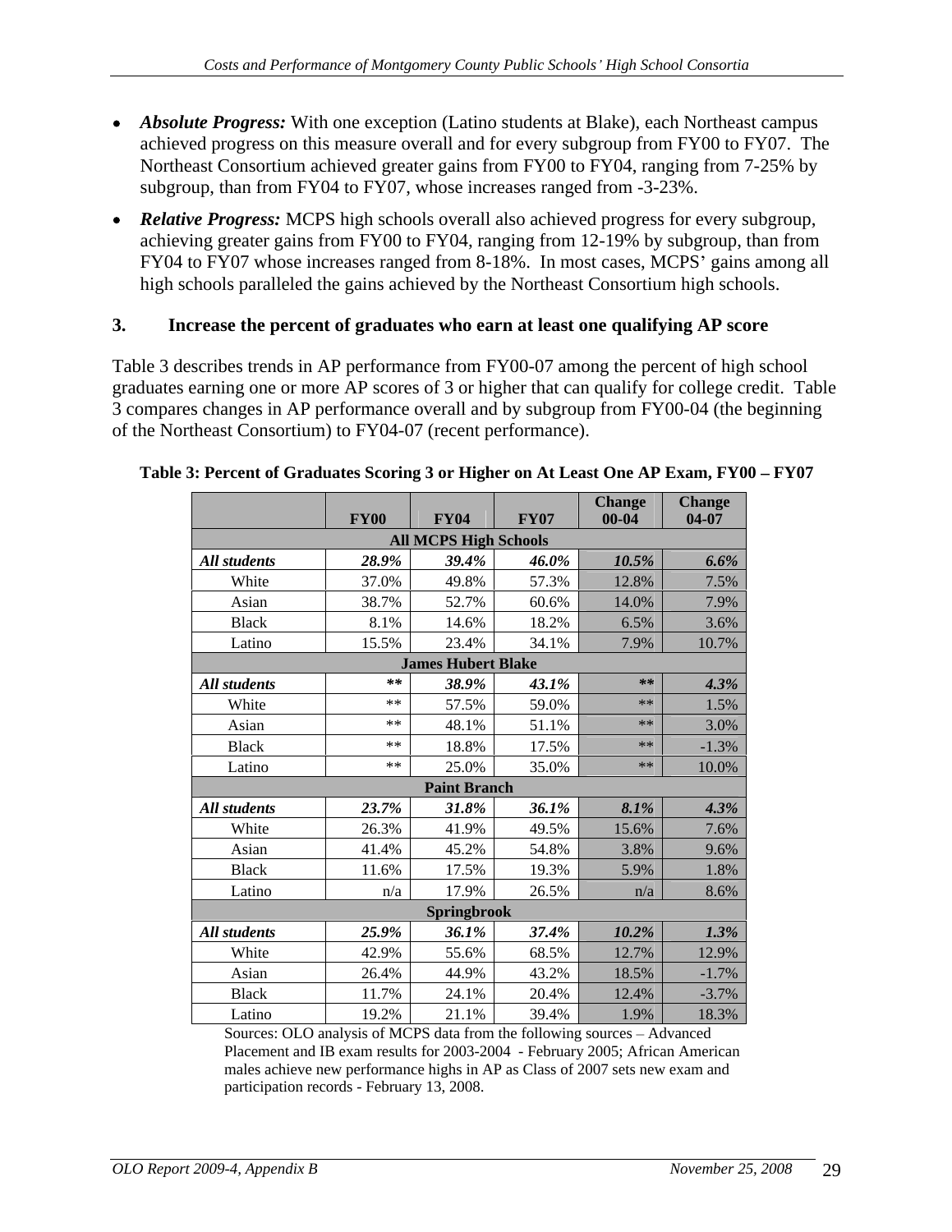**Finding:** Each Northeast campus improved AP performance for every subgroup from FY00- FY07. In particular, the data show that:

- *Achievement Gap:* In FY00, an achievement gap was evident with 37-39% of White and Asian graduates earning one or more qualifying AP scores compared to 8-16% of Black and Latino graduates. Most subgroups at Paint Branch and Springbrook, however, demonstrated higher levels of performance than their MCPS peers.
- *Absolute Progress:* From FY00 to FY07, each of the Northeast Consortium campuses increased their rates of AP performance overall and for every subgroup. From FY00 to FY04, Paint Branch and Springbrook achieved greater gains among a majority of subgroups than from FY04 to FY07.
- *Relative Progress:* MCPS high schools achieved gains in AP performance comparable to Paint Branch and Springbrook from FY00 to FY04, but greater progress than both campuses from FY04 to FY07. Conversely, Blake achieved greater all student progress than MCPS from FY04 to FY07, but slower progress among Black and Latino graduates.

### **4. Increase the percent of graduates who take the SAT**

Table 4 on the next page describes trends in participation among graduates for the old SAT whose combined maximum score was 1,600. It compares changes in SAT participation at the start of the Northeast Consortium from FY98-01 to changes in participation from FY01 to FY05.

**Finding:** From FY98 to FY01, Paint Branch and Springbrook achieved progress in increasing SAT participation rates and at a faster rate than all MCPS high schools. From FY01-FY05, however, both campuses lost ground on this measure compare to Blake and MCPS high schools overall that increased their SAT participation rates during this time frame. The data show that:

- *Achievement Gap:* In FY98, 42-59% of Black and Latino graduates took the SAT compared to 78-84% of White and Asian graduates in MCPS. SAT participation among Paint Branch and Springbrook graduates, however, exceeded MCPS' averages for a majority of subgroups.
- *Absolute Progress:* From FY98-FY01, Paint Branch and Springbrook achieved increases in SAT participation overall and for most subgroups. This trend reversed from FY01 to FY05, but Blake achieved gains overall and for Black and Latino graduates in particular.
- *Relative Progress:* MCPS high schools as a whole achieved less progress than two of the three Northeast campuses in increasing SAT participation from FY98-FY01, but greater progress than two of three Northeast campuses from FY01-FY05. In particular, MCPS increased participation rates among graduates receiving free and reduced price meals from FY01-FY05 while every Northeast campus had declines in participation for this subgroup.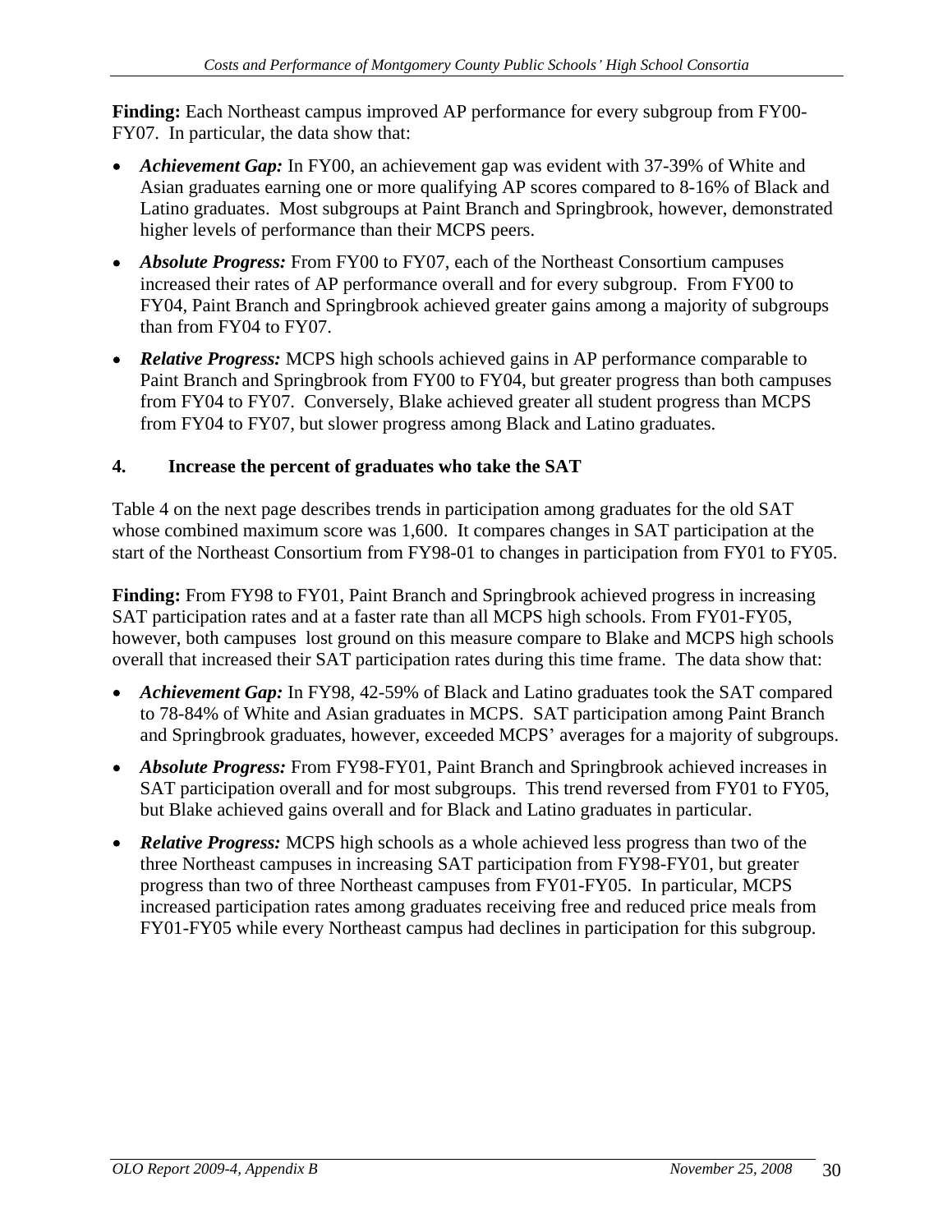| All students<br>White<br>Asian<br><b>Black</b><br>Latino<br>FARMS<br><b>All students</b><br>White<br>Asian<br><b>Black</b><br>Latino | <b>FY98</b><br>72.0%<br>78.0%<br>84.0%<br>59.0%<br>42.0%<br>** | <b>FY01</b><br><b>All MCPS High Schools</b><br>72.4%<br>81.5%<br>84.4%<br>58.1%<br>44.4% | <b>FY05</b><br>76.5%<br>84.4%<br>88.0%<br>66.9% | 98-01<br>$0.4\%$<br>3.5%<br>$0.4\%$ | $01-05$<br>2.9% |
|--------------------------------------------------------------------------------------------------------------------------------------|----------------------------------------------------------------|------------------------------------------------------------------------------------------|-------------------------------------------------|-------------------------------------|-----------------|
|                                                                                                                                      |                                                                |                                                                                          |                                                 |                                     | $4.1\%$         |
|                                                                                                                                      |                                                                |                                                                                          |                                                 |                                     |                 |
|                                                                                                                                      |                                                                |                                                                                          |                                                 |                                     |                 |
|                                                                                                                                      |                                                                |                                                                                          |                                                 |                                     | 3.6%            |
|                                                                                                                                      |                                                                |                                                                                          |                                                 | $-0.9\%$                            | 8.8%            |
|                                                                                                                                      |                                                                |                                                                                          | 51.8%                                           | 2.4%                                | 7.4%            |
|                                                                                                                                      |                                                                | 47.1%                                                                                    | 54.5%                                           | **                                  | 7.4%            |
|                                                                                                                                      |                                                                | <b>James Hubert Blake</b>                                                                |                                                 |                                     |                 |
|                                                                                                                                      | $***$                                                          | 75.8%                                                                                    | 80.3%                                           | **                                  | 4.5%            |
|                                                                                                                                      | $***$                                                          | 89.3%                                                                                    | 84.7%                                           | **                                  | $-4.6\%$        |
|                                                                                                                                      | $***$                                                          | 87.5%                                                                                    | 87.8%                                           | $***$                               | 0.3%            |
|                                                                                                                                      | **                                                             | 63.3%                                                                                    | 77.4%                                           | $***$                               | 14.1%           |
|                                                                                                                                      | $***$                                                          | 50.0%                                                                                    | 63.6%                                           | $**$                                | 13.6%           |
| FARMS                                                                                                                                | $***$                                                          | 57.6%                                                                                    | 48.7%                                           | **                                  | $-8.9\%$        |
|                                                                                                                                      |                                                                | <b>Paint Branch</b>                                                                      |                                                 |                                     |                 |
| All students                                                                                                                         | 78.0%                                                          | 79.6%                                                                                    | 77.7%                                           | $1.6\%$                             | $-1.9\%$        |
| White                                                                                                                                | 80.0%                                                          | 81.3%                                                                                    | 80.1%                                           | 1.3%                                | $-1.2%$         |
| Asian                                                                                                                                | 90.0%                                                          | 91.8%                                                                                    | 88.2%                                           | $1.8\%$                             | $-3.6\%$        |
| Black                                                                                                                                | 74.0%                                                          | 72.0%                                                                                    | 74.8%                                           | $-2.0\%$                            | 2.8%            |
| Latino                                                                                                                               | 54.0%                                                          | 70.8%                                                                                    | 50.0%                                           | 16.8%                               | $-20.8\%$       |
| <b>FARMS</b>                                                                                                                         | $***$                                                          | 59.3%                                                                                    | 57.5%                                           | $***$                               | $-1.8\%$        |
|                                                                                                                                      |                                                                | Springbrook                                                                              |                                                 |                                     |                 |
| All students                                                                                                                         | 71.0%                                                          | 74.9%                                                                                    | 73.5%                                           | $3.9\%$                             | $-1.4\%$        |
| White                                                                                                                                | 86.0%                                                          | 85.4%                                                                                    | 87.7%                                           | $-0.6\%$                            | 2.3%            |
| Asian                                                                                                                                | 84.0%                                                          | 83.0%                                                                                    | 90.1%                                           | $-1.0\%$                            | 7.1%            |
| Black                                                                                                                                | 64.0%                                                          | 76.9%<br>40.3%                                                                           | 69.5%<br>45.2%                                  | 12.9%<br>7.3%                       | $-7.4\%$        |
| Latino<br><b>FARMS</b>                                                                                                               | 33.0%                                                          |                                                                                          |                                                 |                                     | 4.9%            |

**Table 4: Percent of Graduates Taking the SAT, FY98 - FY05** 

Sources: OLO analysis of MCPS data from the following sources 2001 SAT Results for MCPS  $-$  August 2001; 2002 SAT Results for MCPS  $-$  August 2002; 2003 SAT Results for MCPS  $-$ August 2003; An Examination of SAT Results for the Class of 2004 - August 2004; An Examination of SAT Results for the Class of  $2005$  – September 2005.

Table 5 on the next page describes trends in participation on the new SAT that added a writing section to the previous math and verbal sections and increased the maximum score to 2,400.

**Finding:** An analysis of the new SAT participation data demonstrates that every low income subgroup by campus within the Northeast Consortium, and most Black and Latino subgroups by campus, made gains in SAT participation from FY06 to FY08 while most White and Asian subgroups experienced declines. These patterns mirrored trends for MCPS overall, except that the Northeast Consortium achieved better progress for low income students. The data show that:

*Achievement Gap:* In FY06, 53-66% of Latino and Black graduates, and 50% of low-income graduates took the new SAT compared to 82-88% of White and Asian graduates. Generally, most of the Northeast Consortium subgroups had higher levels of participation than their peers among all MCPS high schools.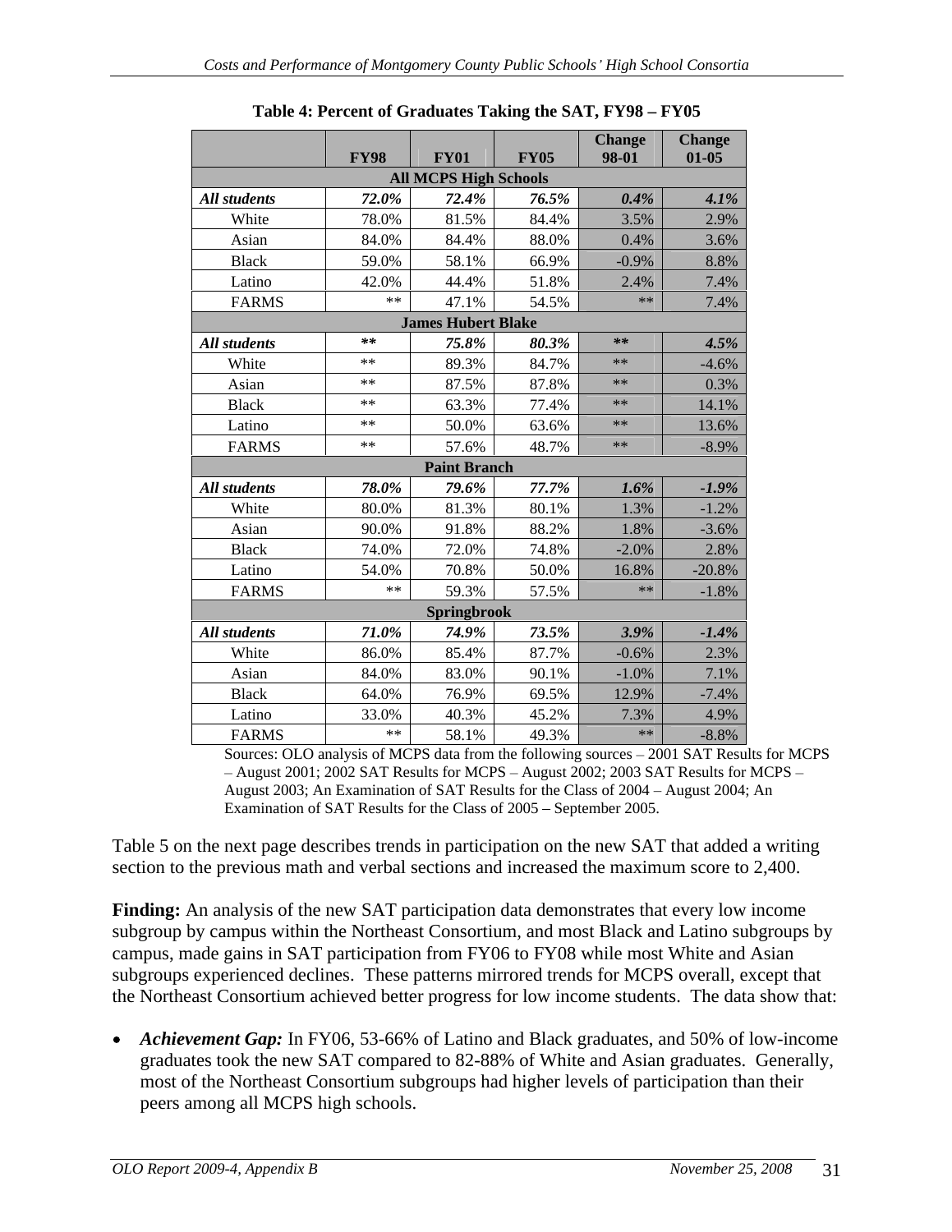- *Absolute Progress:* Blake and Springbrook experienced overall declines in SAT participation from FY06 to FY08 due primarily to decreases in participation among White and Asian graduates. Alternately, at Springbrook and Paint Branch, Black graduates made gains in SAT participation, and on all three campuses Latino and low income graduates made gains.
- *Relative Progress:* Like the Northeast Consortium, MCPS achieved declines in SAT participation among White and Asian graduates from FY06 to FY08 accompanied by slight increases in Black and Latino participation that led to an overall decline in SAT participation among all students. Alternatively, the Northeast Consortium achieved greater progress than MCPS in improving the participation of students receiving FARMS on the new SAT.

|                     |             |                              |             | <b>Change</b> |
|---------------------|-------------|------------------------------|-------------|---------------|
|                     | <b>FY06</b> | $\bf FY07$                   | <b>FY08</b> | $06 - 08$     |
|                     |             | <b>All MCPS High Schools</b> |             |               |
| <b>All students</b> | 75.8%       | 79.0%                        | 73.7%       | $-2.1\%$      |
| White               | 82.1%       | 85.7%                        | 78.9%       | $-3.2\%$      |
| Asian               | 87.8%       | 89.3%                        | 85.5%       | $-2.3%$       |
| <b>Black</b>        | 65.9%       | 71.6%                        | 68.3%       | 2.4%          |
| Latino              | 53.0%       | 57.0%                        | 54.1%       | 1.1%          |
| <b>FARMS</b>        | 54.0%       | 60.9%                        | 57.6%       | 3.6%          |
|                     |             | <b>James Hubert Blake</b>    |             |               |
| All students        | 79.5%       | $84.8\%$                     | 74.0%       | $-5.5\%$      |
| White               | 82.2%       | 90.3%                        | 80.4%       | $-1.8\%$      |
| Asian               | 81.8%       | 82.2%                        | 75.6%       | $-6.2\%$      |
| Black               | 71.9%       | 81.7%                        | 68.2%       | $-3.7%$       |
| Latino              | 60.0%       | 70.0%                        | 64.9%       | 4.9%          |
| <b>FARMS</b>        | 50.0%       | 80.6%                        | 59.6%       | 9.6%          |
|                     |             | <b>Paint Branch</b>          |             |               |
| All students        | 79.9%       | 78.3%                        | 74.7%       | $-5.2\%$      |
| White               | 84.9%       | 82.0%                        | 73.2%       | $-11.7%$      |
| Asian               | 92.6%       | 91.7%                        | 83.6%       | $-9.0\%$      |
| Black               | 67.7%       | 74.1%                        | 73.9%       | 6.2%          |
| Latino              | 57.1%       | 52.9%                        | 61.3%       | 4.2%          |
| FARMS               | 50.0%       | 56.6%                        | 63.6%       | 13.6%         |
|                     |             | Springbrook                  |             |               |
| All students        | $71.3\%$    | 77.6%                        | 71.7%       | $0.4\%$       |
| White               | 80.0%       | 93.3%                        | 79.7%       | $-0.3\%$      |
| Asian               | 79.0%       | 81.5%                        | 83.6%       | 4.6%          |
| Black               | 67.4%       | 77.6%                        | 73.8%       | 6.4%          |
| Latino              | 35.7%       | 53.5%                        | 47.2%       | 11.5%         |
| <b>FARMS</b>        | 46.2%       | 58.8%                        | 58.1%       | 11.9%         |

Table 5: Percent of Graduates Taking the SAT, FY06 - FY08

Sources: OLO analysis of MCPS data from the following sources – 2001 SAT Results for MCPS - August 2001; 2002 SAT Results for MCPS - August 2002; 2003 SAT Results for MCPS – August 2003; An Examination of SAT Results for the Class of 2004 – August 2004; An Examination of SAT Results for the Class of 2005 - September 2005.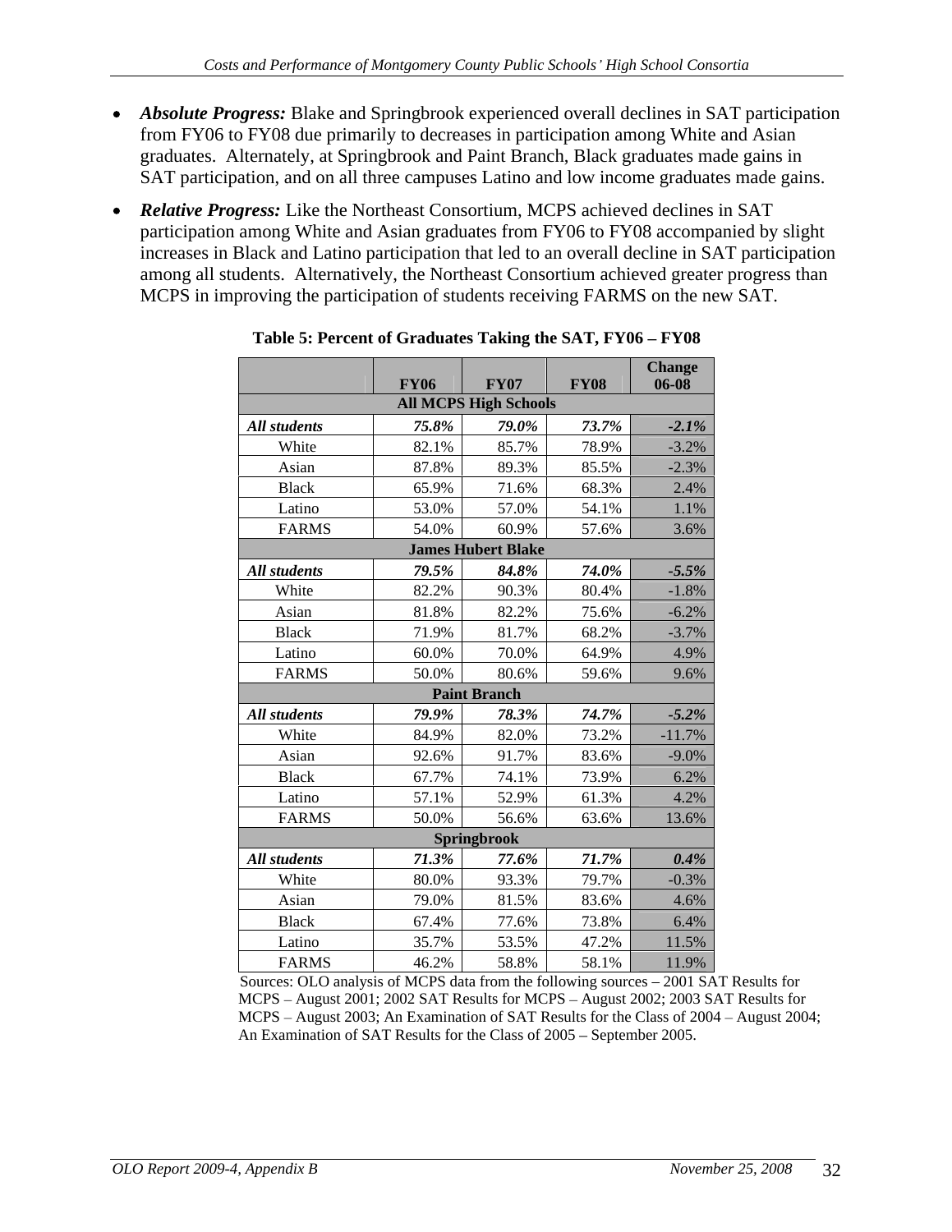# **5. Increase the SAT scores of graduates**

Table 6 describes trends in student performance on the old SAT whose combined maximum score was 1,600. It compares changes in SAT performance among graduates at the start of the Northeast Consortium from FY98-FY01 to changes in performance from FY01-FY05.

|                     |              |                                             | <b>FY05</b> | <b>Change</b><br>98-01 | <b>Change</b><br>$01-05$ |
|---------------------|--------------|---------------------------------------------|-------------|------------------------|--------------------------|
|                     | <b>FY98</b>  | <b>FY01</b><br><b>All MCPS High Schools</b> |             |                        |                          |
| All students        | 1,096        | 1,093                                       | 1,102       | $-3$                   |                          |
| White               | 1,138        | 1,154                                       | 1,174       | 16                     | 20                       |
| Asian               | 1,137        | 1,127                                       | 1,163       | $-10$                  | 36                       |
| Black               | 921          |                                             | 917         | $-10$                  |                          |
|                     |              | 911                                         |             |                        | 6                        |
| Latino              | 995<br>$***$ | 949                                         | 942         | $-46$<br>$***$         |                          |
| <b>FARMS</b>        |              | 875                                         | 878         |                        |                          |
|                     |              | <b>James Hubert Blake</b>                   |             |                        |                          |
| All students        | $**$         | 1,033                                       | 1,053       | **                     | 20                       |
| White               | $**$         | 1,092                                       | 1,138       | $**$                   | 46                       |
| Asian               | $**$         | 1,075                                       | 1,130       | $***$                  | 55                       |
| <b>Black</b>        | $***$        | 933                                         | 937         | **                     |                          |
| Latino              | $***$        | 941                                         | 934         | $**$                   | $\sqrt{ }$<br>$\equiv$ . |
| <b>FARMS</b>        | $***$        | 836                                         | 952         | $**$                   | 116                      |
|                     |              | <b>Paint Branch</b>                         |             |                        |                          |
| All students        | 1,039        | 1,033                                       | 1,049       | $-6$                   | <b>16</b>                |
| White               | 1,107        | 1,080                                       | 1,132       | $-27$                  | 52                       |
| Asian               | 1,093        | 1,111                                       | 1,117       | 18                     | 6                        |
| <b>Black</b>        | 879          | 920                                         | 931         | 41                     | 11                       |
| Latino              | 957          | 981                                         | 998         | 24                     | 17                       |
| <b>FARMS</b>        | $**$         | 888                                         | 877         | $**$                   | $-11$                    |
|                     |              | Springbrook                                 |             |                        |                          |
| <b>All students</b> | 1,060        | 1,031                                       | 1,019       | $-29$                  | $-12$                    |
| White               | 1,162        | 1,122                                       | 1,176       | $-40$                  | 54                       |
| Asian               | 1,122        | 1,071                                       | 1,094       | $-51$                  | 23                       |
| Black               | 930          | 922                                         | 934         | $-8$                   | 12                       |
| Latino              | 917          | 991                                         | 834         | 74                     | $-157$                   |
| <b>FARMS</b>        | **           | 930                                         | 815         | $***$                  | $-115$                   |

**Table 6: Most Recent Total SAT Scores for Graduates, FY98 - FY05** 

Sources: OLO analysis of MCPS data from the following sources 2001 SAT Results for MCPS  $-$  August 2001; 2002 SAT Results for MCPS  $-$  August 2002; 2003 SAT Results for MCPS  $-$ August 2003; An Examination of SAT Results for the Class of 2004 - August 2004; An Examination of SAT Results for the Class of  $2005$  – September 2005.

**Finding:** A review of the data demonstrates that from FY98 to FY01, the Northeast Consortium campuses, like MCPS high schools overall, experienced declines in their average SAT scores among all students and among a majority of subgroups. Similarly, the Northeast Consortium high schools, like their MCPS peers, increased their SAT scores overall and for a majority of subgroups from FY01 to FY05. In particular, the data show that: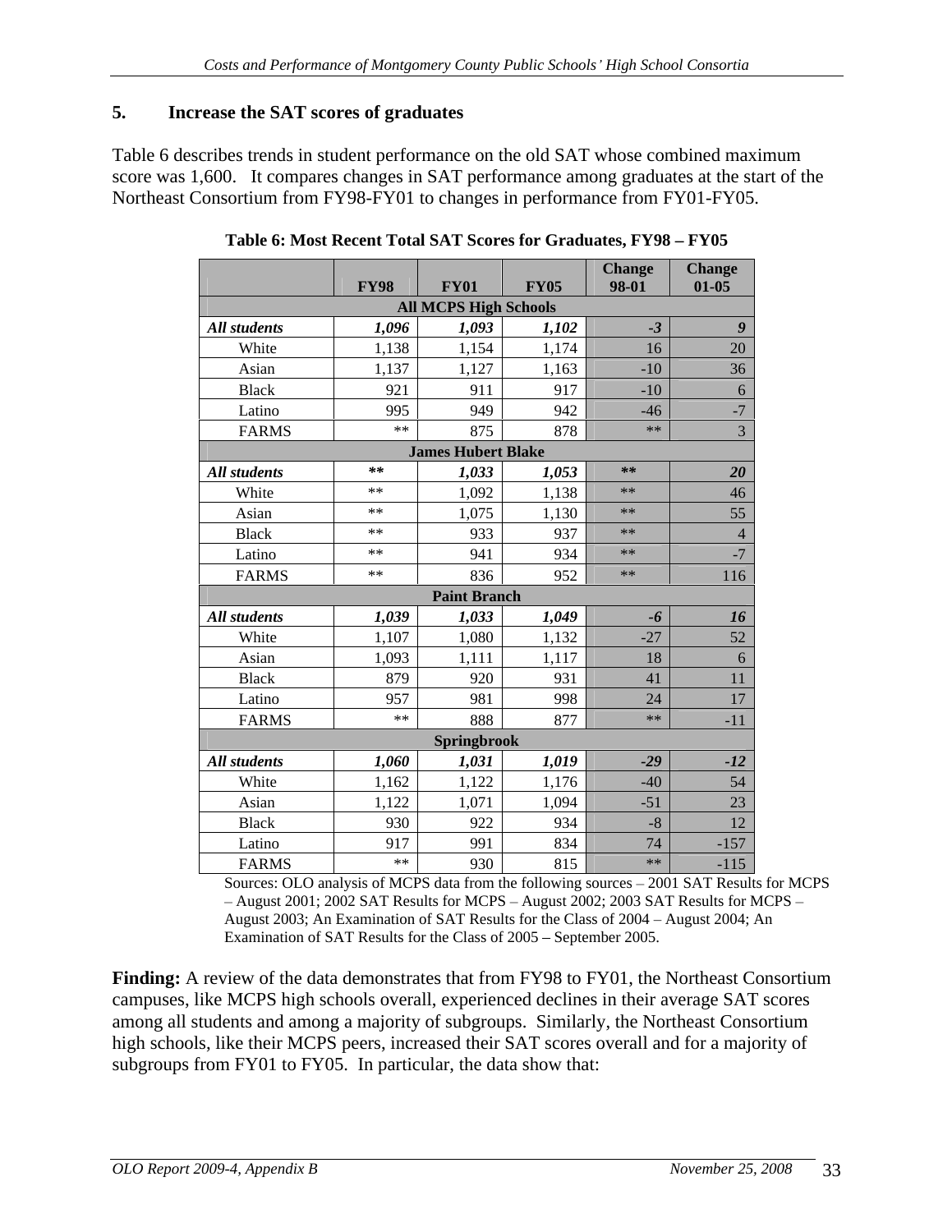- *Achievement Gap:* In FY98, the average SAT score for Black and Latino graduates was 921- 995 points for all MCPS high schools compared to 1,137-1,138 points for Whites and Asians. Paint Branch average SAT scores for every subgroup were lower than MCPS' compared to Springbrook demonstrating higher average SAT scores for Black and White graduates.
- *Absolute Progress:* From FY98-FY01, three of four subgroups at Paint Branch achieved gains in their average SAT scores, but three of four subgroups at Springbrook lost ground in their scores. From FY01-FY05, each Northeast Consortium campus achieved gains in SAT scores among a majority of their subgroups.
- *Relative Progress:* Like the Northeast Consortium, MCPS experienced decreases in SAT performance among most subgroups from FY98-FY01 that were offset by increases in average scores among most subgroups from FY01- FY05.

Table 7 describes performance trends on the new SAT.

|                     | <b>FY06</b> | <b>FY07</b>                  | <b>FY08</b> | <b>Change</b>     |
|---------------------|-------------|------------------------------|-------------|-------------------|
|                     |             | <b>All MCPS High Schools</b> |             |                   |
| <b>All students</b> | 1,634       | 1,624                        | 1,616       | $-18$             |
| White               | 1,735       | 1,736                        | 1,740       | $5\overline{)}$   |
| Asian               | 1,710       | 1,707                        | 1,720       | $10\,$            |
| <b>Black</b>        | 1,360       | 1,357                        | 1,336       | $-24$             |
| Latino              | 1,410       | 1,418                        | 1,401       | $-9$              |
| FARMS               | 1,316       | 1,315                        | 1,296       | $\overline{-20}$  |
|                     |             | <b>James Hubert Blake</b>    |             |                   |
| All students        | 1,556       | 1,559                        | 1,490       | $-66$             |
| White               | 1,657       | 1,694                        | 1,619       | $-38$             |
| Asian               | 1,558       | 1,616                        | 1,572       | 14                |
| Black               | 1,375       | 1,338                        | 1,320       | $-55$             |
| Latino              | 1,447       | 1,407                        | 1,363       | $-84$             |
| <b>FARMS</b>        | 1,346       | 1,262                        | 1,296       | $-50$             |
|                     |             | <b>Paint Branch</b>          |             |                   |
| All students        | 1,548       | 1,498                        | 1,489       | $-59$             |
| White               | 1,638       | 1,648                        | 1,618       | $-20$             |
| Asian               | 1,629       | 1,571                        | 1,589       | $-40$<br>$-60$    |
| <b>Black</b>        | 1,421       | 1,356                        | 1,361       |                   |
| Latino              | 1,420       | 1,369                        | 1,508       | 88                |
| <b>FARMS</b>        | 1,464       | 1,293                        | 1,303       | $-161$            |
|                     |             | Springbrook                  |             |                   |
| All students        | 1,549       | 1,533                        | 1,479       | $-70$             |
| White               | 1,751       | 1,778                        | 1,737       | $-14$             |
| Asian               | 1,654       | 1,606                        | 1,605       |                   |
| <b>Black</b>        | 1,381       | 1,395                        | 1,336       | $\frac{-49}{-45}$ |
| Latino              | 1,441       | 1,426                        | 1,407       | $\frac{-34}{-30}$ |
| FARMS               | 1,370       | 1,319                        | 1,340       |                   |

Table 7: Most Recent Total SAT Scores for Graduates, FY06 - FY08

Sources: OLO analysis of MCPS data from Participation and Performance of the MCPS Class of 2006 on the New SAT – August 2006; and SAT Participation and Performance of the MCPS Class of 2008 - August 26, 2008.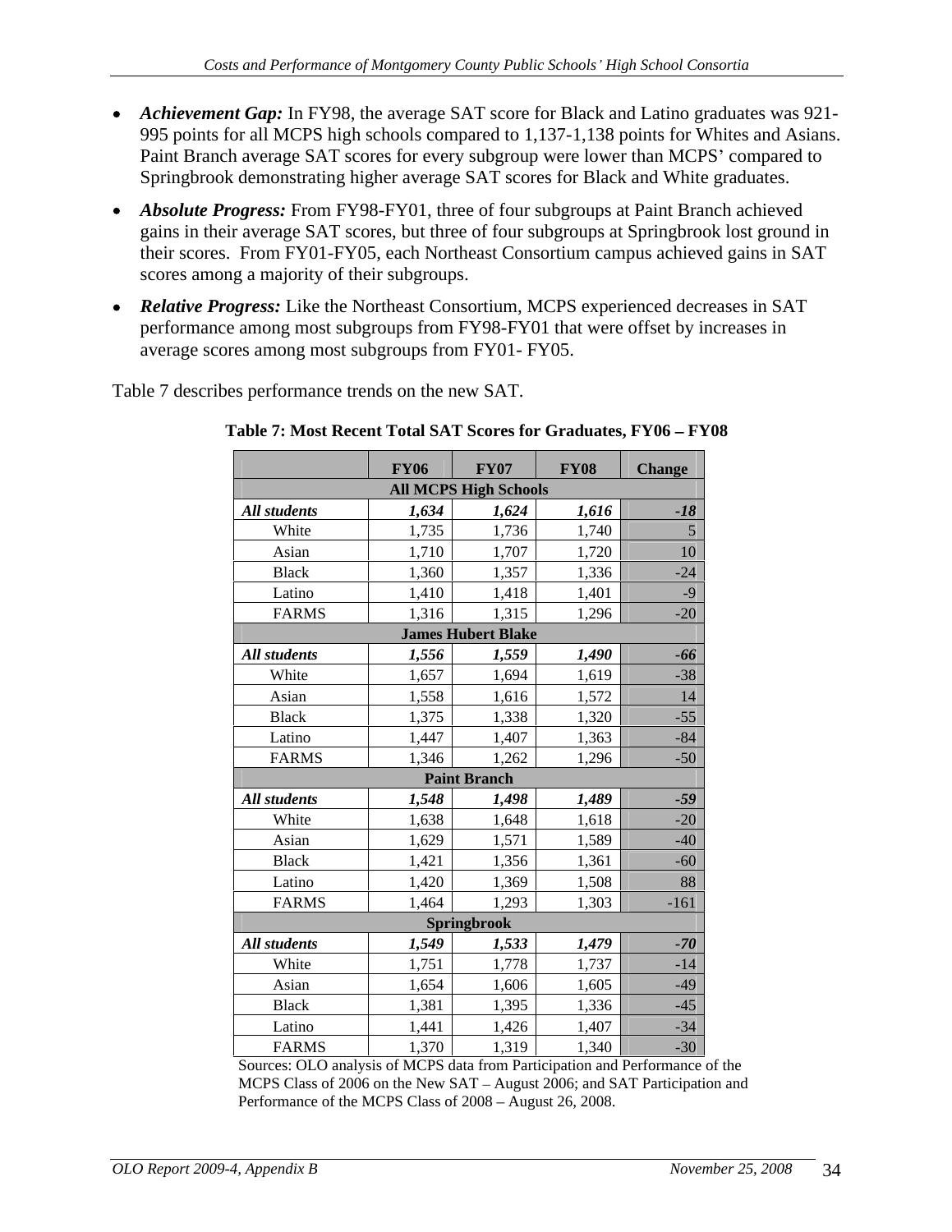**Finding:** A review of the data demonstrates that at least four of five subgroups on every Northeast Consortium campus lost ground on the new SAT compared to three of five subgroups for all MCPS high schools from FY06 to FY08. In particular, the data show that:

- *Achievement Gap:* For all MCPS high schools, the average SAT score of Black, Latino, and low-income graduates was 1,316-1,410 points in FY06 compared to an average score of 1,710 and 1,735 points for Asian and White graduates respectively. Generally, low income, Black, and Latino graduates within the Northeast Consortium evidenced higher SAT scores than their MCPS peers, while White and Asian graduates evidenced lower scores.
- *Absolute Progress:* Average SAT scores declined for four of five subgroups at Blake and Paint Branch from FY06 to FY08, and for every subgroup at Springbrook.
- *Relative Progress:* MCPS also experienced declines in average SAT scores for a majority of subgroups (three out of five). As a result, the lack of growth in SAT scores among MCPS high schools on average paralleled the Northeast Consortium's lack of progress here.

## **B**. **Downcounty Consortium**

**Background on the student performance goals.** MCPS was awarded another three-year, \$2.0 million grant in 2002 from the U.S. Department of Education to launch the Downcounty Consortium. As part of this grant, MCPS committed to achieving several goals for improved student performance. Based on available data, this section describes this consortium's progress on the goals described below on Chart 2. In sum, the data indicate that the Downcounty Consortium achieved favorable progress on a majority of student performance measures, often at a better rate of progress than achieved by all MCPS high schools overall.

| <b>Student Performance Goals</b>                         | <b>Time</b><br>Frame | <b>Overall</b><br>Progress? | <b>Progress Relative to</b><br>all MCPS high<br>schools? |
|----------------------------------------------------------|----------------------|-----------------------------|----------------------------------------------------------|
| . Increase student promotion rate from Grade 9 to 10     | <b>FY05-FY08</b>     | Yes                         | Greater progress                                         |
| 2. Decrease freshmen course failure rate by subgroup     | <b>FY04-FY08</b>     | No                          | Less progress                                            |
| 3. Increase freshmen grade point average by subgroup     | <b>FY04-FY08</b>     | <b>No</b>                   | Less progress                                            |
| 4. Decrease student ineligibility by subgroup*           | FY04-FY08            | Yes                         | Greater progress                                         |
| 5. Increase student promotion from Grade 9 to graduation | <b>FY05-FY08</b>     | Yes                         | Greater progress                                         |
| 6. Increase graduation rate                              | FY04-FY07            | N <sub>o</sub>              | Less progress                                            |
| '. Increase AP participation among graduates by subgroup | FY04-FY07            | Yes                         | Same progress                                            |
| 8. Increase AP performance among graduates by subgroup   | FY04-FY07            | Yes                         | Same progress                                            |
| 9. Increase SAT participation among graduate by subgroup | <b>FY06-FY08</b>     | Yes                         | Greater progress                                         |
| 10. Increase SAT scores among graduates by subgroup      | FY06-FY08            | Yes                         | Greater progress                                         |

**Chart 2: Summary of Downcounty Consortium Progress on Student Performance Goals**

\* Refers to ineligibility data for all students, not just freshmen.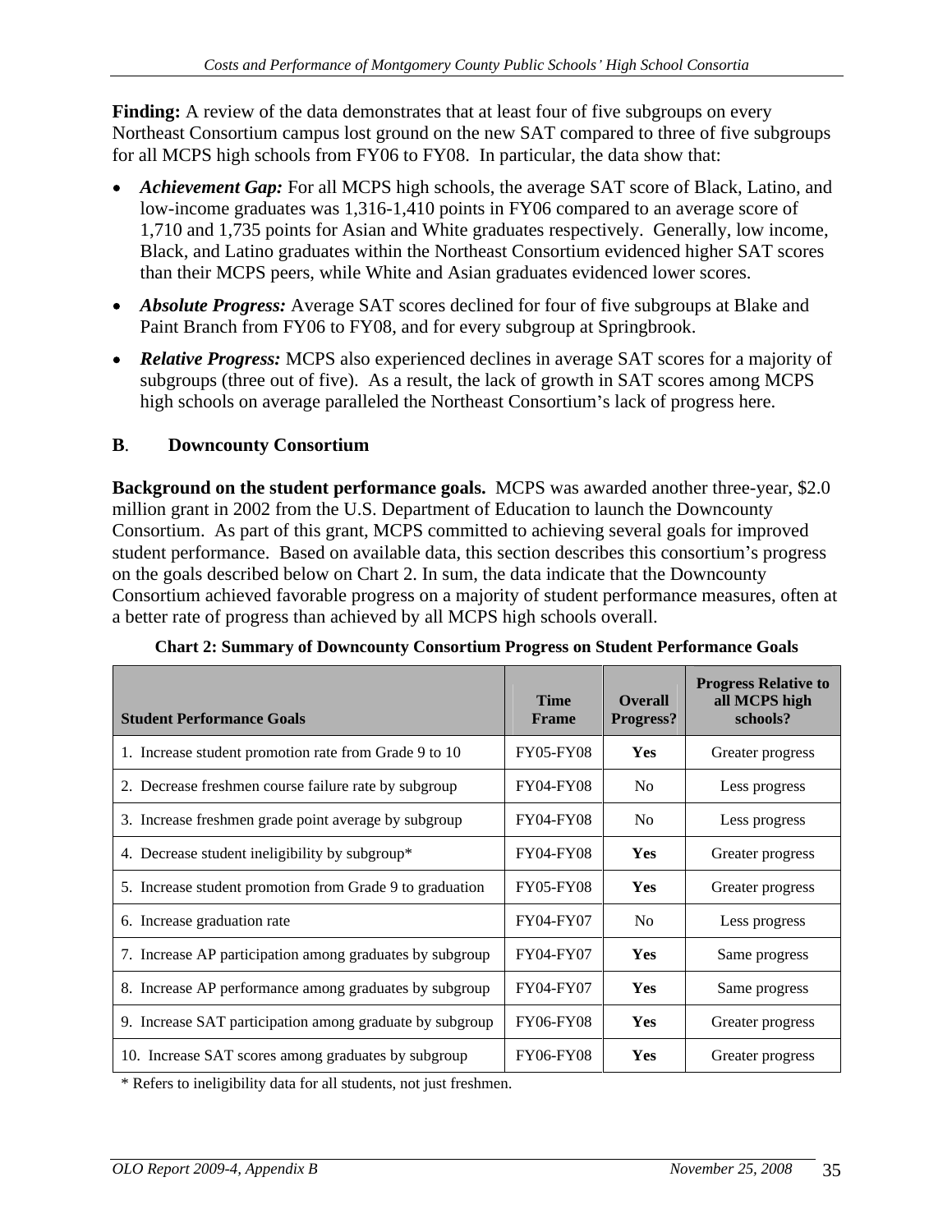### **1. Increase the student promotion rate from Grade 9 to Grade 10**

Objective 2.1 of the Downcounty Consortium's federal proposal stated that this consortium would increase rates of *student retention* from Grade 9 to 10.<sup>3</sup> Most definitions of student retention refer to students who are held back a grade. Instead, MCPS' definition of student retention includes Grade 9 students who are promoted to Grade 10, Grade 9 students who are retained in Grade 9, and students who enroll in schools outside of MCPS. Only students who drop out of school are excluded from MCPS' definition.

Rather than use MCPS' definition of student retention to track the progression of freshmen into Grade 10, OLO used *student promotion* rates from Grade 9 to 10 as a measure. To calculate student promotion rates, OLO used MCPS student enrollment data to calculate the ratio of this year's  $10^{\text{th}}$  grade class to last year's 9<sup>th</sup> grade class.<sup>4</sup> Table 8 uses this metric to describe annual student promotion rates from Grade 9 to 10 for all MCPS and Downcounty Consortium high schools from FY05 to FY08.

|                                | <b>FY05</b>   | <b>FY06</b> | <b>FY07</b> |         |             |
|--------------------------------|---------------|-------------|-------------|---------|-------------|
| <b>All MCPS High Schools</b>   | 93.5%         |             | $92.6\%$    | 94.0%   | $0.6\%$     |
| <b>Downcounty High Schools</b> | $0 \leq 00$ / |             | $87.4\%$    | 87.7%   | $0.8\%$     |
| Montgomery Blair               |               |             |             |         |             |
| Einstein                       | 94.8%         |             | 57. Z % L   | 7.3%    |             |
| Kennedv                        |               |             |             |         | $\Delta$ 0% |
| Northwood                      |               |             | IXY OI      | 1.6%    |             |
| Wheaton                        | 7.9%          | $86.6\%$    | 85.9%       | $1.2\%$ |             |

**Table 8: Estimate of Student Promotion Rate from Grade 9 to 10, FY05-FY08** 

\* Northwood change based on FY06 to FY08 data.

Source: OLO analysis of MCPS enrollment data reported in MCPS' Schools at a Glance, 2003 -2008.

**Finding:** An analysis of the student enrollment data based on the student promotion metric demonstrates that the Downcounty Consortium increased the percentage of freshmen promoted to Grade 10 by 0.8 percentage point from FY05 to FY08 compared to a 0.6 percentage point increase for MCPS overall. More specifically, the data demonstrate that:

- Achievement Gap: In FY05, three of the Downcounty campuses demonstrated lower Grade 9 to 10 promotion rates of 84-88% compared to 94% for all MCPS high schools, but Einstein demonstrated a slightly higher promotion rate of 95%.
- *Absolute Progress:* Overall, the Downcounty campuses increasing the percent of freshmen progressing to Grade 10 from 86.8% in FY05 to 87.7% in FY08. Three of the five campuses improved their Grade 9 to 10 promotion rates while two campuses lost ground.
- *Relative Progress:* MCPS high schools collectively also increased their Grade 9 to 10 promotion rate, from 93.5% in FY05 to 94.0% in FY08.

The original objective indicates an increase in student retention from grade 9 to 10 by 10% per year.

Education Week's Editorial Projects in Education Research Center uses the same methodology to calculate annual promotion rates.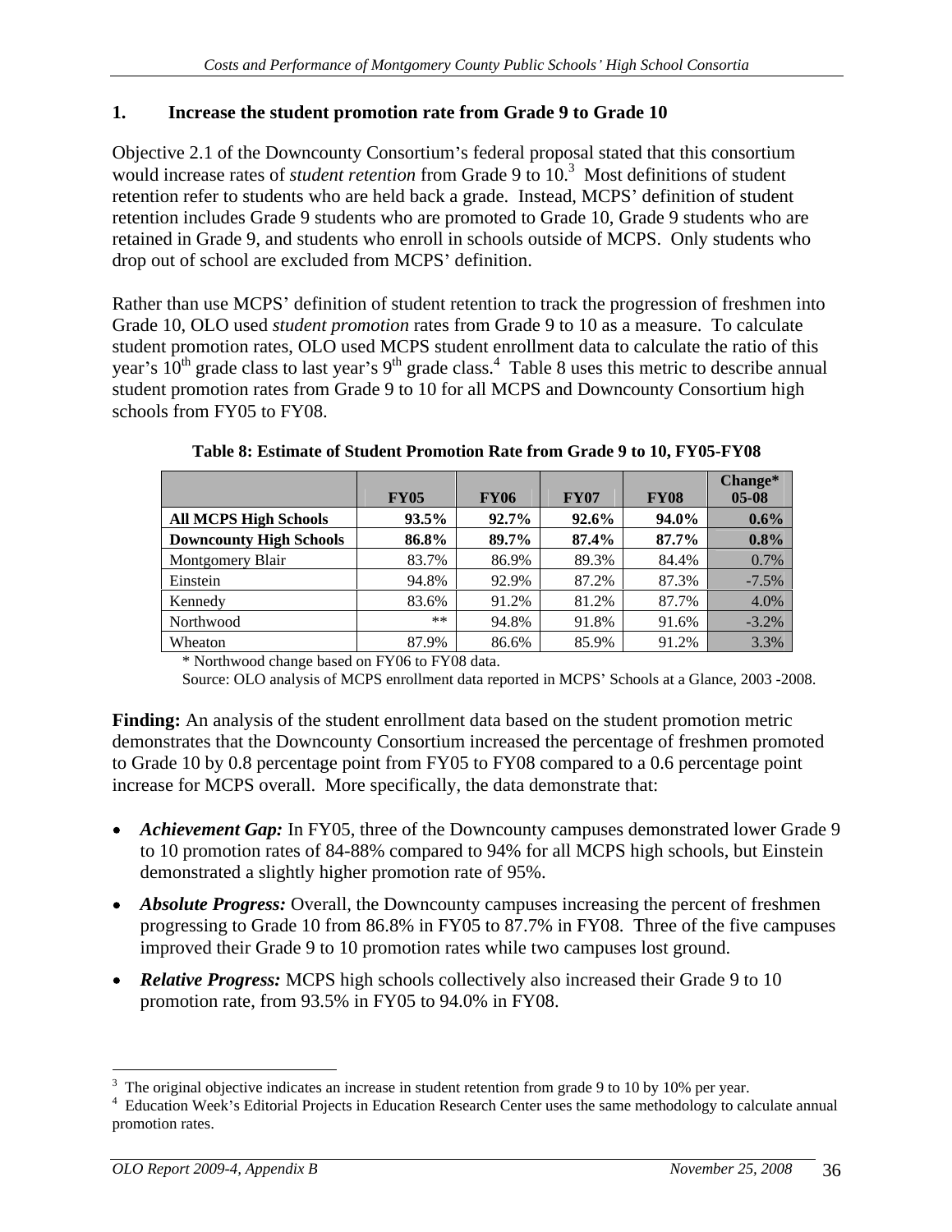#### **2. Decrease the percent of freshmen who fail one or more classes by subgroup**

Objective 2.2 of the Downcounty Consortium's federal proposal states that this consortium would decrease the percentage of freshmen failing one or more classes.<sup>5</sup> Table 9 describes freshmen course failure data from FY04-FY08.

|              |         |                                              |                         |             | <b>EX04</b> FY05 FY06 FY07 FY08 Change |          |
|--------------|---------|----------------------------------------------|-------------------------|-------------|----------------------------------------|----------|
|              |         | <b>All MCPS High Schools</b>                 |                         |             |                                        |          |
| All students |         | $23.8\%$ $18.6\%$ $21.3\%$ $23.1\%$ $23.2\%$ |                         |             |                                        | $-0.6\%$ |
| White        | 12.4%   | 8.5%                                         | 9.0%                    |             | 9.1% 8.9%                              | $-3.5%$  |
| Asian        | 11.0%   | 6.7%                                         | 8.4%                    |             | $9.3\%$ $9.0\%$ $-2.0\%$               |          |
| <b>Black</b> |         | 40.3% 32.0% 37.2%                            |                         |             | 39.9% 38.5% -1.8%                      |          |
| Latino       |         |                                              |                         |             | 40.1% 33.1% 37.3% 40.5% 40.7% 0.6%     |          |
|              |         |                                              | <b>Montgomery Blair</b> |             |                                        |          |
| All students |         | $23.3\%$ 20.4% 20.6%                         |                         |             | $23.3\%$ 26.6%                         | 3.3%     |
| White        | 8.0%    |                                              | 5.1% 4.3%               |             | 5.3% 6.7%                              | $-1.3\%$ |
|              | 12.6%   | 9.6%                                         | 6.1%                    |             | 6.1% 10.1%                             |          |
| Asian        |         | 29.1% 24.8% 27.8%                            |                         | 27.7% 33.0% |                                        | $-2.5\%$ |
| Black        |         |                                              |                         |             |                                        | 3.9%     |
| Latino       |         |                                              | Einstein                |             | $38.5\%$ 33.6% 36.1% 41.4% 46.0% 7.5%  |          |
| All students |         | $31.3\%$ $18.0\%$ $29.4\%$                   |                         |             | $32.9\%$ 36.9%                         | 5.6%     |
| White        |         | 20.3% 11.5% 13.1%                            |                         |             | 9.7% 19.4%                             | $-0.9\%$ |
|              | 12.9%   |                                              | 9.4%                    |             |                                        |          |
| Asian        |         | 10.9%                                        |                         | 28.8% 17.2% |                                        | 4.3%     |
| Black        | 39.3%   | 17.2%                                        | 40.0%                   |             | 35.2% 36.0%                            | $-3.3\%$ |
| Latino       |         |                                              |                         |             | 39.3% 25.5% 37.6% 45.9% 45.0% 5.7%     |          |
|              |         |                                              | Kennedy                 |             | $32.5\%$ $32.1\%$ $11.9\%$             |          |
| All students |         | $20.2\%$ 26.2% 34.0%                         | 6.8% 16.7%              |             |                                        |          |
| White        | 10.5%   |                                              |                         |             | 13.5% 22.9% 12.4%                      |          |
| Asian        | $6.0\%$ | 11.4%                                        | 3.6%                    |             | 10.3% 10.5% 4.5%                       |          |
| <b>Black</b> |         | 23.4% 27.5% 36.6%                            |                         | 36.0% 31.2% |                                        | 7.8%     |
| Latino       |         |                                              |                         |             | 26.9% 36.1% 44.2% 43.4% 40.6% 13.7%    |          |
|              |         |                                              | Northwood               |             |                                        |          |
| All students |         | 37.9% 36.6%                                  |                         |             | $35.5\%$ $33.0\%$ $-4.9\%$             |          |
| White        |         | 14.0% 15.5%                                  |                         |             | 15.7% 15.3%                            | 1.3%     |
| Asian        |         | 14.3% 30.8%                                  |                         |             | 13.3% 21.9%                            | 7.6%     |
| Black        |         | 24.2%                                        | 33.0%                   |             | 44.6% 45.9% 21.7%                      |          |
| Latino       |         | 25.7%                                        | 42.9%                   |             | 42.0% 39.1% 13.4%                      |          |
|              |         |                                              | Wheaton                 |             |                                        |          |
| All students |         | $43.7\%$ 32.0% 39.3%                         |                         |             | $42.4\%$ $37.8\%$ $-5.9\%$             |          |
| White        |         | 45.6% 18.2% 35.0%                            |                         |             | 31.1% 18.2% -27.4%                     |          |
| Asian        | 17.6%   | 5.9%                                         | 18.5%                   | 23.8% 12.5% |                                        | $-5.1\%$ |
| Black        | 40.8%   | 35.0%                                        | 49.0%                   | 41.9% 38.0% |                                        | $-2.8\%$ |
| Latino       |         |                                              |                         |             | 48.3% 38.5% 38.3% 49.3% 47.4% -0.9%    |          |

#### **Table 9: Percent of Students Losing Credit or Failing One of More Courses First Semester of Freshmen Year by Subgroup, FY04-FY08**

\* Northwood change reports difference from FY05 to FY08 Source: OLO analysis of unpublished MCPS data

<sup>&</sup>lt;sup>5</sup> The original objective indicates a decrease of 10% on this measure.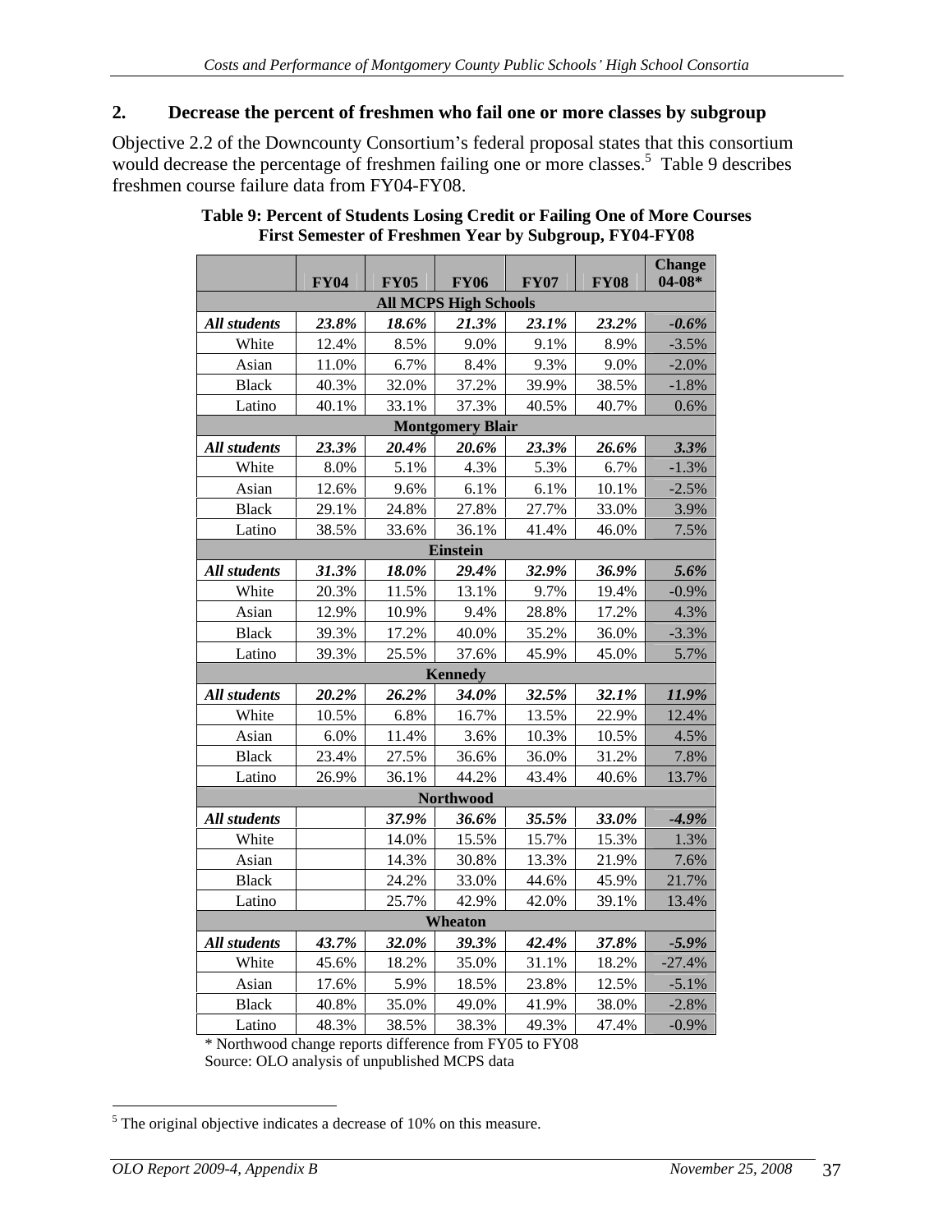**Finding:** An analysis of the data on this measure demonstrates that the Downcounty Consortium did not achieve progress on this measure. Among 20 opportunities for subgroup improvement for the Downcounty Consortium (4 subgroups \* 5 campuses), on 12 occasions or 60% of the time course failure rates increased from FY04 to FY08 compared to decreasing or holding constant 8 times or 40% of the time. Alternatively, MCPS decreased course failure among three of four subgroups or 75% of the time during this time frame.

More specifically, the data show that:

- *Achievement Gap:* In FY04, about 40% of Black and Latino freshmen failed at least one class their first semester compared to less than 10% of Whites and Asians across all MCPS high schools. In FY04, three of the Downcounty high schools – Montgomery Blair, Einstein, and Kennedy - evidenced lower failure rates among Black students, and to a lesser extent Latino students, than MCPS high schools overall. Conversely, Einstein and Wheaton demonstrated higher failure rates for White and Asian freshmen, while Montgomery Blair and Kennedy demonstrated lower or comparable rates to MCPS' average for these subgroups. The state of the state of the state of the state of the state of the state of the state of the state of the state of the state of the state of the state of the state of the state of the state of the state of the
- *Absolute Progress:* One Downcounty campus (Wheaton) decreased course failure rates among every subgroup from FY04 to FY08, two campuses (Montgomery Blair and Einstein) diminished course failure rates among half of their subgroups, and the remaining two campuses (Kennedy and Northwood) increased course failure rates for every subgroup.
- *Relative Progress:* From FY04 to FY08, MCPS high schools overall decreased failure rates for three out of four subgroups, or 75% of the time, compared to the Downcounty consortium decreasing failure rates less than half of the time among its subgroups by campus.

## **3. Increase the freshmen grade point average by subgroup**

Objective 2.3 of the Downcounty Consortium's federal proposal states that each Downcounty high school would increase mean freshmen grade point averages (GPA).<sup>6</sup> Table 10 on the next page describes trends in first semester average grade point averages for freshmen by subgroup from FY04 to FY08 for the Downcounty campuses and MCPS high schools overall.

<sup>&</sup>lt;sup>6</sup> The original objective indicates that mean freshmen GPAs will increase by .25 per year.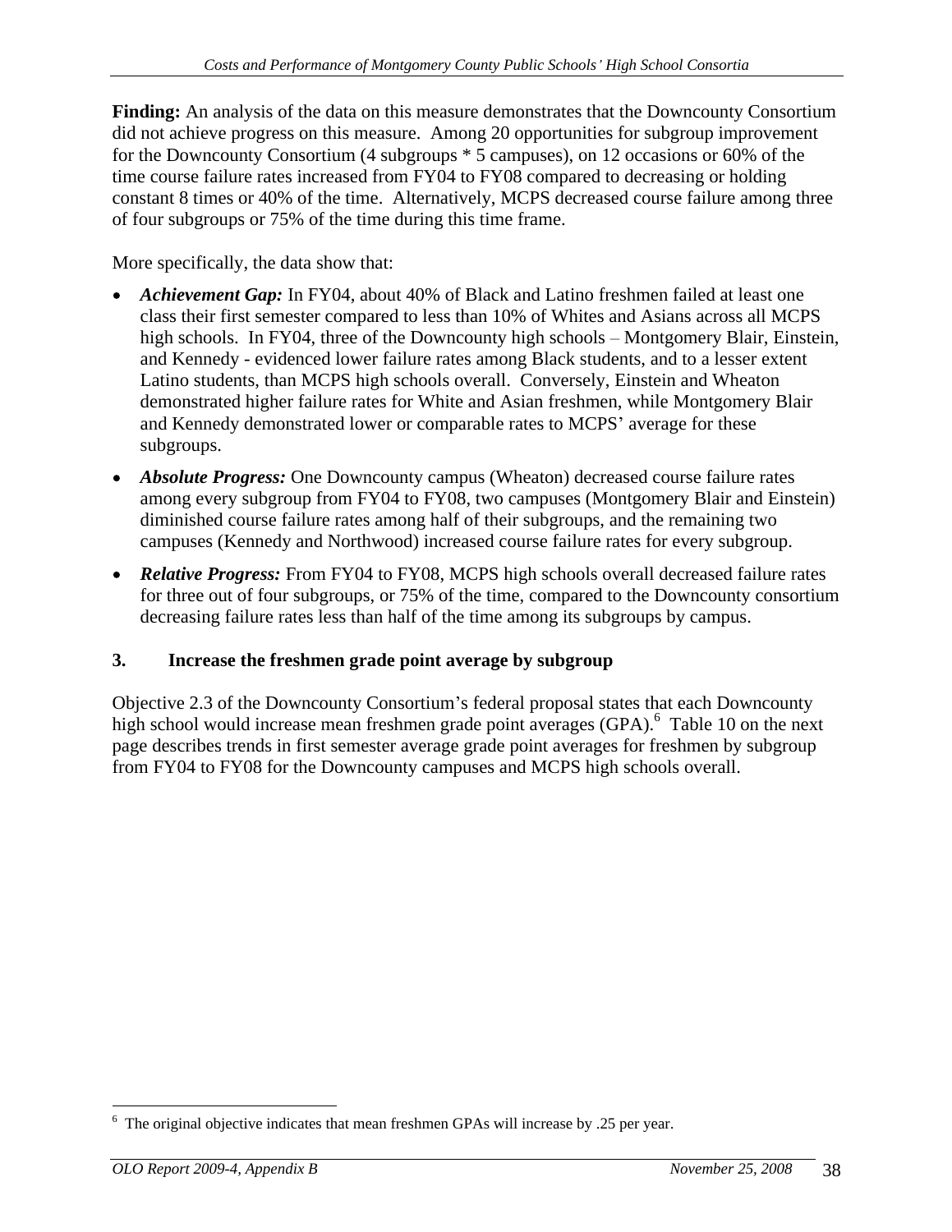|                 | <b>FY04</b> | <b>FY05</b>  | <b>FY06</b>                  | <b>FY07</b>  | <b>FY08</b>  | <b>Change</b><br>$04-08*$ |
|-----------------|-------------|--------------|------------------------------|--------------|--------------|---------------------------|
|                 |             |              | <b>All MCPS High Schools</b> |              |              |                           |
| All students    | 2.62        | 2.63         | 2.62                         | 2.64         | 2.61         | 0.00                      |
| White           | 2.95        | 2.99         | 2.99                         | 3.04         | 3.02         | 0.07                      |
| Asian           | 3.10        | 3.15         | 3.17                         | 3.15         | 3.14         | 0.04                      |
| Black           | 2.07        | 2.11         | 2.11                         | 2.11         | 2.10         | 0.03                      |
| Latino          | 2.14        | 2.13         | 2.11                         | 2.13         | 2.11         | $-0.03$                   |
|                 |             |              | <b>Montgomery Blair</b>      |              |              |                           |
| All students    | 2.58        | 2.60         | 2.58                         | 2.52         | 2.58         | 0.00                      |
| White           | 3.18        | 3.21         | 3.25                         | 3.20         | 3.26         | 0.08                      |
| Asian           | 3.07        | 3.38         | 3.35                         | 3.29         | 3.26         | 0.19                      |
| Black           | 2.24        | 2.24         | 2.22                         | 2.24         | 2.18         | $-0.06$                   |
| Latino          | 2.06        | 2.11         | 1.95                         | 1.84         | 2.03         | $-0.03$                   |
|                 |             |              | Einstein                     |              |              |                           |
| All students    | 2.38        | 2.37         | 2.29                         | 2.23         | 2.08         | $-0.30$                   |
| White           | 2.61        | 2.70         | 2.87                         | 2.79         | 2.67         | 0.06                      |
| Asian           | 2.91        | 2.70         | 2.80                         | 2.58         | 2.42         | $-0.49$                   |
| Black           | 2.22        | 2.28         | 2.01                         | 2.02         | 2.04         | $-0.18$                   |
| Latino          | 2.17        | 2.09         | 2.01                         | 1.93         | 1.87         | $-0.30$                   |
|                 |             |              | Kennedy                      |              |              |                           |
| All students    | 2.32        | 2.13         | 2.19                         | 2.30         | 2.22         | $-0.10$                   |
| White           | 2.85        | 2.79         | 2.82                         | 2.92         | 2.62         | $-0.23$                   |
| Asian           | 2.95        | 2.77         | 2.81                         | 2.91         | 2.88         | $-0.07$                   |
| Black           | 2.14        | 1.94         | 2.09                         | 2.10         | 2.15         | 0.01                      |
| Latino          | 2.05        | 1.94         | 1.94                         | 2.11         | 2.05         | 0.00                      |
|                 |             |              | Northwood                    |              |              |                           |
| All students    |             | 2.34         | 2.33                         | 2.35         | 2.29         | $-0.05$                   |
| White           |             | 2.78         | 2.74                         | 2.90         | 2.75         | $-0.03$                   |
| Asian           |             | 2.61         | 2.78                         | 2.89         | 2.82<br>2.08 | 0.21                      |
| Black<br>Latino |             | 2.21<br>2.02 | 2.27<br>2.04                 | 2.12<br>2.16 | 2.06         | $-0.13$<br>0.04           |
|                 |             |              | Wheaton                      |              |              |                           |
| All students    | 2.17        | 2.11         | 2.11                         | 2.14         | 2.11         | $-0.06$                   |
| White           | 2.10        | 2.38         | 2.18                         | 2.46         | 2.39         | 0.29                      |
| Asian           | 2.80        | 2.80         | 2.81                         | 2.68         | 2.69         | $-0.11$                   |
| Black           | 2.11        | 2.12         | 1.92                         | 2.11         | 1.97         | $-0.14$                   |
| Latino          | 2.14        | 1.91         | 2.10                         | 1.97         | 1.96         | $-0.18$                   |

**Table 10: Average GPA Freshman Year by Subgroup, FY04-FY08**

\* Northwood change reports difference from FY05 to FY08 Source: OLO analysis of unpublished MCPS data

**Finding:** An analysis of the data demonstrates that the Downcounty Consortium has not achieved this goal. From FY04 to FY08, the Downcounty campuses decreased freshmen GPAs by subgroup 60% of the time compared to increasing or holding constant GPAs 40% of the time. Comparatively, MCPS lost ground 25% of time with the decline in Latino freshmen grade point averages compared to increases for White, Asian, and Black students. In particular, the data demonstrate that: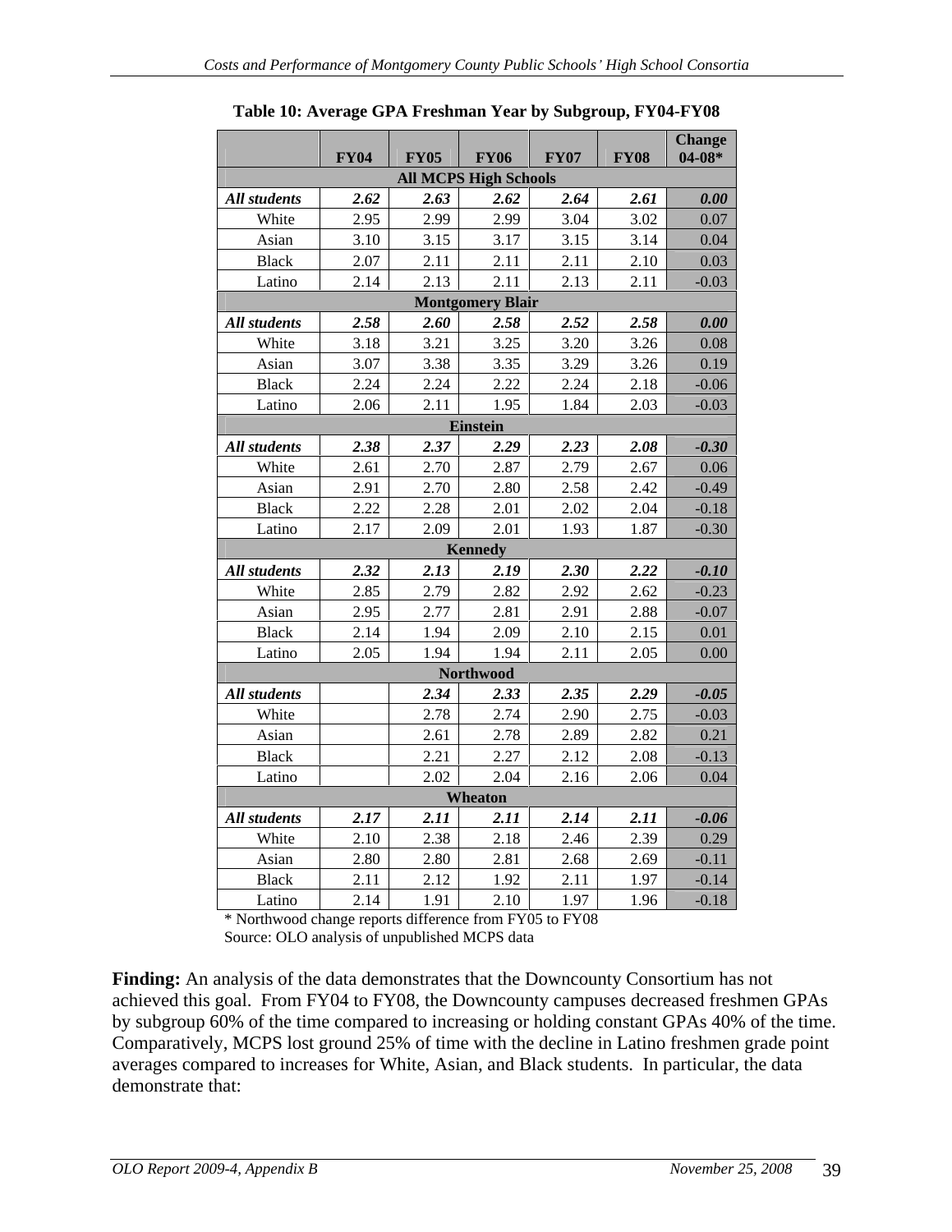- *Achievement Gap:* In FY04, White and Asian freshmen averaged first semester GPAs of 3.0  $-3.1$  for all MCPS high schools compared to GPA's of 2.0 - 2.1 for Black and Latino freshmen. In FY04, average GPAs for Black freshmen in the Downcounty Consortium were higher than MCPS, GPAs for Latino freshmen were comparable to their MCPS peers, and with the exception of Montgomery Blair, GPAs for White and Asian freshmen on the Downcounty campuses were lower than MCPS.
- *Absolute Progress:* From FY04 to FY08, every Downcounty campus diminished average GPAs for at least two of four subgroups. Overall GPA's for all students also diminished among three of the five Downcounty high schools.
- *Relative Progress:* From FY04 to FY08, all MCPS high schools on average increased first semester freshmen GPAs for three of four subgroups although overall GPAs for all students remained unchanged. As a result, MCPS high schools collectively achieved greater progress on this measure than the Downcounty Consortium high schools.

### **4. Decrease the percent of freshmen ineligible to participate in extracurricular activities by subgroup**

Objective 2.5 of the Downcounty Consortium federal proposal stated that this consortium would increase the percentage of freshmen eligible to participate in extracurricular activities.<sup>7</sup> Table 11 Table 11 describes related data on end of the year eligibility for all high school grades from FY05 to FY08, not just freshmen data.

|              | FY05     | <b>FY06</b>                  | FY07  | <b>FY08</b> | Change   |
|--------------|----------|------------------------------|-------|-------------|----------|
|              |          | <b>All MCPS High Schools</b> |       |             |          |
| All students | $21.2\%$ | 22.3%                        | 22.6% | $21.1\%$    | $-0.1\%$ |
| White        | 12.3%    | 11.9%                        | 11.6% | 10.6%       | $-1.7%$  |
| Asian        | 10.1%    | 11.5%                        | 11.7% | 10.7%       | 0.6%     |
| <b>Black</b> | 34.3%    | 36.8%                        | 36.1% | 34.7%       | 0.4%     |
| Latino       | 37.6%    | 39.1%                        | 40.5% | 36.2%       | $-1.4%$  |
|              |          | <b>Montgomery Blair</b>      |       |             |          |
| All students | 24.9%    | 24.6%                        | 27.7% | 23.3%       | $-1.6\%$ |
| White        | 9.8%     | 9.5%                         | 9.8%  | $6.9\%$     | $-2.9%$  |
| Asian        | 7.7%     | 6.9%                         | 10.3% | $5.4\%$     | $-2.3%$  |
| <b>Black</b> | 33.7%    | 33.4%                        | 35.7% | 34.8%       | 1.1%     |
| Latino       | 40.9%    | 42.5%                        | 49.0% | 38.7%       | $-2.2%$  |
|              |          | Einstein                     |       |             |          |
| All students | $28.0\%$ | 35.2%                        | 35.4% | $31.9\%$    | 3.9%     |
| White        | 15.5%    | 20.8%                        | 17.3% | 13.5%       | $-2.0%$  |
| Asian        | 13.7%    | 16.5%                        | 17.8% | 19.7%       | 6.0%     |
| <b>Black</b> | 31.7%    | 43.3%                        | 39.1% | 36.6%       | 4.9%     |
| Latino       | 39.1%    | 45.3%                        | 49.4% | 42.4%       | 3.3%     |

#### **Table 11: Percent of Ineligible High School Students at the End of the Year, FY05-FY08**

<sup>&</sup>lt;sup>7</sup> The original objective indicated that extracurricular participation levels would increase by 5% each year.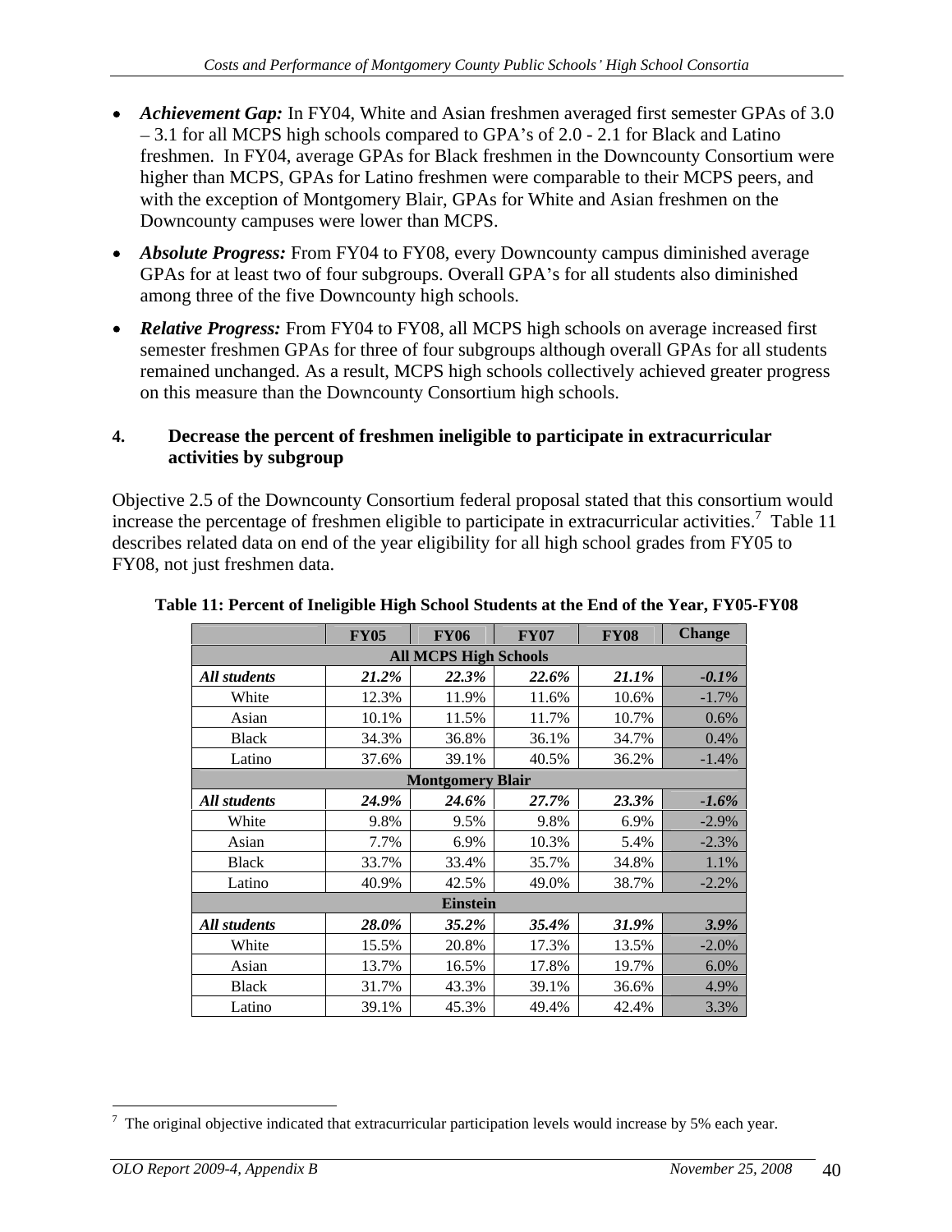|              |          |            | FY05   FY06   FY07   FY08   Change |          |          |
|--------------|----------|------------|------------------------------------|----------|----------|
|              |          | Kennedy    |                                    |          |          |
| All students | $31.8\%$ | 32.0%      | 30.0%                              | 29.7%    | $-2.1%$  |
| White        | 16.2%    | 16.1%      | 14.4%                              | 10.5%    | $-5.7%$  |
| Asian        | 14.4%    | 17.3%      | 15.9%                              | 16.6%    | 2.2%     |
| <b>Black</b> | 36.1%    | 34.1%      | 33.8%                              | 34.9%    | $-1.2%$  |
| Latino       | 41.8%    | 43.3%      | 37.4%                              | 34.1%    | $-7.7%$  |
|              |          | Northwood* |                                    |          |          |
| All students | 35.4%    | 29.5%      | 33.7%                              | $30.6\%$ | $-4.8%$  |
| White        | 17.6%    | 15.3%      | 15.6%                              | 13.8%    | $-3.8%$  |
| Asian        | 22.7%    | 24.2%      | 21.7%                              | 19.8%    | $-2.9%$  |
| <b>Black</b> | 40.9%    | 29.8%      | 40.9%                              | 40.6%    | $-0.3%$  |
| Latino       | 48.1%    | 41.5%      | 41.9%                              | 35.5%    | $-12.6%$ |
|              |          | Wheaton    |                                    |          |          |
| All students | 34.2%    | 37.1%      | $39.4\%$                           | 33.8%    | $-0.4%$  |
| White        | 27.2%    | 25.9%      | 26.4%                              | 20.9%    | $-6.3%$  |
| Asian        | 16.8%    | 19.6%      | 19.2%                              | 18.1%    | 1.3%     |
| <b>Black</b> | 35.3%    | 38.9%      | 40.6%                              | 32.1%    | $-3.2%$  |
| Latino       | 40.0%    | 42.7%      | 45.8%                              | 40.8%    | 0.8%     |

**Table 11: Percent of Ineligible High School Students at the End of the Year, FY05-FY08 (Continued)**

\*Northwood re-opened in FY05, so FY05=Grade 9 students, FY06=Grades 9  $\&$  10, FY07 = Grades 9-11; FY08=Grades 9-12.

Source: OLO analysis of unpublished MCPS data

**Finding:** The data analyzed demonstrates that the Downcounty Consortium had made progress on improving eligibility rates for all high school students, and greater progress than MCPS. Relative to all high school students, the data demonstrate that:

- *Achievement Gap:* There was a significant gap by subgroup in eligibility rates in FY05 with 34-38% Black and Latino students being ineligible for extracurricular activities at the end of the school year for all MCPS high schools compared to a range of 10-12% for Asian and White students. White students.
- *Absolute Progress:* Between FY05 and FY08, four of the five Downcounty Consortium high schools (Montgomery Blair, Kennedy, Northwood, and Wheaton) achieved progress in reducing ineligibility rates for all students and among at least two or four subgroups. These campuses reduced ineligibility rates by 0.4 to 4.8%.
- *Relative Progress:* Overall all MCPS schools only achieved marginal success on this measure, decreasing ineligibility rates by 0.1% from FY05 to FY08, and by less than 2% for Latino and White students, compared to less than 1% increases for Black and Asian students. As a result, the Downcounty campuses achieved greater progress than MCPS high schools on this measure.

The declines in average freshmen GPAs and increases in freshmen course failure rates evident among Downcounty high schools for the prior two measures (see © 37-40) suggest that the Downcounty Consortium has not achieved progress in reducing ineligibility rates among high school freshmen. An analysis of freshmen data is necessary to assess progress on this goal.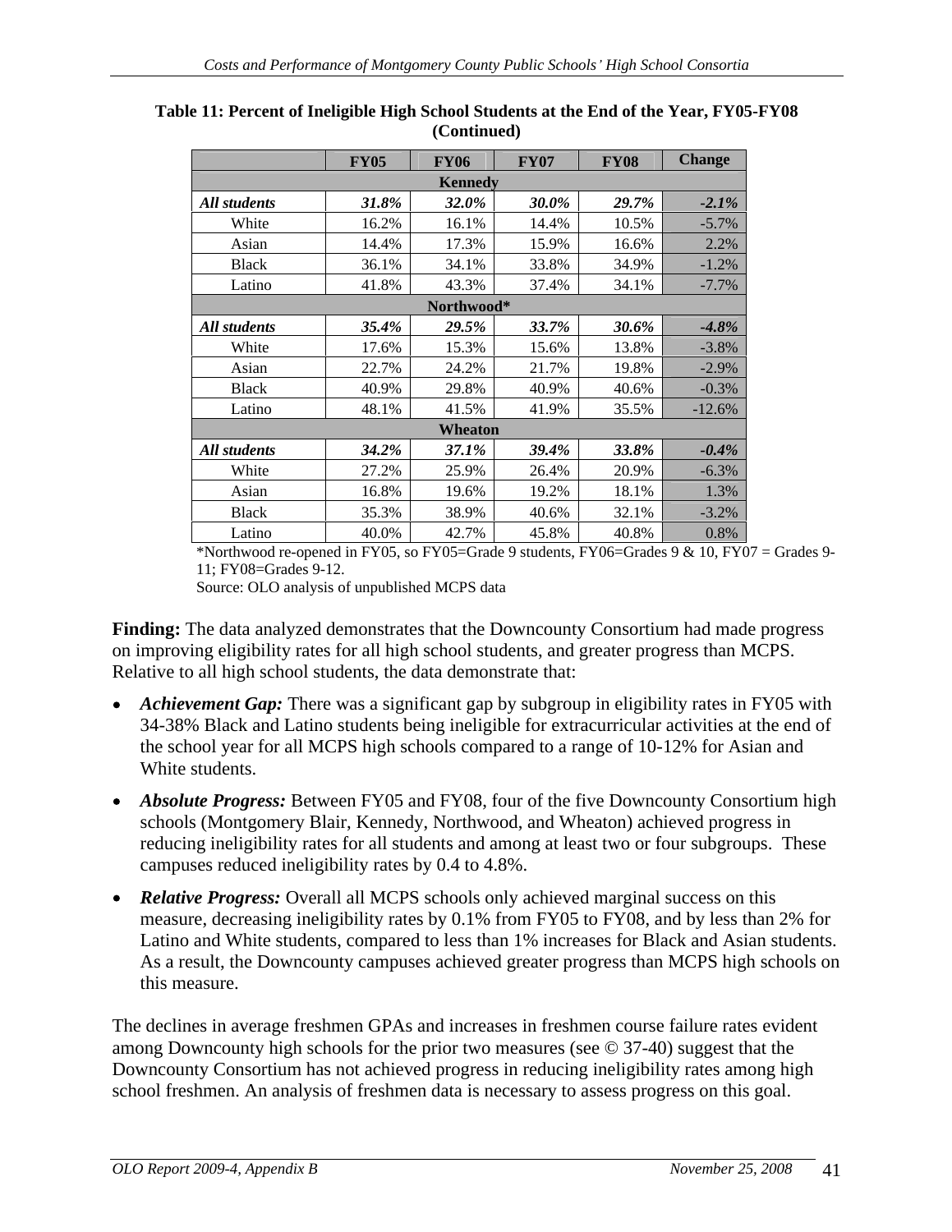### **5. Increase the cumulative student promotion rate from Grade 9 to graduation**

Objective 1.1 of the Downcounty Consortium federal proposal indicates that this consortium would increase rates of *student retention* from Grade 9 to 12.<sup>8</sup> As discussed on page ©36, MCPS' definition of student retention does not describe rates of grade promotion. Nor does the Maryland State Department of Education's (MSDE) calculation of graduation rates describe rates of student promotion from Grade 9 to graduation.<sup>9</sup>

rates of student promotion from Grade 9 to graduation.<sup>9</sup><br>OLO uses the "cumulative promotion index" to describe the graduation rate for MCPS and the Downcounty high schools.<sup>10</sup> This index captures the four key steps student take in order to graduate: three grade-to-grade promotions and the percentage of  $12<sup>th</sup>$  graders who make it to graduation. Table 12 describes the rate of promotion from grade 9 to graduation for MCPS and the Downcounty campuses based on the cumulative promotion index.

|                                | <b>FY05</b> | <b>FY06</b> | FY07    | FY08  | 05-08   |
|--------------------------------|-------------|-------------|---------|-------|---------|
| <b>All MCPS High Schools</b>   | $81.6\%$    | 82.3%       | 81.4% L | 81.9% | $0.4\%$ |
| <b>Downcounty High Schools</b> |             |             |         |       | $5.2\%$ |
| Montgomery Blair               |             |             |         |       |         |
| Einsteir                       |             |             |         |       |         |
| Kennedy                        |             |             |         |       |         |
| Northwood                      |             |             |         |       |         |
| Wheaton                        |             |             | 58.9%   |       | 19.2%   |

**Table 12: Grade 9 to 12 Promotion Rate (Cumulative Promotion Index), FY05-FY08** 

Sources: OLO analysis of MCPS enrollment data reported in MCPS' Schools at a Glance, 2003 -2008, and MSDE graduation data reported at [www.mdreportcard.org](http://www.mdreportcard.org).

**Finding:** The Downcounty Consortium has made progress at increasing its graduation rate by increasing its cumulative promotion rate by 5.2 percentage points from FY05 to FY08 compared to a 0.4 percentage point increase for MCPS. More specifically, the data demonstrate that:

- Achievement Gap: In FY05, 65% of Downcounty freshmen graduated from high school four years later compared to 82% of MCPS freshmen. Among Downcounty high schools, Einstein demonstrated the highest cumulative promotion rate of 72% and Wheaton demonstrated the lowest at 54%.
- *Absolute Progress:* The Downcounty Consortium increased its cumulative promotion rate from 65 to 70% from FY05-FY08. Kennedy and Wheaton experienced the largest increases, with approximately three-quarters of their freshmen graduating within four years by FY08.
- *Relative Progress:* MCPS also increased its cumulative promotion index during this time frame, but at a slower pace than the gains achieved by the Downcounty campuses overall.

 $\frac{8 \text{ The original choice in the graph of the graph of the graph of the graph of the graph of the graph of the graph of the graph of the graph.}$ <sup>8</sup> The original objective indicates an increase in the student retention rate from grade 9 to 12 by 3% per year.  $9.98 \times 10^{-9}$  MSDE calculates are duation rates as the ratio of graduates to graduates plus drepouts. Stud

<sup>&</sup>lt;sup>9</sup> MSDE calculates graduation rates as the ratio of graduates to graduates plus dropouts. Students held back a grade and students whose whereabouts are unknown are excluded from MSDE calculations of graduation rates.

 $10$  Education Week's Editorial Projects in Education Research Center uses the Cumulative Promotion Index (CPI) to calculate graduation rates. For the Class of 2008, the CPI formula for calculating graduation rates is:

 $CPI = (10<sup>th</sup> graders, FY08/9<sup>th</sup> graders, FY07) (11<sup>th</sup> graders, FY08/10<sup>th</sup> graders, FY07)* (12<sup>th</sup> graders,$  $FY08/11<sup>th</sup>$  graders,  $FY07)*(2008$  diploma recipients/12<sup>th</sup> graders,  $FY08)$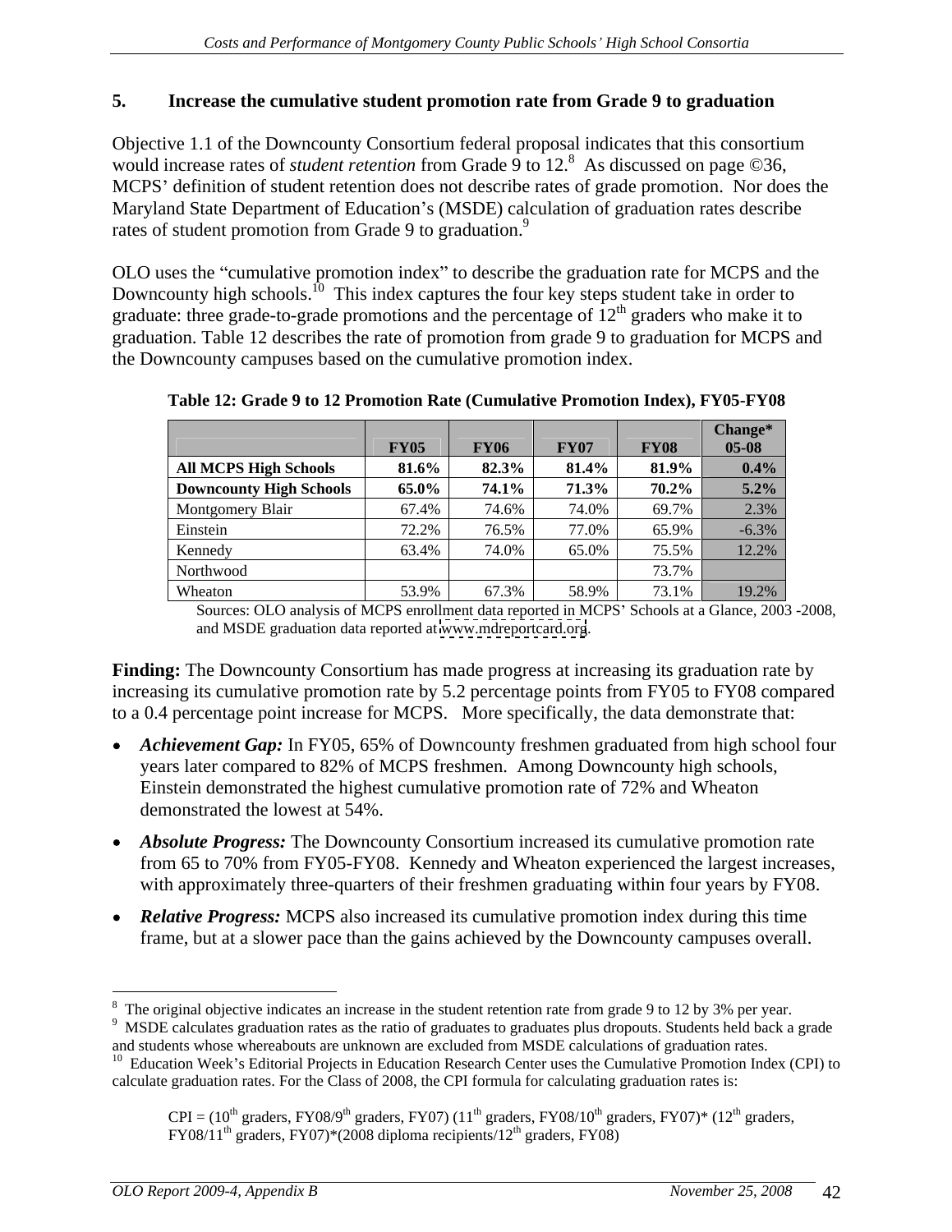#### **6. Increase the graduation rate**

As context for demonstrating that constructs of graduation rates matter when describing the Downcounty Consortium's progress on this measure, Table 13 describes trends in MSDE's calculations of graduation rates for MCPS and each Downcounty campus.

|                  | <b>FY04</b>  | <b>FY05</b> | <b>FY06</b> | <b>FY07</b> | (A)                |
|------------------|--------------|-------------|-------------|-------------|--------------------|
| <b>MCPS</b>      | 92. L'A      |             | $92.6\%$ 1  |             | $91.7\%$ -1.0%     |
| Montgomery Blair |              |             |             |             |                    |
| Einstein         | 44 6%        |             |             |             |                    |
| Kennedy          | <b>YI</b> 1% |             |             |             | $-1$ $\frac{9}{6}$ |
| Wheaton          | 85.6%        |             |             |             | -7.4%              |

#### **Table 13: MSDE Graduation Rate, FY04-FY07**

Northwood re-opened in FY05, therefore its first graduating class occurred in FY08 Source: MCPS Schools at a Glance,  $2005 - 2008$ .

**Finding:** Unlike data using the cumulative promotion index, MSDE's calculations of graduation rates suggests that the Downcounty Consortium lost ground in improving its graduation rates overall and relative to all MCPS high schools. In particular, the data suggests that:

- Achievement Gap: In FY04, three of four Downcounty campuses with data (Montgomery Blair, Kennedy, and Wheaton) demonstrated lower graduation rates than MCPS overall.
- *Absolute Progress:* From FY04 to FY07, each Downcounty campus's graduation rate diminished from 1.1 to 7.4 percentage points. By FY07, all Downcounty campuses with graduation rate data experienced lower graduation rates than MCPS overall.
- **Relative Progress:** From FY04 to FY07, MCPS' graduation rate diminished by 1.0 percentage points compared to larger decreases (1.1 to 7.4 percentage points) for every Downcounty campus.

The Downcounty Consortium's and MCPS' differential progress on this measure of graduation performance compared to progress in improving cumulative promotion rates likely results from increases in the "declared" dropout students from FY04-FY07 that impact MSDE calculations of graduation rates more so than the cumulative promotion index.<sup>11</sup>

#### **7. Increase the percent of graduates who take at least AP exam by subgroup**

Objective 1.3 of the Downcounty Consortium federal proposal indicated that this consortium would increase the percentage of students enrolled in  $AP$  courses<sup>12</sup>. Table 14 on the following page describes the percentage of graduates, by subgroup, taking an AP exam and earning at least one qualifying AP score of 3 or higher for the Classes of 2004 and 2007.

 $11$  Compared to "declared" dropouts being one of several student groups in the denominator of the cumulative promotion index, dropouts represent a larger share of the MSDE graduation denominator. As a result, the MSDE graduation rates are more sensitive to official changes in dropouts than the cumulative promotion index.<br><sup>12</sup> The original objective indicates that the percentage of students enrolled in AP courses would increase by 10%.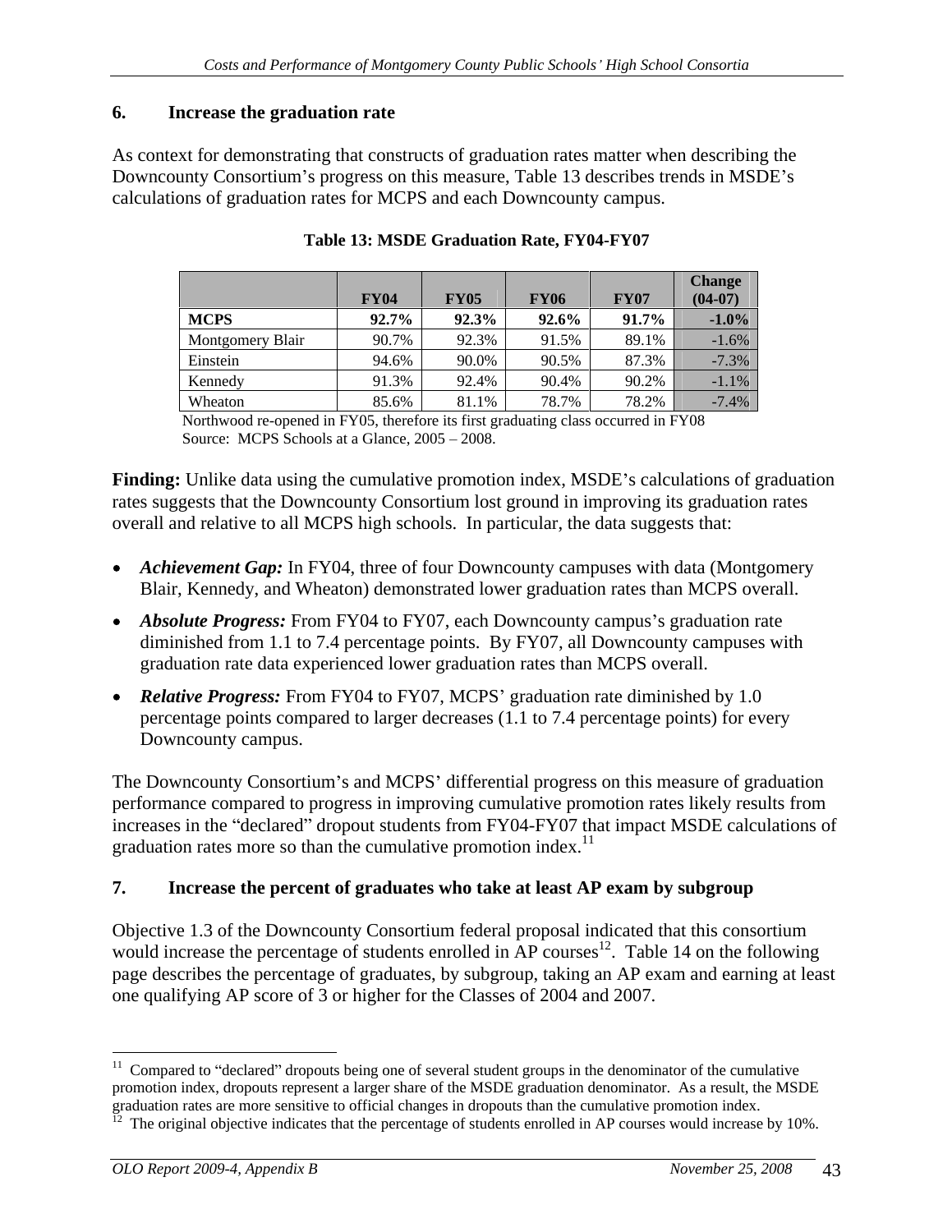|              | <b>AP Participation</b> |             |                         | <b>Earn Qualifying AP Score(s)</b> |                                                                                                         |                       |
|--------------|-------------------------|-------------|-------------------------|------------------------------------|---------------------------------------------------------------------------------------------------------|-----------------------|
|              | <b>FY04</b>             | <b>FY07</b> | <b>Change</b>           | <b>FY04</b> FY07                   |                                                                                                         | Change                |
|              |                         |             | <b>MCPS</b>             |                                    |                                                                                                         |                       |
| All students | 48.6%                   | $60.0\%$    | $11.4\%$                | 39.4%                              | $46.0\%$                                                                                                | $6.6\%$               |
| White        | 58.5%                   | 70.0%       | 11.5%                   | 49.8%                              | 57.3%                                                                                                   | 7.5%                  |
| Asian        | 66.9%                   | 75.9%       | $9.0\%$                 | 52.7%                              | 60.6%                                                                                                   | 7.9%                  |
| Black        | 23.3%                   | 34.2%       | 10.9%                   | 14.6%                              | $18.2\%$                                                                                                | 3.6%                  |
| Latino       | 29.5%                   | 47.4%       | 17.9%                   | 23.4%                              | 34.1% 10.7%                                                                                             |                       |
|              |                         |             | <b>Montgomery Blair</b> |                                    |                                                                                                         |                       |
| All students | 44.3%                   | 52.6%       | 8.3%                    | $40.6\%$                           | $47.6\%$                                                                                                | $7.0\%$               |
| White        | 78.0%                   | 76.3%       | $-1.7\%$                | 72.9%                              | 73.0%                                                                                                   | $0.1\%$               |
| Asian        | 72.3%                   | 75.3%       | 3.0%                    | 66.0%                              | 66.7%                                                                                                   | 0.7%                  |
| <b>Black</b> | 17.5%                   | 26.0%       | 8.5%                    | 14.2%                              | 19.5%                                                                                                   | 5.3%                  |
| Latino       | 16.1%                   | 32.2%       | 16.1%                   | 15.4%                              | 28.9% 13.5%                                                                                             |                       |
|              |                         |             | <b>Einstein</b>         |                                    |                                                                                                         |                       |
| All students | 37.6%                   | $59.0\%$    | $21.4\%$                | $26.6\%$                           | $37.1\%$                                                                                                | 10.5%                 |
| White        | 58.5%                   | 74.7%       | 16.2%                   | 48.9%                              | $60.4\%$                                                                                                | 11.5%                 |
| Asian        | 47.0%                   | 62.5%       | 15.5%                   | 31.8%                              | 32.1%                                                                                                   | 0.3%                  |
| Black        | 26.2%                   | 42.1%       | 15.9%                   | 12.1%                              | $14.7\%$                                                                                                | 2.6%                  |
| Latino       | 25.7%                   | 58.9%       | 33.2%                   | 18.6%                              | 39.0% 20.4%                                                                                             |                       |
|              |                         |             | Kennedy                 |                                    |                                                                                                         |                       |
| All students | 42.7%                   | 44.0%       | $1.3\%$                 | 22.7%                              | $26.3\%$                                                                                                | 3.6%                  |
| White        | 53.7%                   | 74.6%       | 20.9%                   | 34.3%                              | 50.8%                                                                                                   | 16.5%                 |
| Asian        | 68.8%                   | 51.2%       | $-17.6\%$               | 37.5%                              | 26.8%                                                                                                   | $-10.7\%$             |
| Black        | 35.0%                   | 36.9%       | 1.9%                    | 15.4%                              | 18.4%                                                                                                   | 3.0%                  |
| Latino       | 36.7%                   | 30.7%       | $-6.0\%$                | 20.3%                              | 21.6%                                                                                                   | 1.3%                  |
|              |                         |             | Wheaton                 |                                    |                                                                                                         |                       |
| All students | 35.9%                   | 54.7%       | 18.8%                   |                                    |                                                                                                         |                       |
| White        | 32.8%                   | 52.6%       | 19.8%                   | $\frac{21.5\%}{15.6\%}$            | $\begin{array}{c c} 27.3\% \\ \hline 21.1\% \end{array}$                                                | $\frac{5.8\%}{5.5\%}$ |
| Asian        | 60.0%                   | 60.5%       | $0.5\%$                 | 31.4%                              | 31.6%                                                                                                   | 0.2%                  |
| Black        | 28.8%                   | 45.3%       | 16.5%                   | 10.6%                              |                                                                                                         |                       |
| Latino       | 34.3%                   | 59.4%       | 25.1%                   | 28.6%                              | $\begin{array}{ c c c }\n \hline\n 9.3\% & -1.3\% \\  \hline\n 39.1\% & 10.5\% \\  \hline\n\end{array}$ |                       |

#### **Table 14: Percentage of Graduates Participating in AP Exams and Earning Qualifying AP Score(s) of 3 or Higher, Classes 2004 and 2007**

Northwood re-opened in FY05, therefore its first graduating class occurred in FY08 Sources: OLO analysis of MCPS data from the following sources - Advanced Placement and IB exam results for 2003-2004 - February 2005; African American males achieve new performance highs in AP as Class of 2007 sets new exam and participation records - February 13, 2008.

**Finding:** An analysis of the data shows that every Downcounty campus made progress on this measure at a rate comparable to MCPS' level of progress for all high schools overall. More specifically, the data shows that:

*Achievement Gap:* A gap in AP participation existed by subgroup, with 23% of Black and 30% of Latino graduates taking at least one AP exam in FY04 compared to 67% of White and 76% of Asian graduates.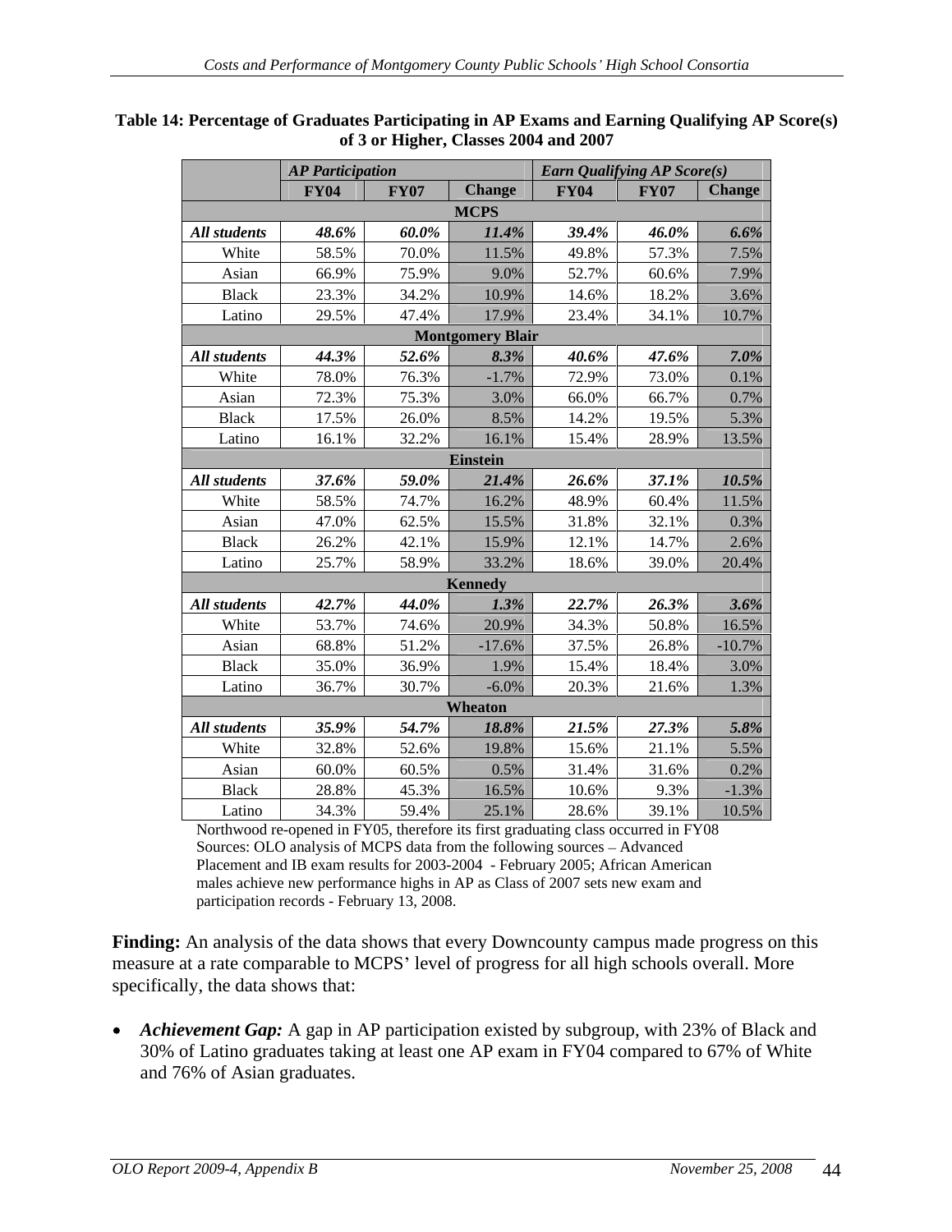- *Absolute Progress:* Between the Classes of 2004 and 2007, the Downcounty campuses increased AP participation rates by 1.3 to 21.4 percentage points. With a few exceptions, AP participation rates increased for every subgroup among these campuses.
- *Relative Progress:* Between the Classes of 2004 and 2007, MCPS high schools increased AP participation among all students by 11.4 percentage points. As a result, the gains achieved by all MCPS high schools on average were comparable to the collective gains achieved by the Downcounty Consortium high schools.

## **8. Increase the percent of graduates who earn at least one qualifying AP score**

Objective 1.4 of the Downcounty Consortium proposal states that this consortium would increase the percentage of students earning college credit while in high school through either AP or concurrent enrollment.<sup>13</sup> Table 14 on the previous page describes the percentage of graduates taking an AP exam and earning at least one qualifying AP score for the Classes of 2004 and 2007.

**Finding:** An analysis of the data shows that each Downcounty campus achieved progress in increasing the percentage of graduates earning qualifying AP scores among a majority of subgroups. In particular, the data shows that:

- Achievement Gap: A gap in AP performance was present for the Class of 2004, with 15% of Black and 23% of Latino graduates earning one of more qualifying AP scores of 3 or higher compared to 50% of White and 53% of Asian graduates.
- *Absolute Progress:* Between the Classes of 2004 and 2007, the Downcounty campuses increased the percent of graduates earning one or more qualifying AP scores by 3.6 to 10.5 percentage points. Increases in AP performance among every subgroup on two campuses, and for three out of four subgroups for the remaining campuses contributed to this consortium's overall progress.
- *Relative Progress:* Between the Classes of 2004 and 2007, MCPS high schools increased AP performance for all students on average by 6.6 percentage points with performance gains for every subgroup. As a result, MCPS' progress among all high schools on this measure paralleled the collective gains achieved on the Downcounty campuses.

#### **9. Increase the percent of graduates who take the SAT by subgroup**

Objective 1.5 of the Downcounty Consortium proposal indicated that this consortium would increase SAT participation. Table 15 on the next page describes the percentage of graduates taking the new SAT from FY06-08 for all MCPS and the Downcounty high schools.

**Finding:** An analysis of this data demonstrates that the Downcounty campuses made progress in increasing participation on the new SAT, and their progress exceeded MCPS' progress. In particular, the data on SAT participation show that:

*Achievement Gap:* A gap in SAT participation existed by subgroup in FY06 with 66% of Black, 53% of Latino, and 54% of low-income graduates taking the SAT compared to 82% of White and 88% of Asian graduates. With the exception of Montgomery Blair and lowincome students, the Downcounty subgroups demonstrated lower levels of participation than their MCPS peers.

<sup>&</sup>lt;sup>13</sup> The original objective states an increase the percentage of students earning college credit by 5%.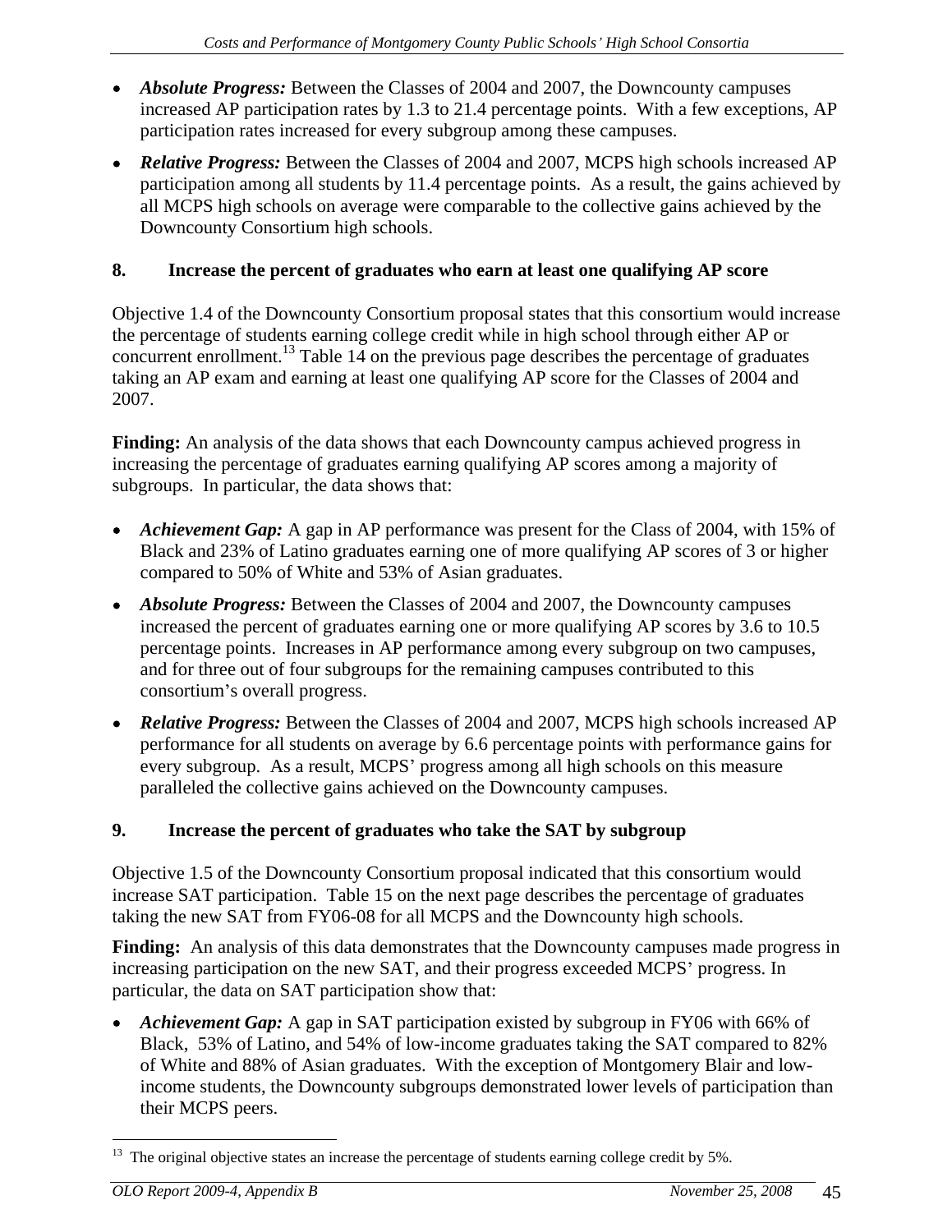|                |                           | $\frac{1}{2}$ % Taking the SAT |                                  |                                | <b>Most Recent Total Scores</b>                  |
|----------------|---------------------------|--------------------------------|----------------------------------|--------------------------------|--------------------------------------------------|
|                |                           |                                |                                  |                                | FY06    FY08    Change    FY06    FY08    Change |
| <b>MCPS</b>    | All students              |                                | $75.8\%$ 73.7% -2.1% 1,634 1,616 |                                | $-18$                                            |
|                | White                     | 82.1% 78.9%                    | $-3.2\%$                         | $1,735$ $1,740$                |                                                  |
|                | Asian                     |                                | $-2.3\%$<br>87.8% 85.5%          | 1,710 1,720                    | <sup>10</sup>                                    |
|                | <b>Black</b>              | 65.9%                          | 68.3%<br>2.4%                    | 1,360 1,336                    | $-24$                                            |
|                | Latino                    | 53.0%                          | 54.1%<br>1.1%                    | $1,410$ 1,401                  | $-9$                                             |
|                | <b>FARMS</b>              | 54.0%                          | 57.6%<br>3.6%                    | $1,316$ 1,296                  | $-20$                                            |
|                | Montgomery   All students |                                | 78.3% 77.2%<br>$-1.1\%$          | $1,628$ 1,672                  | 44                                               |
| <b>Blair</b>   | White                     | 89.2% 90.7%                    | 1.5%                             | $1,917$ 1,937                  | 20                                               |
|                | Asian                     | 89.0% 91.3%                    | 2.3%                             | $1,887$ 1,962                  | 75                                               |
|                | Black                     | 69.1% 76.4%                    | 7.3%                             | 1,249 1,347                    | 98                                               |
|                | Latino                    | 49.3% 53.7%                    | $4.4\%$                          | $1,311$ 1,414                  | 103                                              |
|                | <b>FARMS</b>              | 64.7% 66.5%                    | 1.8%                             | $1,217$ 1,309                  | 92                                               |
| Einstein       | All students              |                                | $70.9\%$ $70.1\%$ $-0.8\%$       | $1,459$ 1,475                  | 16                                               |
|                | White                     |                                | 77.6% 80.7%<br>3.1%              | $1,685$ 1,782                  | 97                                               |
|                | Asian                     |                                | 85.7% 84.4%<br>$-1.3\%$          | $1,400$ 1,462                  | 62                                               |
|                | <b>Black</b>              |                                | 16.7%<br>61.8% 78.5%             | $1,320$ 1,239                  | $-81$                                            |
|                | Latino                    |                                | 50.5% 50.0%<br>$-0.5\%$          | $1,300$ 1,345                  | 45                                               |
|                | FARMS                     | 62.5%                          | 61.2%<br>$-1.3\%$                | $1,253$ 1,281                  | 28                                               |
| <b>Kennedy</b> | All students              |                                | $64.9\%$ 75.2% 10.3%             | $1,420$ $1,342$                | $-78$                                            |
|                | White                     | 82.8%                          | 3.5%<br>86.3%                    | $1,622$ 1,589                  | $-33$                                            |
|                |                           |                                | 81.3% 85.7%<br>4.4%              | $1,474$ 1,385                  | $-89$                                            |
|                | Asian                     | 57.5%                          |                                  |                                | $-32$                                            |
|                | <b>Black</b>              |                                | 20.9%<br>78.4%                   | $1,294$ 1,262<br>$1,363$ 1,277 |                                                  |
|                | Latino                    |                                | 37.2% 61.4%<br>24.2%             |                                | $-86$<br>$-161$                                  |
| Northwood      | <b>FARMS</b>              |                                | 22.4%<br>49.2% 71.6%             | $1,331$ 1,170                  |                                                  |
|                | All students              |                                | $**$ 60.5%<br>**                 |                                | $*$ 1,401<br>**                                  |
|                | White                     |                                | **   $71.1\%$<br>**              |                                | ** $1,635$<br>**                                 |
|                | Asian                     |                                | ** 66.7%<br>**                   |                                | ** $1,474$<br>**                                 |
|                | Black                     |                                | ** 65.7%<br>**                   |                                | **   1,245<br>**                                 |
|                | Latino                    |                                | ** 39.0%<br>**                   |                                | **   1,243<br>**                                 |
|                | <b>FARMS</b>              | $***$                          | 58.9%<br>**                      |                                | **   1,216<br>**                                 |
| Wheaton        | <b>All students</b>       |                                | $62.9\%$ 77.3%<br>$14.4\%$       | $1,313$ $1,314$                |                                                  |
|                | White                     | 65.3% 80.8%                    | 15.5%                            | $1,363$ 1,582                  | 219                                              |
|                | Asian                     | 84.6%                          | 85.7%<br>$1.1\%$                 | $1,416$ 1,384                  | $-32$                                            |
|                | Black                     |                                | 28.5%<br>54.1% 82.6%             | $1,223$ 1,285                  | 62                                               |
|                | Latino                    | 50.7%                          | 70.5%<br>19.8%                   | 1,290                          | 1,237<br>$\frac{-53}{-34}$                       |
|                | FARMS                     |                                | 64.2% 73.5%<br>$9.3\%$           |                                | $1,268$ 1,234                                    |

#### **Table 15: Percent of MCPS and Downcounty Consortium Graduates Taking the SAT and Most Recent Total Scores, FY06-FY08**

Sources: OLO analysis of MCPS data from Participation and Performance of the MCPS Class of 2006 on the New SAT - August 2006; and SAT Participation and Performance of the MCPS Class of  $2008 -$ August  $26$ ,  $2008$ .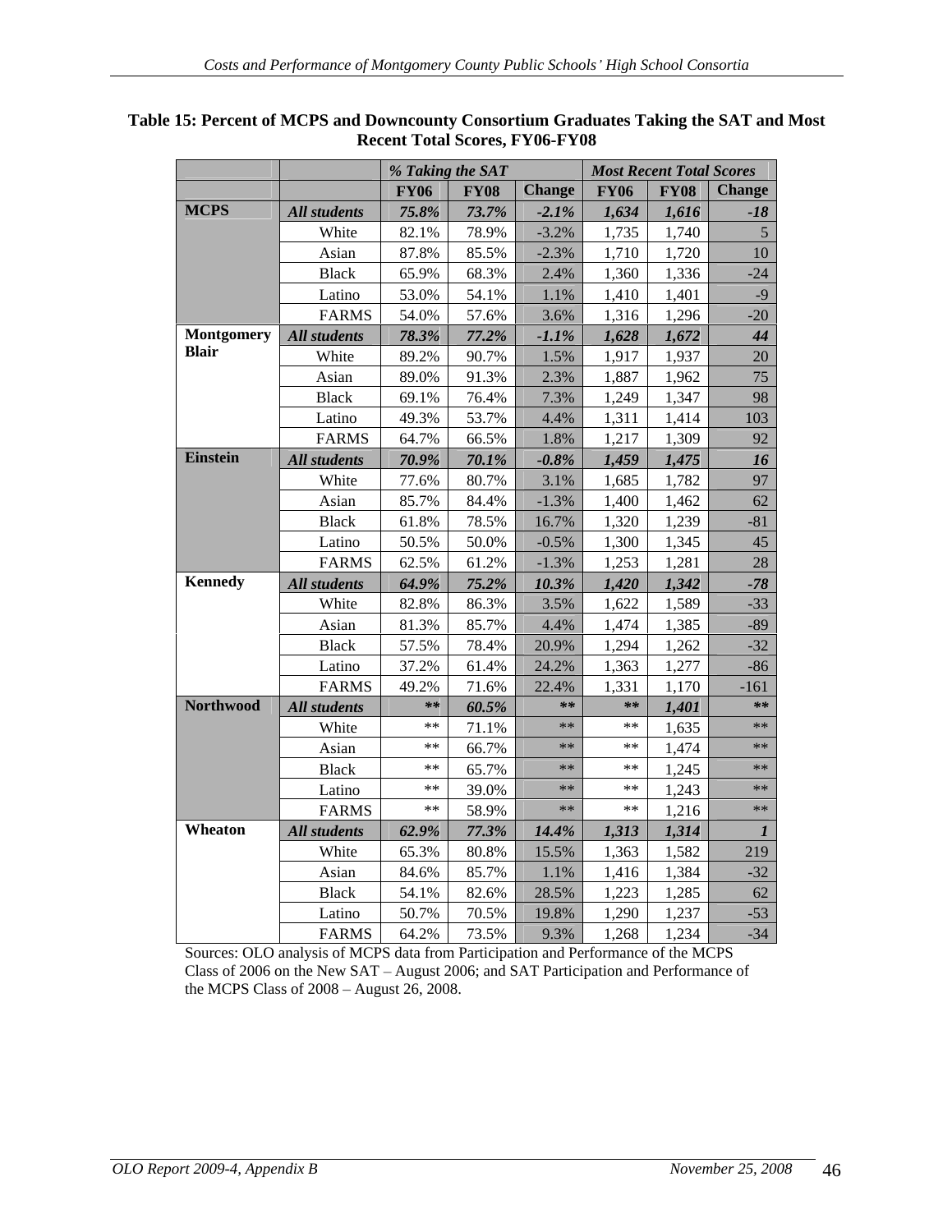The data on SAT participation also show that:

- *Absolute Progress:* Between the Classes of 2006 and 2008, three of four Downcounty campuses with data (Montgomery Blair, Kennedy, and Wheaton) increased SAT participation rates for every subgroup, ranging from 1 to 24 percentage points. Einstein also increased participation for its Black and White subgroups by 17 and 3 percentage points respectively, but experienced small declines of 1 percentage point among Latino, Asian, and low-income graduates.
- *Relative Progress:* Between the Classes of 2006 and 2008, all MCPS high schools increased SAT participation rates among low-income graduates by 4 percentage points and among Black and Latino graduates by 1-2 percentage points but experienced declines of 2-3 percentage points among Asian and White graduates. Three of the four Downcounty campuses with available data achieved gains in SAT participation for every subgroup at far higher levels than achieved by all MCPS high schools.

## **10. Increase the SAT scores of graduates by subgroup**

Objective 1.5 of the Downcounty Consortium proposal also indicated that this consortium would increase SAT scores.<sup>14</sup> Table 15 on the previous page describes average total scores for the new SAT from FY06-08 for MCPS and the Downcounty campuses.

**Finding:** An analysis of the data shows that the Downcounty campuses achieved progress in increasing student performance on the new SAT. In particular, the data demonstrate that:

- *Achievement Gap:* A gap in SAT performance was present for the Class of 2006, with the most recent total SAT scores for Black, Latino, and low-income graduates averaging from 1,316-1,410 points compared to an average of 1,710 and 1,735 points for Asian and White graduates respectively.
- *Absolute Progress:* Among 20 opportunities to improve SAT performance from FY06 to FY08 (5 subgroups\* 4 schools with available data), the Downcounty campuses increased SAT scores 55% of the time. Two Downcounty campuses, Montgomery Blair and Einstein, achieved increases in total SAT scores overall of 44 and 16 points respectively, and for at least four of five subgroups. Conversely, Kennedy experienced a 78 point drop in their average SAT scores, with scores falling for every subgroup, and Wheaton experienced a 1 point change overall. These two campuses also experienced the largest increases in SAT participation from FY06 to FY08 suggesting that there was a trade off between scores and participation.
- *Relative Progress:* MCPS high schools achieved gains in average SAT scores among 2 of 5 subgroups (i.e. 40% of the time) from FY06 to FY08 with a decline in overall scores of 18 points during this time frame. This suggests that MCPS' progress overall and among subgroups were less than the collective gains achieved by the high schools within the Downcounty Consortium during this time frame.

<sup>&</sup>lt;sup>14</sup> The original objective states that the Downcounty Consortium will increase SAT scores by 20 points per year.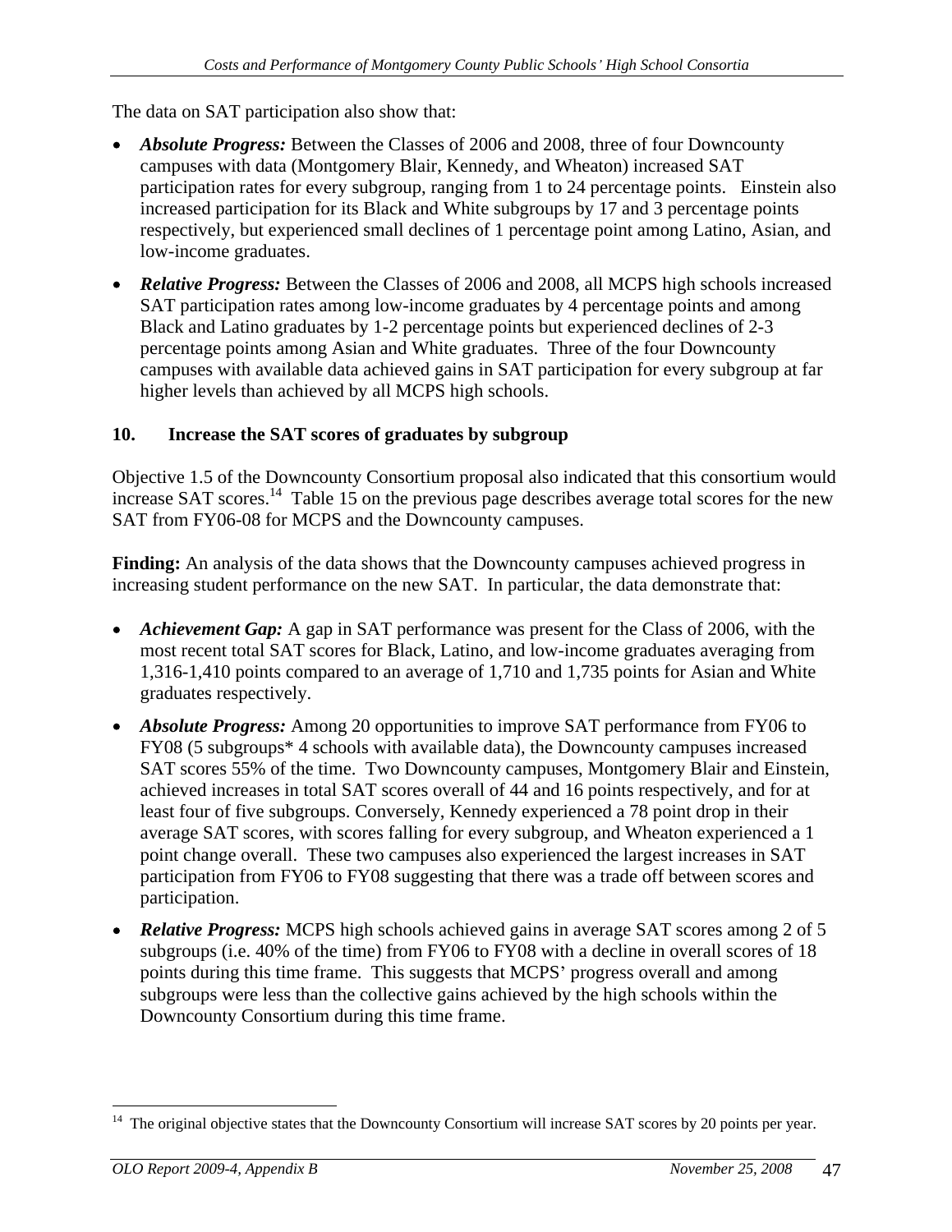# **APPENDIX C**

# **M E M O R A N D U M**

May 7, 2008

- TO: Education Committee
- FROM: Richard Romer, Legislative Analyst Office of Legislative Oversight

#### SUBJECT: **Update of Data on MCPS Per Student Costs**

In response to the Education Committee's request, attached is an update (using FY07 data) of Fiscal Indicator 12: Per Student Cost by School Type. To remind the Committee, these data first appeared last year in Office of Legislative Oversight (OLO) report 2007-5, *Key Fiscal Indicators for Montgomery County Public Schools*. In general, fiscal indicators are quantitative measures of funding and spending that provide

information on sources of revenue, resource allocation, major cost drivers, and expenditure trends. The attached update of Indicator 12 compares MCPS FY07 average per student costs in Focus (i.e. high poverty) and Non-focus Elementary, Middle, High, and Special schools. It also includes an updated list of all MCPS elementary schools in descending order of FY07 per student school-based operating costs. Please contact me directly (7-7990) if you have any questions.

Attachment: OLO Update of Key Fiscal Indicator 12

cc: Councilmembers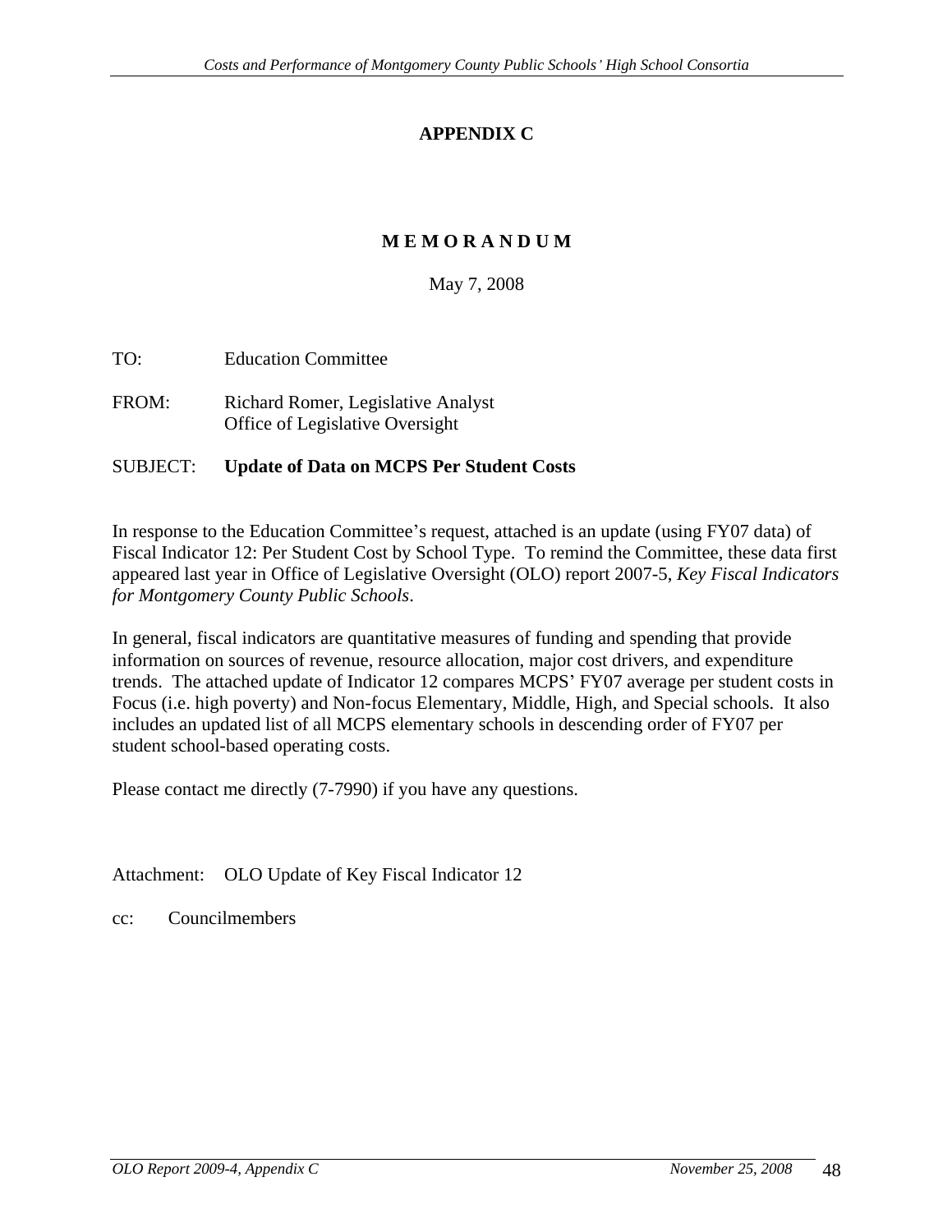### **INDICATOR 12: PER STUDENT COST BY SCHOOL TYPE**

This indicator reports per student costs in several different ways that demonstrate how MCPS targets its fiscal resources to schools. Specifically, Indicator 12 tracks FY07 per student costs for school-based service costs by the following "types" of schools:

- Focus elementary schools (i.e., high poverty schools);
- Non-focus elementary schools;
- Middle schools;
- High schools; and
- Special schools for students with disabilities.

Table 1 (page 2) reports the variations in per student costs for school-based services by school type for FY07. Per student costs were highest in special schools at \$29,407 per student, followed by Focus elementary schools at \$10,765 per student, middle schools at \$9,693 per student, high schools at \$9,104 per student, and Non-focus elementary schools at \$8,798 per student. Exhibit 1 shows this variation graphically.



**Exhibit 1: Per Student Costs by School Type, FY07** 15

<sup>&</sup>lt;sup>15</sup> Exhibit 1 excludes school-based service per student costs for Special Schools which averaged \$29,407 in FY07.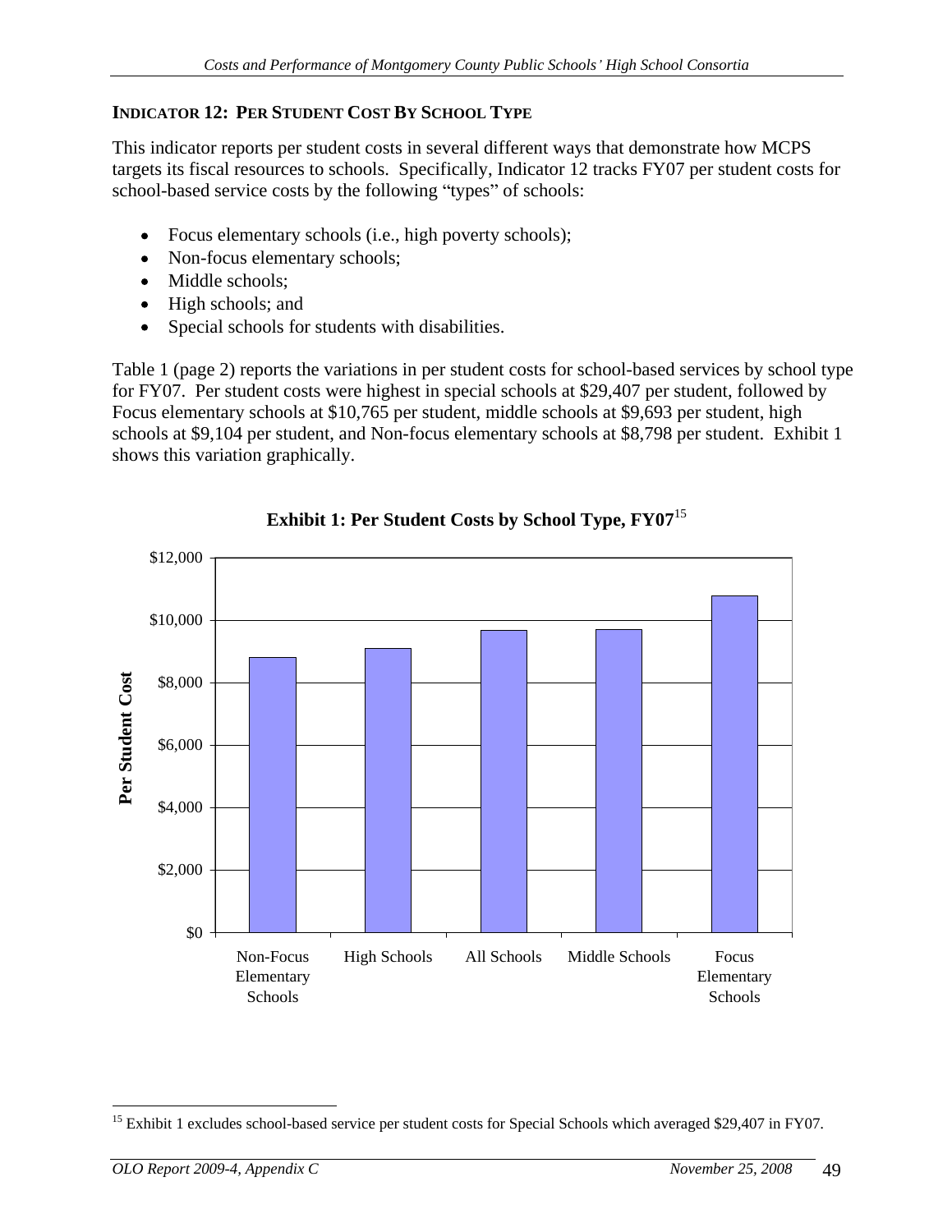| <b>School Type</b>             | Number of<br>Schools* | Enrollment | Percent<br><b>FARMS</b> | <b>Average Per</b><br>Student Costs |
|--------------------------------|-----------------------|------------|-------------------------|-------------------------------------|
| <b>Elementary Schools</b>      | 129                   | 61,342     | 30%                     | \$9,738                             |
| - Focus (high poverty) Schools | 62                    | 29,309     | 49%                     | \$10,765                            |
| - Non-focus Schools            | 67                    | 32,033     | $12\%$                  | \$8,798                             |
| Middle Schools                 |                       | 30,856     | 25%                     | \$9,693                             |
| <b>High Schools</b>            |                       | 44,515     | 17%                     | \$9,104                             |
| Special Schools                |                       | 1,033      | 31%                     | \$29,407                            |
| <b>All Schools</b>             | 199                   | 137,746    | 25%                     | \$9,670                             |

**Table 1: School Based Services: Per Student Costs by School Type, FY07**

Source: MCPS and the state of the state of the state of the state of the state of the state of the state of the state of the state of the state of the state of the state of the state of the state of the state of the state

\*Four new elementary schools opened in FY07: Great Seneca Creek, Little Bennett, Roscoe Nix, and Sargent Shriver. Two new focus schools (Roscoe Nix and Sargent Shriver) increased the total number of focus schools to 62.

The per student allocations increased from FY06 to FY07 by school type. Per student costs increased six percent (\$538) for elementary schools, four percent (\$350) for middle schools, and seven percent for high schools (\$611).

Table 2 (begins on page 3) lists all MCPS elementary schools in descending order of FY07 per student school-based costs. In general, this table demonstrates that MCPS spends more per student in Focus elementary schools than in Non-focus schools. Most exceptions to this rule involve schools with small enrollments, which results in higher per student costs for administrative, other professional and some support staff (e.g. counselors and school secretaries). Other key findings include:

- The difference in per student allocations between Focus and Non-focus schools amounted to \$1,967 per student in FY07. With an average elementary enrollment of approximately 500 students, each Focus school on average received an additional \$883,000 compared to Nonfocus schools.
- In FY07, about half (49%) of all students who attended the 62 Focus elementary schools were eligible for free and reduced-priced meals (FARMS); this compared to 12 percent of the students who attended Non-focus elementary schools.

## **Caveats on Indicator 12 Data**

Because so many factors influence the calculations of per student costs by school, the data presented in Indicator 12 should be used to begin a discussion about the allocation of resources among schools, not to draw conclusions about the quality or effectiveness of programs available at any individual school.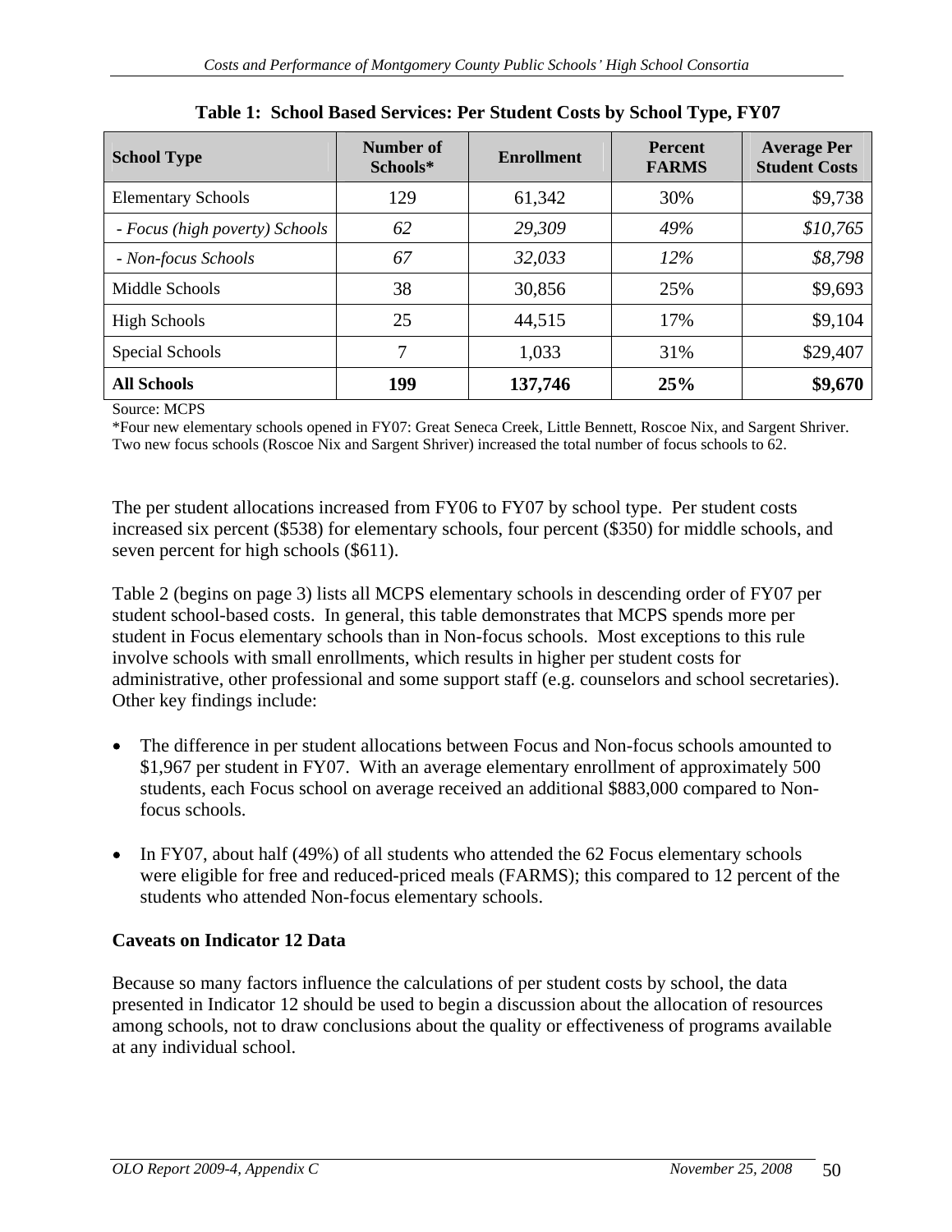| <b>Elementary School</b>  | $\frac{0}{0}$<br><b>Enrollment</b> FARMs | <b>Operating</b><br>Costs | <b>Cost Per</b><br><b>Student</b> | Focus<br>Rank<br>School |
|---------------------------|------------------------------------------|---------------------------|-----------------------------------|-------------------------|
| <b>East Silver Spring</b> | 57.0%<br>244                             | \$3,972,865               | \$16,282                          | $\sqrt{2}$              |
| Oak View                  | 223<br>78.0%                             | \$3,569,494               | \$16,007                          | $\sqrt{ }$              |
| <b>Broad Acres</b>        | 454<br>85.2%                             | \$6,712,813               | \$14,786                          | $\sqrt{2}$              |
| New Hampshire Estates     | 393<br>74.8%                             | \$5,499,642               | \$13,994                          | $\sqrt{ }$              |
| Roscoe Nix                | 334<br>57.5%                             | \$4,532,474               | \$13,570                          | $\sqrt{ }$              |
| <b>Rock Creek Valley</b>  | 374<br>25.1%                             | \$4,922,447               | \$13,162                          | $\sqrt{2}$              |
| Monocacy                  | 230<br>11.3%                             | \$3,026,572               | \$13,159                          |                         |
| Highland View             | 328<br>50.9%                             | \$4,269,203               | \$13,016                          | $\sqrt{ }$              |
| Rosemont                  | 462<br>57.6%                             | \$6,006,729               | \$13,002                          | $\checkmark$            |
| Montgomery Knolls         | 374<br>56.4%                             | \$4,854,549               | \$12,980                          | $\sqrt{ }$<br>10        |
| Lake Seneca               | 329<br>33.7%                             | \$4,211,476               | \$12,801                          | 11                      |
| Cannon Road               | 369<br>42.0%                             | \$4,687,198               | \$12,702                          | 12<br>$\sqrt{ }$        |
| <b>Burnt Mills</b>        | 337<br>58.2%                             | \$4,263,516               | \$12,651                          | $\sqrt{ }$<br>13        |
| Viers Mill                | 484<br>62.6%                             | \$6,115,735               | \$12,636                          | $\checkmark$<br>14      |
| Brookhaven                | 56.1%<br>401                             | \$4,978,527               | \$12,415                          | $\sqrt{ }$<br>15        |
| Meadow Hall               | 334<br>37.4%                             | \$4,128,567               | \$12,361                          | $\checkmark$<br>16      |
| Gaithersburg              | 473<br>62.2%                             | \$5,836,230               | \$12,339                          | $\checkmark$<br>17      |
| <b>Washington Grove</b>   | 387<br>51.2%                             | \$4,707,839               | \$12,165                          | $\sqrt{2}$<br>18        |
| Strawberry Knoll          | 514<br>38.9%                             | \$6,238,898               | \$12,138                          | $\checkmark$<br>19      |
| <b>Brooke Grove</b>       | 431<br>16.7%                             | \$5,123,486               | \$11,887                          |                         |
| Sargent Shriver           | 67.3%<br>462                             | \$5,468,180               | \$11,836                          | $\checkmark$            |
| Glenallan                 | 374<br>50.3%                             | \$4,363,031               | \$11,666                          | $\checkmark$<br>22      |
| Damascus                  | 294<br>13.9%                             | \$3,423,271               | \$11,644                          |                         |
| Sequoyah                  | 429<br>38.5%                             | \$4,945,400               | \$11,528                          | 24<br>$\sqrt{ }$        |
| <b>Forest Knolls</b>      | 507<br>36.3%                             | \$5,800,434               | \$11,441                          | $\sqrt{ }$<br>$25 \mid$ |
| Westover                  | 279<br>12.5%                             | \$3,185,801               | \$11,419                          | 26                      |
| Germantown                | 325<br>31.1%                             | \$3,698,937               | \$11,381                          | 27                      |
| Clopper Mill              | 55.6%<br>426                             | \$4,839,420               | \$11,360                          | $\sqrt{2}$<br>28        |
| Rolling Terrace           | 624 50.5%                                | \$7,074,444               | \$11,337                          | $\sqrt{ }$<br>29        |
| Summit Hall               | 487<br>67.8%                             | \$5,504,559               | \$11,303                          | $\sqrt{2}$<br>30        |
| Capt. James E. Daly       | 499<br>47.7%                             | \$5,558,123               | \$11,139                          | $\checkmark$<br>31      |
| Dr. Charles R. Drew       | 459 35.7%                                | \$5,102,445               | \$11,116                          | $\sqrt{2}$<br>32        |
| Cashell                   | 14.1%<br>306                             | \$3,368,902               | \$11,009                          | 33                      |
| North Chevy Chase         | 306<br>10.1%                             | \$3,316,707               | \$10,839                          | 34                      |
| Kemp Mill                 | 62.2%<br>579                             | \$6,247,140               | \$10,790                          | $\sqrt{ }$<br>$35 \mid$ |
| Luxmanor                  | 333<br>11.1%                             | \$3,576,540               | \$10,740                          | 36                      |

| sed Services in Rank Order, FY07<br><b>The Per Student Costs for Elementary School-Based</b><br><b>Table 2:</b> |
|-----------------------------------------------------------------------------------------------------------------|
|-----------------------------------------------------------------------------------------------------------------|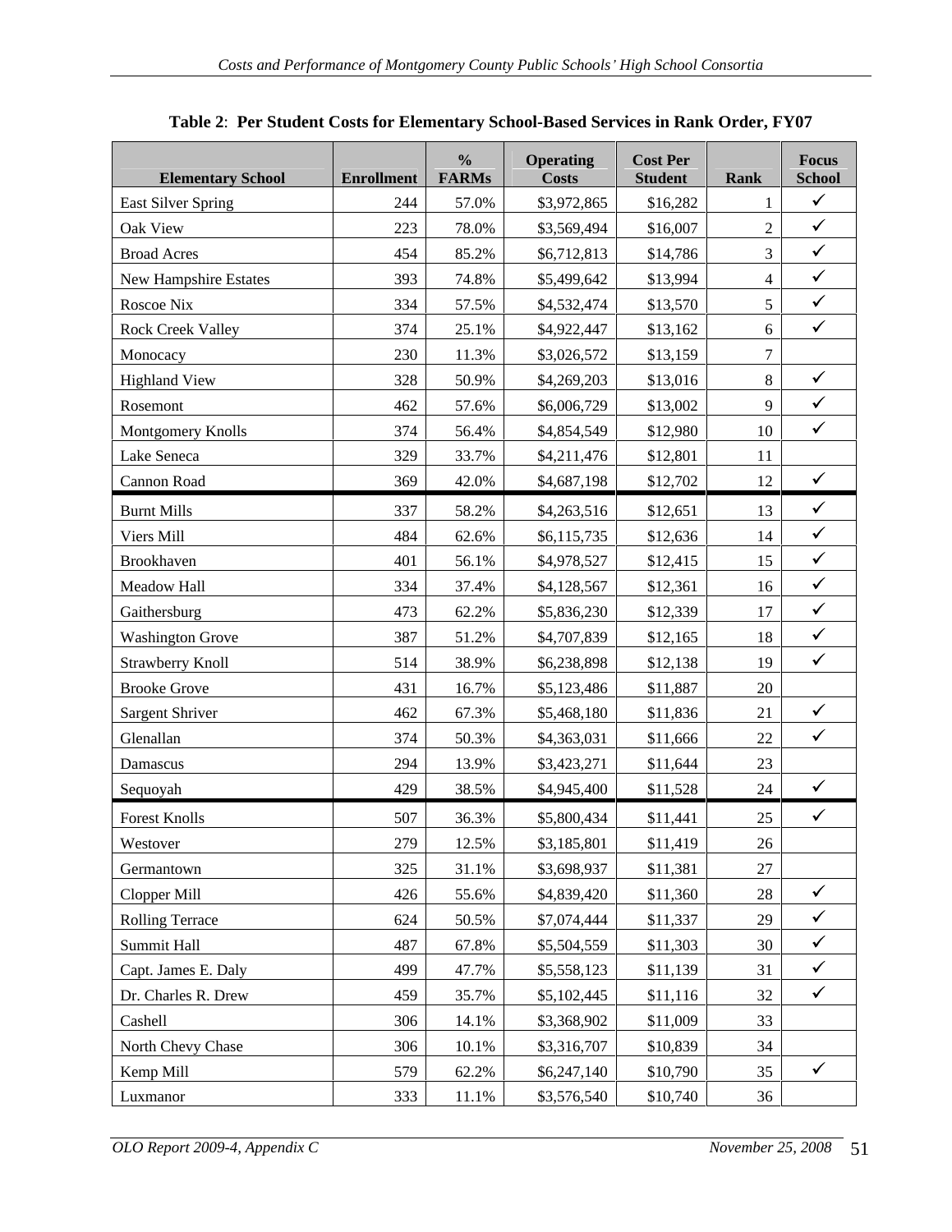| <b>Elementary School</b> | $\frac{0}{0}$<br><b>Enrollment</b> FARMs | Focus<br><b>Cost Per</b><br><b>Operating</b><br><b>Student</b><br>School<br>Rank<br>Costs |
|--------------------------|------------------------------------------|-------------------------------------------------------------------------------------------|
| Takoma Park              | 27.6%<br>416                             | $\sqrt{ }$<br>\$10,725<br>\$4,461,559<br>37                                               |
| Bel Pre                  | 49.3%<br>460                             | $\sqrt{2}$<br>\$4,930,002<br>\$10,717<br>38                                               |
| Glen Haven               | 568<br>51.6%                             | $\sqrt{2}$<br>39<br>\$6,039,152<br>\$10,632                                               |
| Dr. Sally K. Ride        | 522<br>30.1%                             | $\sqrt{2}$<br>\$5,536,521<br>\$10,606<br>40                                               |
| Rock View                | 460<br>43.7%                             | $41$ $\checkmark$<br>\$4,850,409<br>\$10,544                                              |
| William Tyler Page       | 381<br>34.6%                             | $42$ $\checkmark$<br>\$4,015,094<br>\$10,538                                              |
| Pine Crest               | 343<br>44.3%                             | $\sqrt{2}$<br>\$3,598,857<br>\$10,492<br>43                                               |
| Seven Locks              | 251<br>2.4%                              | \$2,611,341<br>\$10,404<br>44                                                             |
| Jackson Road             | 537<br>52.9%                             | $\sqrt{ }$<br>\$10,369<br>45<br>\$5,568,246                                               |
| Highland                 | 640<br>73.0%                             | $\sqrt{2}$<br>\$6,627,747<br>\$10,356<br>46                                               |
| Mill Creek Towne         | 466<br>31.8%                             | $47$ $\checkmark$<br>\$4,817,304<br>\$10,338                                              |
| South Lake               | 540<br>62.0%                             | $\sqrt{2}$<br>\$5,569,749<br>\$10,314<br>48                                               |
| <b>Brown Station</b>     | 386<br>50.0%                             | $49$ $\checkmark$<br>\$3,977,366<br>\$10,304                                              |
| Clarksburg               | 385<br>16.9%                             | \$3,960,454<br>\$10,287<br>50                                                             |
| Lois P. Rockwell         | 440<br>16.1%                             | \$4,514,154<br>\$10,259<br>51                                                             |
| Westbrook                | 318<br>2.5%                              | 52<br>\$3,260,415<br>\$10,253                                                             |
| Somerset                 | 374<br>4.5%                              | \$3,832,496<br>\$10,247<br>53                                                             |
| Twinbrook                | 515<br>56.9%                             | $\sqrt{ }$<br>\$5,248,552<br>\$10,191<br>54                                               |
| Woodlin                  | 22.7%<br>453                             | $\sqrt{ }$<br>\$4,615,513<br>\$10,189<br>55                                               |
| Diamond                  | 414<br>14.5%                             | \$4,217,852<br>\$10,188<br>56                                                             |
| Sherwood                 | 472<br>12.1%                             | \$4,801,794<br>57<br>\$10,173                                                             |
| Dufief                   | 443<br>4.7%                              | \$4,452,846<br>\$10,052<br>58                                                             |
| Flower Hill              | 497<br>45.7%                             | $\checkmark$<br>\$10,042<br>59<br>\$4,990,858                                             |
| <b>Watkins Mill</b>      | 49.0%<br>516                             | $\sqrt{ }$<br>\$10,039<br>\$5,180,267<br>60                                               |
| <b>Flower Valley</b>     | 451<br>15.5%                             | \$4,526,262<br>\$10,036<br>61                                                             |
| Harmony Hills            | 77.9%<br>503                             | \$5,040,018<br>\$10,020<br>$62$ $\checkmark$                                              |
| Piney Branch             | 477<br>38.4%                             | $63$ $\checkmark$<br>\$4,753,621<br>\$9,966                                               |
| Weller Road              | 515<br>$66.0\%$                          | $64$ $\checkmark$<br>\$9,955<br>\$5,126,917                                               |
| Georgian Forest          | 449<br>57.0%                             | $65$ $\checkmark$<br>\$4,432,716<br>\$9,872                                               |
| Cloverly                 | 515<br>10.1%                             | \$5,043,724<br>\$9,794<br>66                                                              |
| Wheaton Woods            | 66.9%<br>486                             | $67$ $\checkmark$<br>\$9,779<br>\$4,752,654                                               |
| Maryvale                 | 36.7%<br>599                             | $\sqrt{2}$<br>\$9,758<br>\$5,845,097<br>68                                                |
| Strathmore               | 406<br>$46.3\%$                          | $\sqrt{2}$<br>\$9,699<br>\$3,937,954<br>69                                                |
| Judith A. Resnik         | 557<br>39.7%                             | $\sqrt{2}$<br>\$9,672<br>\$5,387,153<br>70                                                |
| Candlewood               | 335<br>10.7%                             | \$3,239,314<br>\$9,670<br>71                                                              |
| Thurgood Marshall        | 20.2%<br>531                             | \$5,094,490<br>\$9,594<br>72                                                              |

| Table 2: Per Student Costs for Elementary School-Based Services in Rank Order, FY<br>$FY07$ (cont'd) |  |
|------------------------------------------------------------------------------------------------------|--|
|------------------------------------------------------------------------------------------------------|--|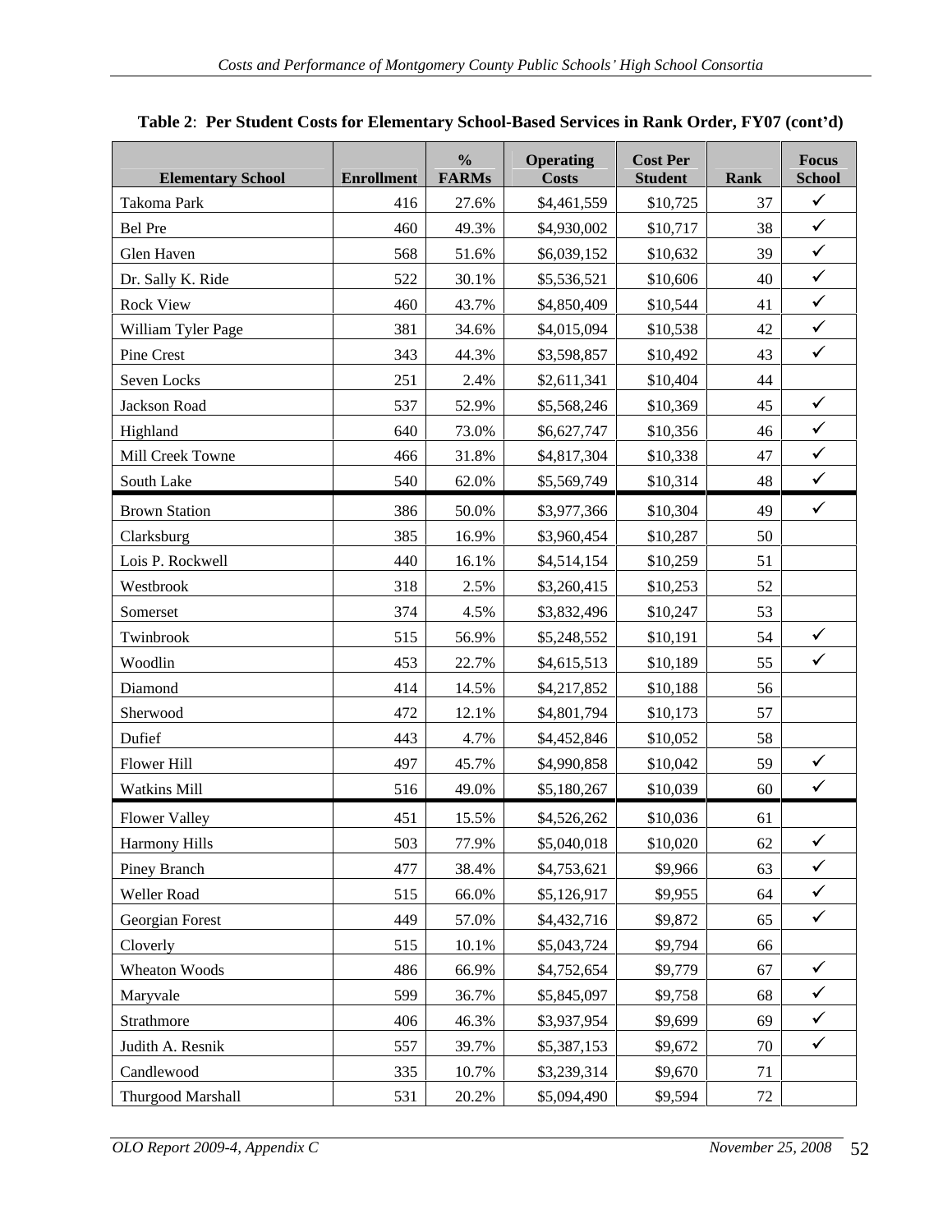| <b>Elementary School</b>    | <b>Enrollment</b>   FARMs | $\frac{0}{0}$ | <b>Operating</b><br>Costs  | <b>Cost Per</b><br><b>Student</b> | Focus<br>Rank<br><b>School</b> |
|-----------------------------|---------------------------|---------------|----------------------------|-----------------------------------|--------------------------------|
| Poolesville                 | 412                       | 13.6%         | \$3,944,356                | \$9,574                           | 73                             |
| <b>Rock Creek Forest</b>    | 484                       | 22.3%         | \$4,600,677                | \$9,506                           | $\sqrt{ }$<br>74               |
| Fairland                    | 505                       | 40.4%         | \$4,790,017                | \$9,485                           | $\sqrt{2}$<br>75               |
| Fox Chapel                  | 555                       | 40.0%         | \$5,176,004                | \$9,326                           | $\sqrt{ }$<br>76               |
| Cresthaven                  | 326                       | 47.2%         | \$3,023,182                | \$9,274                           | $\sqrt{2}$<br>77               |
| Chevy Chase                 | 501                       | 14.8%         | \$4,598,645                | \$9,179                           | 78                             |
| Burning Tree                | 503                       | 3.2%          | \$4,578,201                | \$9,102                           | 79 I                           |
| Bethesda                    | 415                       | 8.9%          | \$3,750,006                | \$9,036                           | 80                             |
| Jones Lane                  | 512                       | 17.4%         | \$4,620,473                | \$9,024                           | 81                             |
| Greencastle                 | 564                       | 51.1%         | \$5,089,315                | \$9,024                           | $\sqrt{2}$<br>82               |
| Whetstone                   | 637                       | 49.6%         | \$5,727,379                | \$8,991                           | $\sqrt{2}$<br>83               |
| Stedwick                    | 584                       | 43.0%         | \$5,241,928                | \$8,976                           | $\sqrt{2}$<br>84               |
| Beall                       | 605                       | 33.6%         | \$5,429,502                | \$8,974                           | $85$ $\checkmark$              |
| Laytonsville                | 496                       | 10.9%         | \$4,418,347                | \$8,908                           | 86                             |
| Ashburton                   | 570                       | 11.8%         | \$5,074,109                | \$8,902                           | 87                             |
| Cold Spring                 | 431                       | 2.3%          | \$3,814,431                | \$8,850                           | 88                             |
| <b>Rosemary Hills</b>       | 614                       | 18.1%         | \$5,390,619                | \$8,780                           | 89                             |
| Belmont                     | 404                       | 7.9%          | \$3,545,568                | \$8,776                           | 90                             |
| S. Christa McAuliffe        | 572                       | 38.5%         | \$5,018,606                | \$8,774                           | 91                             |
| Cedar Grove                 | 529                       | 16.1%         | \$4,619,514                | \$8,733                           | 92                             |
| Sligo Creek                 | 621                       | 20.1%         | \$5,415,492                | \$8,721                           | $\sqrt{ }$<br>93               |
| <b>Garret Park</b>          | 431                       | 16.5%         | \$3,742,774                | \$8,684                           | 94                             |
| Fallsmead                   | 499                       | 6.4%          | \$4,293,099                | \$8,603                           | 95 <sub>1</sub>                |
| Galway                      | 693                       | 43.3%         | \$5,948,887                | \$8,584                           | $96 \mid$<br>$\sqrt{ }$        |
| Woodfield                   | 419                       | 8.4%          | \$3,585,586                | \$8,557                           | 97                             |
| Great Seneca Creek          | 501                       | 21.6%         | \$4,282,107                | \$8,547                           | 98                             |
| Bells Mills                 | 474                       | 7.6%          | \$4,049,683                | \$8,544                           | 99                             |
| Waters Landing              | 581                       | 29.9%         | \$4,953,418                | \$8,526                           | 100                            |
| Bannockburn                 | 353                       | 2.3%          | \$3,003,987                | \$8,510                           | 101                            |
| Darnestown                  | 384                       | 2.9%          | \$3,260,019                | \$8,490                           | 102                            |
| Kensington Parkwood         | 485                       | 8.0%          | \$4,095,292                | \$8,444                           | 103                            |
| Farmland                    | 577                       | 3.8%          | \$4,847,527                | \$8,401                           | 104                            |
|                             |                           |               |                            |                                   |                                |
|                             |                           |               |                            |                                   |                                |
| Stone Mill                  | 635                       | 6.9%          | \$5,331,610                | \$8,396                           | 105                            |
| Goshen<br>Carderock Springs | 608<br>312                | 23.5%<br>1.0% | \$5,038,713<br>\$2,578,662 | \$8,287<br>\$8,265                | 106<br>107                     |

## **Table 2**: **Per Student Costs for Elementary School-Based Services in Rank Order, FY07(cont d)**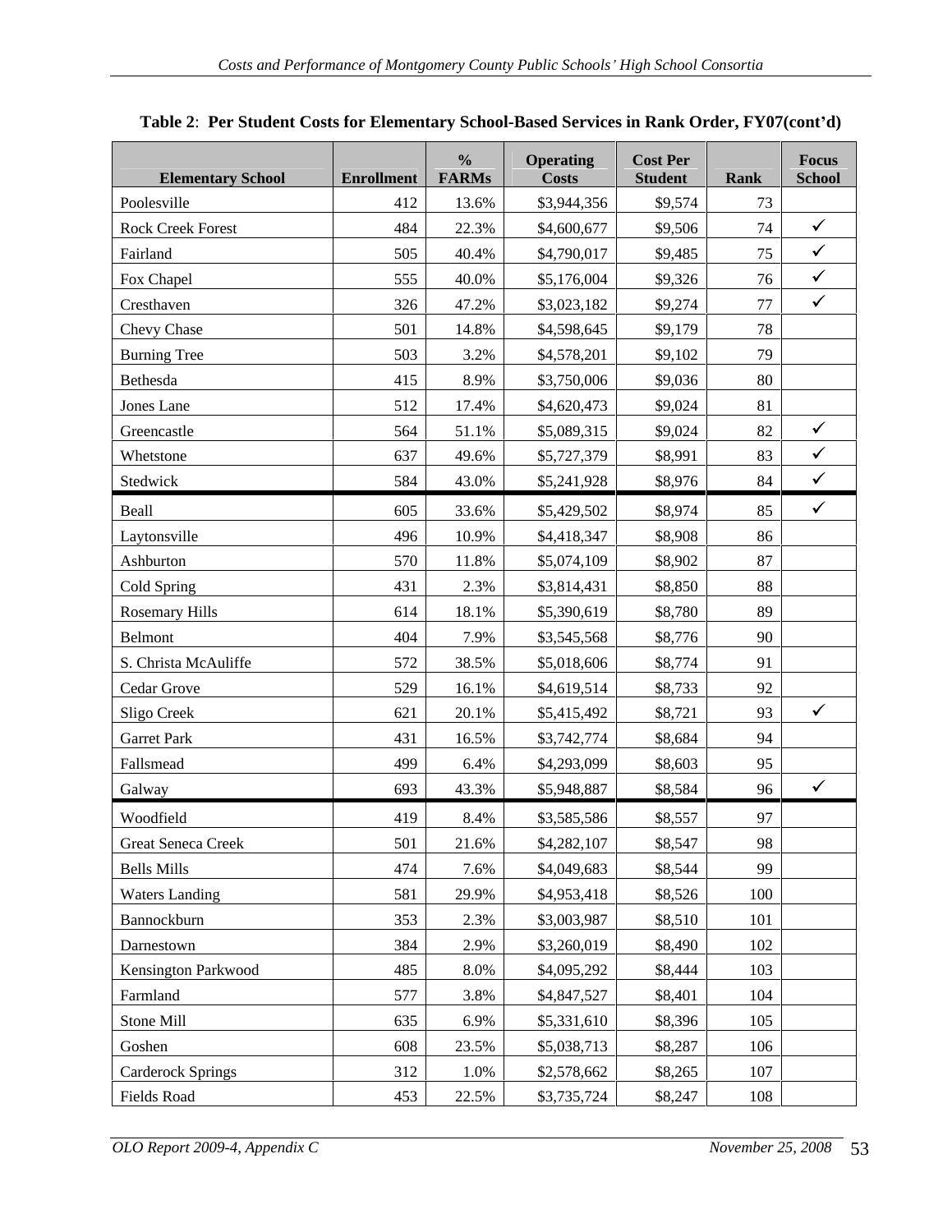|                          |                           | $\frac{0}{0}$ | <b>Operating</b> | Cost Per       | Focus             |
|--------------------------|---------------------------|---------------|------------------|----------------|-------------------|
| <b>Elementary School</b> | <b>Enrollment</b>   FARMs |               | Costs            | <b>Student</b> | School<br>Rank    |
| Rachel Carson            | 765 l                     | 13.5%         | \$6,301,504      | \$8,237        | 109               |
| Clearspring              | 630                       | 20.0%         | \$5,186,882      | \$8,233        | 110               |
| Wyngate                  | 523                       | 1.0%          | \$4,302,683      | \$8,227        | 111               |
| Ritchie Park             | 388                       | 16.5%         | \$3,181,302      | \$8,199        | 112               |
| Little Bennett           | 531                       | 11.3%         | \$4,323,343      | \$8,142        | 113               |
| Stonegate                | 448                       | 14.3%         | \$3,609,488      | \$8,057        | 114               |
| Rachel Carson            | 765                       | 13.5%         | \$6,301,504      | \$8,237        | 109               |
| Lucy V. Barnsley         | 572                       | 21.5%         | \$4,603,302      | \$8,048        | 115               |
| Greenwood                | 573                       | 5.6%          | \$4,512,131      | \$7,875        | 116               |
| Oakland Terrace          | 712                       | 34.8%         |                  | \$7,830        | $\sqrt{ }$<br>117 |
|                          |                           |               | \$5,574,637      |                |                   |
| <b>Bradley Hills</b>     | 390                       | 1.5%          | \$3,041,967      | \$7,800        | 118               |
| Lakewood                 | 589                       | 1.9%          | \$4,567,977      | \$7,755        | 119               |
| Travilah                 | 465                       | 7.1%          | \$3,535,241      | \$7,603        | 120               |
| Beverly Farms            | 585                       | 3.8%          | \$4,436,172      | \$7,583        | 121               |
| Olney                    | 592                       | 9.8%          | \$4,414,914      | \$7,458        | 122               |
| Ronald A. McNair         | 737                       | 17.6%         | \$5,458,581      | \$7,406        | 123               |
| Burtonsville             | 589                       | 29.4%         | \$4,359,245      | \$7,401        | 124               |
|                          |                           |               |                  |                |                   |
| Potomac                  | 534                       | 2.1%          | \$3,924,012      | \$7,348        | 125               |
| Spark M. Matsunaga       | 924                       | 10.8%         | \$6,708,642      | \$7,260        | 126               |
| Wayside                  | 635                       | 2.2%          | \$4,585,881      | \$7,222        | 127               |
| <b>Wood Acres</b>        | 613                       | 1.3%          | \$4,416,194      | \$7,204        | 128               |
| College Gardens          | 517                       | 16.8%         | \$3,697,873      | \$7,153        | 129               |

### **Table 2**: **Per Student Costs for Elementary School-Based Services in Rank Order, FY07 (continued)**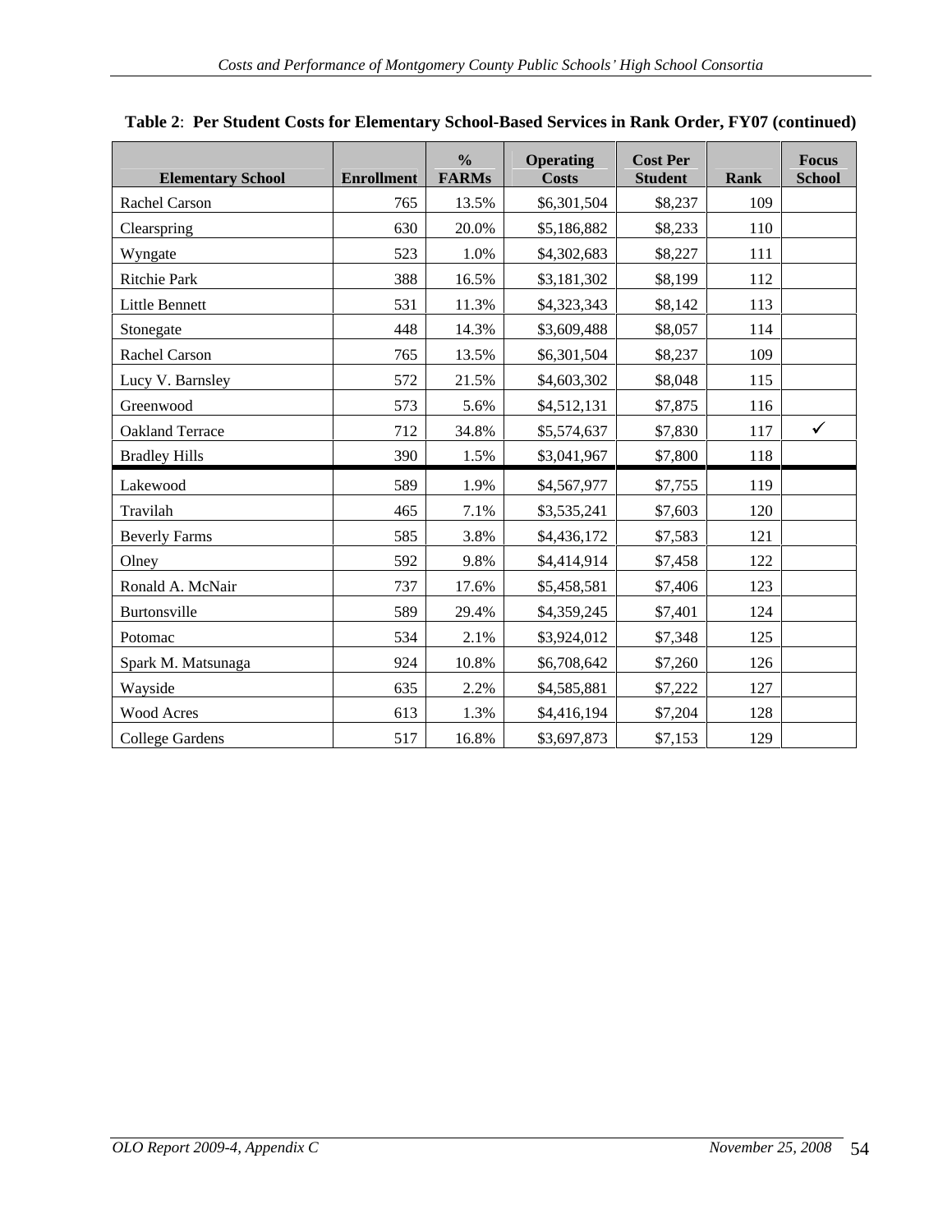# **APPENDIX D**

### **Bibliography**

2008 Maryland Report Card <http://www.mdreportcard.org/>

Board of Education Policy ACD, Quality Integrated Education, Board Resolution 401-93, Montgomery County Public Schools - May 17, 1993

Board of Education Policy FAA-RA, Long Range Educational Facilities Planning, Montgomery County Public Schools - Revised June 8, 2008

Board Resolution 288-92 Re: An Amendment to the Proposed Resolution on Blair High School, Montgomery County Public Schools - April 14, 1992

Board Resolution 278-93 Re: Policy Framework for Eastern Area Facilities Decisions, Montgomery County Public Schools - March 22, 1993

Board Resolution 799-96 Re: Northeast Area High School Solutions, Montgomery County Public Schools - November 25, 1996

Board Resolution 289-92 Re: New Blair High School, Montgomery County Public Schools - April 14, 1992.

Board Resolution 278-93 Re: Policy Framework for Eastern Area Facilities Decisions, Montgomery County Public Schools - March 22, 1993

Board of Education Minutes regarding Montgomery Blair High School Facility and Program Review, Montgomery County Public Schools - March 22, 2000.

Board Resolution 203-00 Re: Montgomery Blair High School Facility and Program Review, Montgomery County Public Schools - March 22, 2000

Board Resolution 335-03 Re: Student Choice and School Assignment for the Downcounty Consortium, Montgomery County Public Schools - June 23, 2003

Board Resolution 482-05 Re: Northeast Consortium Criteria Amendment, Montgomery County Public Schools – September 13, 2005

Connolly, Faith and Marilyn Powell - Advanced Placement and International Baccalaureate Exam Results for 2003-2004, Department of Shared Accountability, Montgomery County Public Schools February 2005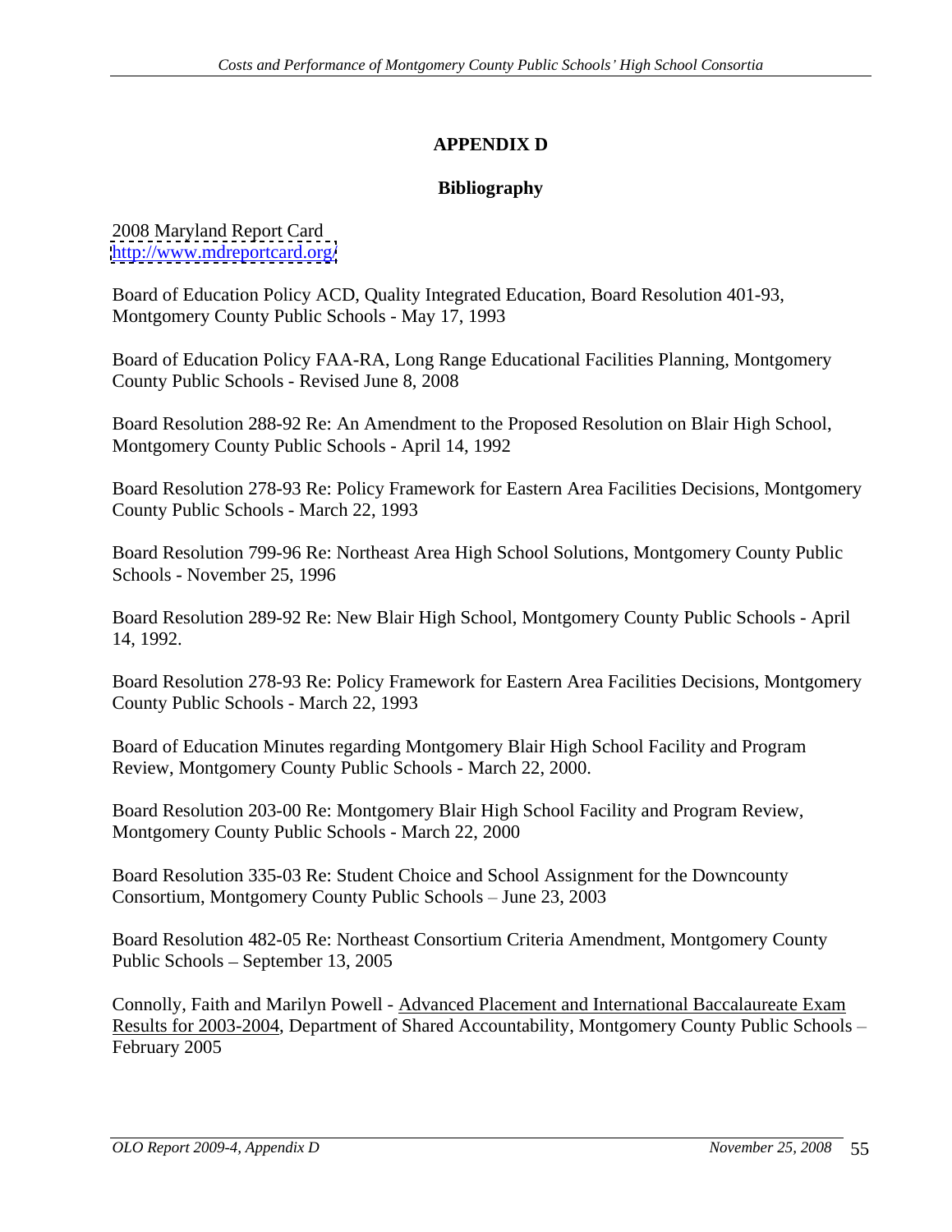Crispell, Bruce, Director, Division of Long-range Planning - Conversation regarding MCPS High School Consortiums, Montgomery County Public Schools - August 21, 2008.

Crispell, Bruce, Director, Division of Long-range Planning - Unpublished data on demographic composition of Northeast Consortium high schools, Montgomery County Public Schools – October 14, 2008

*Eisenberg v. Montgomery County Public Schools (1999),* 195 F .3d 698 (4th U.S. Circuit Court of Appeals) cert. denied, 529 U.S. 1019 (1999)

Franklin, Jeannie, Director, Division of Consortia Choice and Application Program Services - Unpublished data on student assignment and enrollment by high school consortium, FY05 to FY09, Montgomery County Public Schools – September 8, 2008

Gibson, Walter – U.S. Department of Education Annual Performance Report, Small Learning Communities (SLC), Office of the Superintendent, Montgomery County Public Schools, November 12, 2003

Kemple, James - Career Academies: Long-Term Impacts on Labor Market Outcomes, Educational Attainment, and Transitions to Adulthood, MDRC - June 2008

Lang, Erick – U.S. Department of Education Annual Performance Report, Small Learning Communities (SLC), Department of School-Based Curriculum Services, Montgomery County Public Schools - March 31, 2005

Lang, Erick – U.S. Department of Education Annual Performance Report, Small Learning Communities (SLC), Department of School-Based Curriculum Services, Montgomery County Public Schools - December 20, 2005

Larson, John and Jose Stevenson - 2001 Scholastic Assessment Test (SAT) Results for Montgomery County Public Schools, Office of Shared Accountability, Montgomery County Public Schools - August 2001

Larson, John and Jose Stevenson - 2002 Scholastic Assessment Test (SAT) Results for Montgomery County Public Schools, Office of Shared Accountability, Montgomery County Public Schools - August 2002

Larson, John and Wesley Boykin - 2003 SAT Results for Montgomery County Public Schools, Office of Shared Accountability, Montgomery County Public Schools - August 2003

Liu, Shihching and Clare Von Secker - SAT Participation and Performance of the Montgomery County Public Schools Class of June 2007, Research Brief, Department of Shared Accountability, Montgomery County Public Schools - December 2007

Montgomery County Public Schools, FY 1998-2003 Capital Improvement Program, Supplement E: Northeast Area High School Solutions, November 1996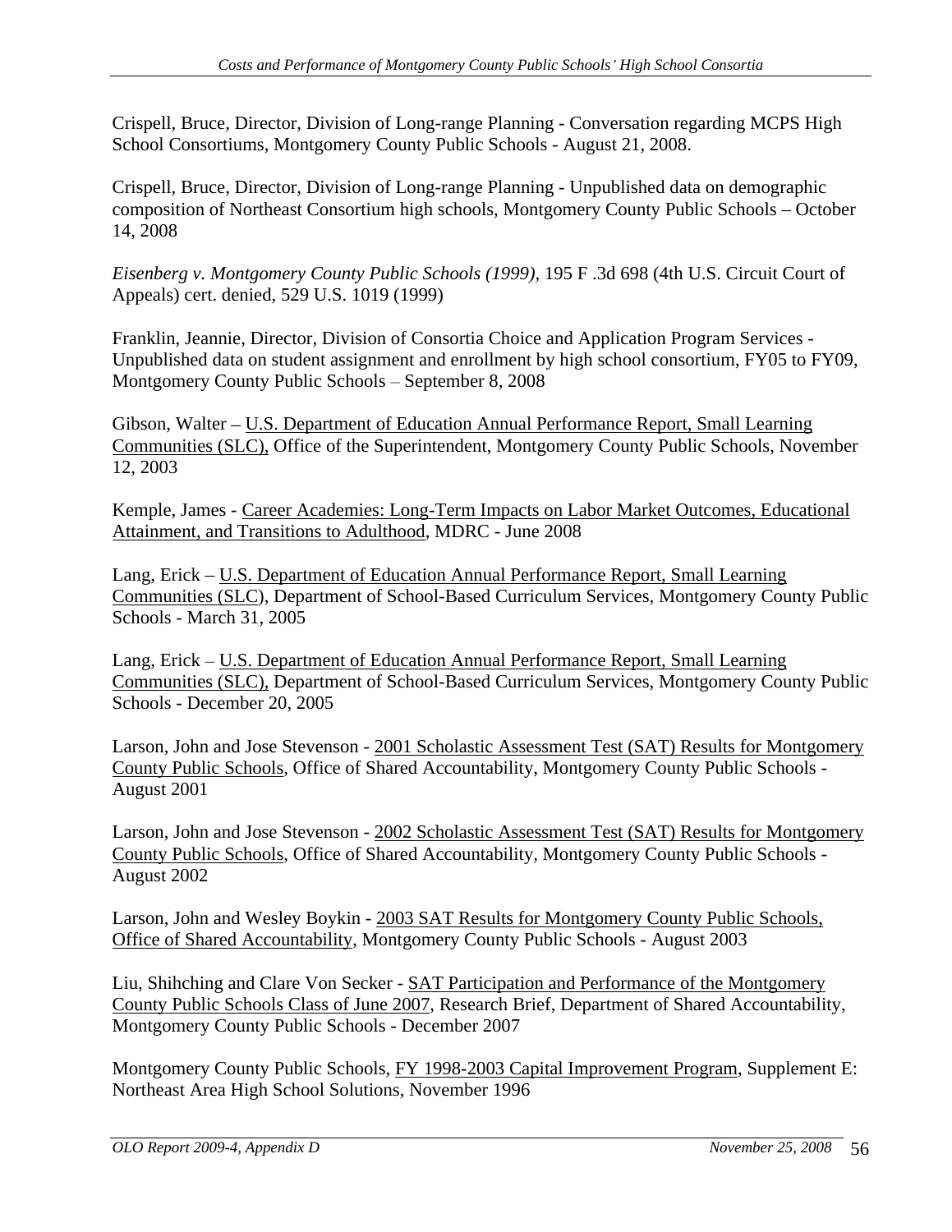Montgomery County Public Schools, Schools at a Glance, 2003 - 2008

Montgomery County Public Schools' Division of Consortia Choice and Application Program Services unpublished data from parent responses to Choice survey forms - FY06, FY07, and FY08

Montgomery County Public Schools website and pages:

- Boundary Study Process Description <http://www.montgomeryschoolsmd.org/departments/planning/PDF/BoundProcessDescription> .pdf
- Office of Curriculum and Instructional Programs [\(http://www.montgomeryschoolsmd.org/curriculum/office/](http://www.montgomeryschoolsmd.org/curriculum/office/))
- Department of Enriched and Innovative Programs <http://www.montgomeryschoolsmd.org/departments/enrichedinnovative/>
- $\bullet$  Special Programs Transportation <http://montgomeryschoolsmd.org/curriculum/specialprograms/transportation/>
- $\bullet$  Special Programs High School Programs <http://montgomeryschoolsmd.org/curriculum/specialprograms/high/index.shtm>
- Special Programs High School Programs Science, Mathematics, and Computer Science Magnet Program [http://montgomeryschoolsmd.org/curriculum/specialprograms/high/magnets/science\\_math\\_c](http://montgomeryschoolsmd.org/curriculum/specialprograms/high/magnets/science_math_c) ompsci.shtml and the state of the state of the state of the state of the state of the state of the state of the state of the state of the state of the state of the state of the state of the state of the state of the state
- Northeast Consortium <http://www.montgomeryschoolsmd.org/schools/nec/>
- Downcounty Consortium <http://www.montgomeryschoolsmd.org/schools/downcounty/>

Montgomery County Public Schools' Data Warehouse unpublished data by subgroup on the following measures:

- Ineligibility rates among all high school students for MCPS and by Downcounty Consortium campus, FY04 to FY08
- Percent of freshmen failing one or more courses first and second semester, FY04 to FY08
- Freshmen average grade point average for first semester, FY04 to FY08

Montgomery County Public Schools, The Superintendent's Recommended Operating Budget and Personnel Complement - FY98 - FY09

Montgomery County Public Schools, The Program Budget - FY98 – FY09

Montgomery County Public Schools, Account Summary Tracking Data, Department of Management, Budget and Planning - FY04 - FY09<br>Montgomery County Public Schools, Weekly Supported Projects Report for Downcounty

Consortium, Division of Controller - FY03 - FY06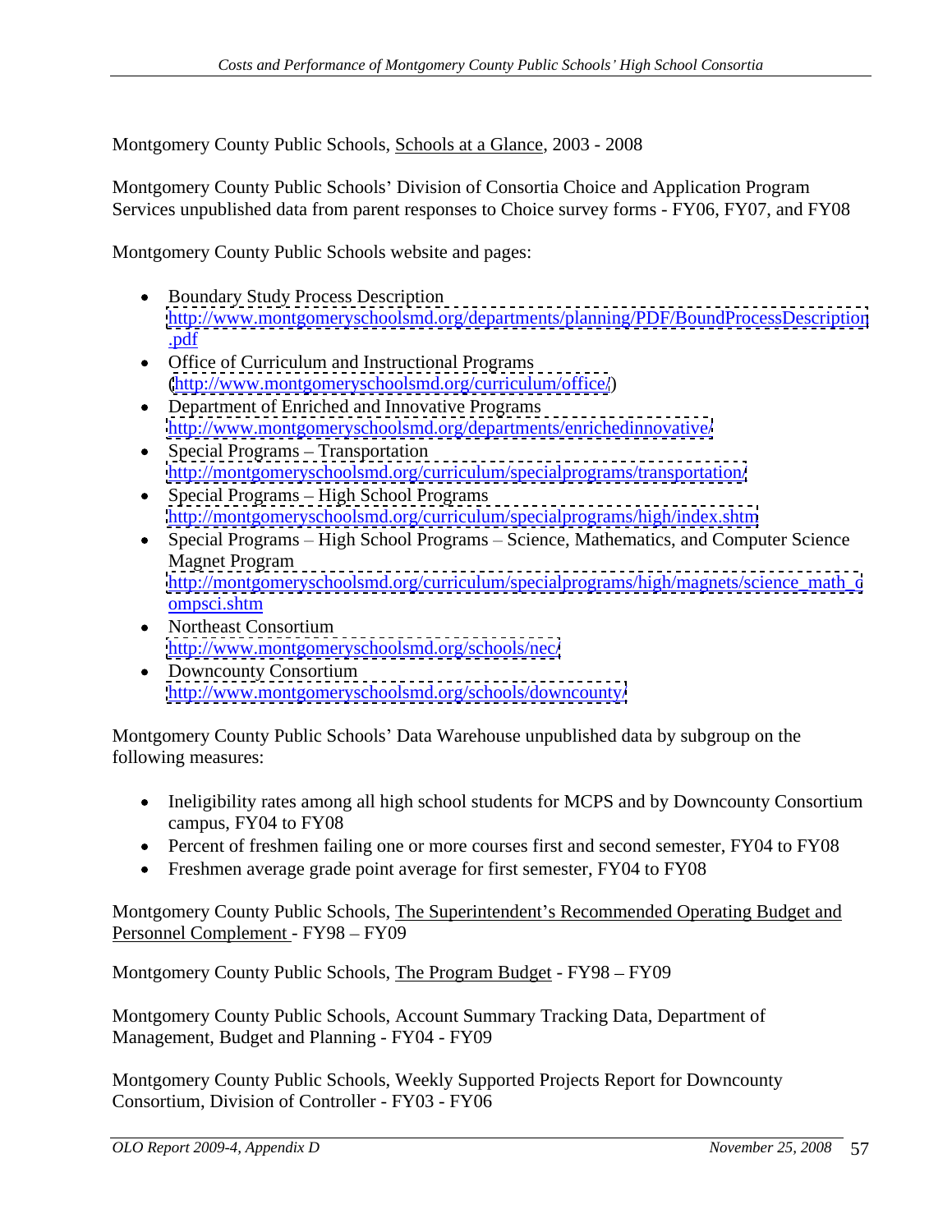Montgomery County Public Schools, Northeast Consortium Magnet School Program Grant Proposal

materials - FY99 - FY02<br>Montgomery County Public Schools, Downcounty Consortium Smaller Learning Communities Program Grant Proposal Materials - FY03 - FY06

Montgomery County Public Schools, Year One Report: Preferred Choice Process (Annual Report to the U.S. Department of Education's Magnet School Assistance Program), June 28, 1999

Montgomery County Public Schools, Year Two Report: Preferred Choice Process (Annual Report to the U.S. Department of Education's Magnet School Assistance Program), July 10, 2000

Raber, Suzanne – U.S. Department of Education SLC Annual Performance Report Progress Status Narrative: Progress on Objectives, Year 2 (2003-2004), Department of Shared Accountability, Montgomery County Public Schools - April 2005

Raber, Suzanne – U.S. Department of Education SLC Annual Performance Report Progress Status Narrative: Progress on Objectives, Year 3 (2004-2005), Grant No. S215L022097, Department of Shared Accountability, Montgomery County Public Schools - April 2006

Romer, Richard – Memorandum to Education Committee re: Update of Data on MCPS Per Student Costs, Office of Legislative Oversight  $-$  May 7, 2008

Steinberg, Laura – Key Areas of Progress in Secondary Schools: Successful Completion of Algebra I or Higher-Level Mathematics and Enrollment in Honors/Advanced Placement Courses 2002-2003, Office of Shared Accountability, Montgomery County Public Schools – September 2003

Steinberg, Laura and Missy Gumula – Key Areas of Progress in Secondary Schools: Successful Completion of Algebra I or Higher-Level Mathematics and Enrollment in Honors/Advanced Placement Courses 2003-2004, Department of Reporting and Regulatory Accountability, Montgomery County Public Schools - October 2004

Steinberg, Laura and Missy Gumula – Successful Completion of Algebra 1 or Higher-Level Mathematics and Successful Completion of Geometry or Higher-Level Mathematics, Department of Reporting and Regulatory Accountability, Montgomery County Public Schools – September 2007

*Tuttle v. Arlington County School Board (2000*), 197 F .3d 123 (4th U.S. Circuit Court of Appeals) cert. dismissed, 529 U.S. 1050 (2000)

Vance, Paul – Memorandum to the Board of Education re: Northeast Area High School Solutions, Montgomery County Public Schools – November 25, 1996

Vance, Paul – Memorandum to the Board of Education re: Northeast Area High Schools Consortium Signature Programs, Montgomery County Public Schools - July 8, 1997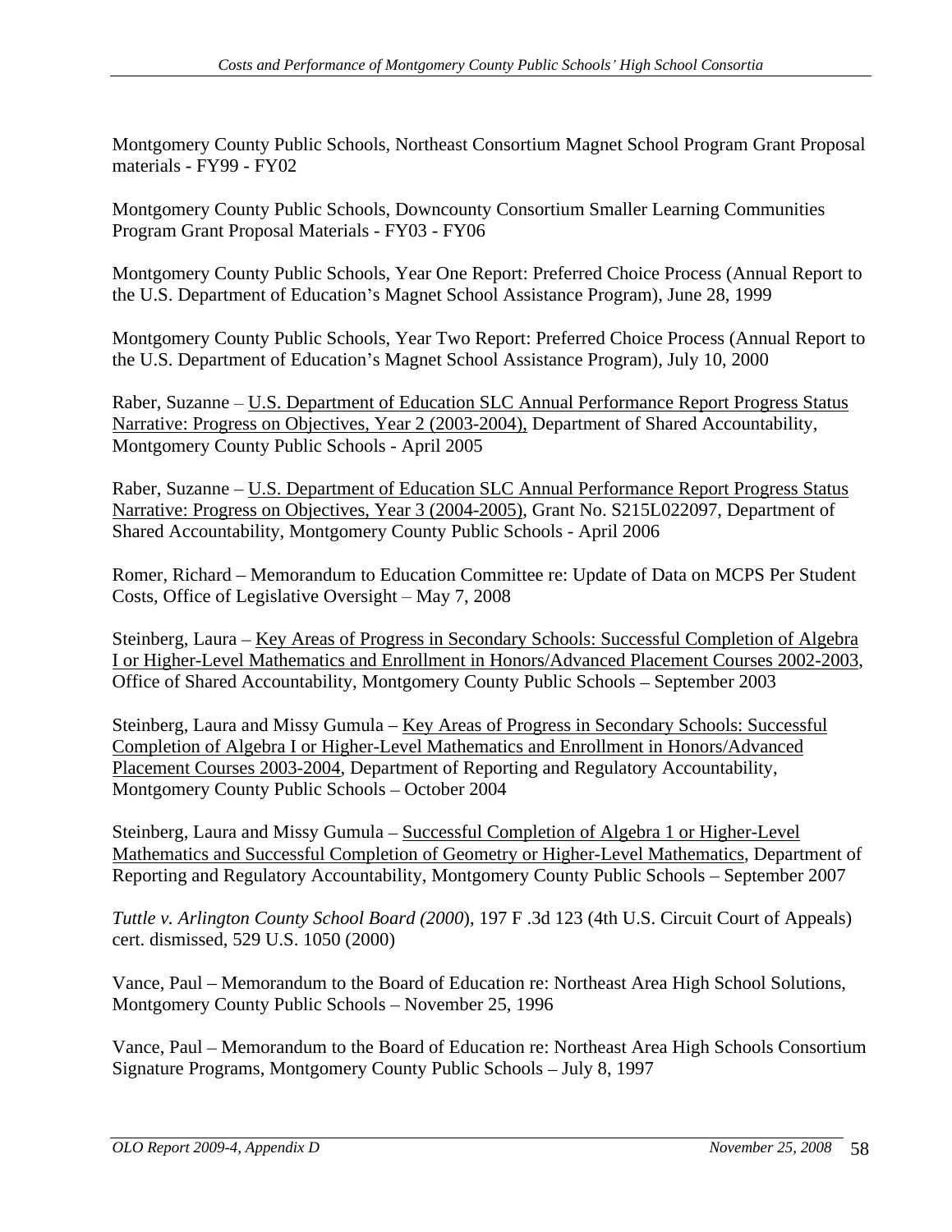Vance, Paul – Memorandum to the Board of Education re: Update on Northeast Consortium Signature Programs, Montgomery County Public Schools - July 28, 1997

Vance, Paul – Memorandum to the Board of Education re: Update on Northeast Consortium Signature Program Goals, Outcomes, and Objectives, Montgomery County Public Schools – August 22, 1997

Vance, Paul – Memorandum to the Board of Education re: Preferred Choice in the Northeast Consortium, Montgomery County Public Schools - October 27, 1997

Vance, Paul – Memorandum to the Board of Education re: Update on Northeast Consortium Student Assignment Process, Montgomery County Public Schools - February 25, 1999

Von Secker, Clare - An Examination of the SAT Results for the Class of 2004, Department of Shared Accountability, Montgomery County Public Schools - August 2004

Von Secker, Clare - An Examination of the SAT Results for the Class of 2005, Department of Shared Accountability, Montgomery County Public Schools - September 2005

Von Secker, Clare - Participation and Performance of the Montgomery County Public Schools Class of June 2006 on the New SAT, Research Brief, Department of Shared Accountability, Montgomery County Public Schools - August 2006

Von Secker, Clare - Advanced Placement Exam Participation and Performance for the MCPS Classes of 2002 to 2006, Department of Shared Accountability, Montgomery County Public Schools November 2006

Von Secker, Clare - 2002 to 2006 AP Exam Participation and Performance for Montgomery County Public Schools Students Enrolled in 15 AP Courses, Research Brief, Department of Shared Accountability, Montgomery County Public Schools – July 2007

Weast, Jerry - Memorandum to the Board of Education re: Northeast Consortium Preferred Choice Guidelines, Montgomery County Public Schools - January 11, 2000

Weast, Jerry - Memorandum to the Board of Education re: Update on Northeast Consortium Student Assignment Process, Montgomery County Public Schools – February 23, 2000

Weast, Jerry - Memorandum to the Board of Education re: Update on Northeast Consortium Student Assignment Process, Montgomery County Public Schools - February 23, 2001

Weast, Jerry - Memorandum to the Board of Education re: 2001 Results of the Scholastics Assessment Test (SAT), Montgomery County Public Schools – August 28, 2001

Weast, Jerry - Memorandum to the Board of Education re: Key Areas of Progress in Secondary Schools, Montgomery County Public Schools - October 15, 2001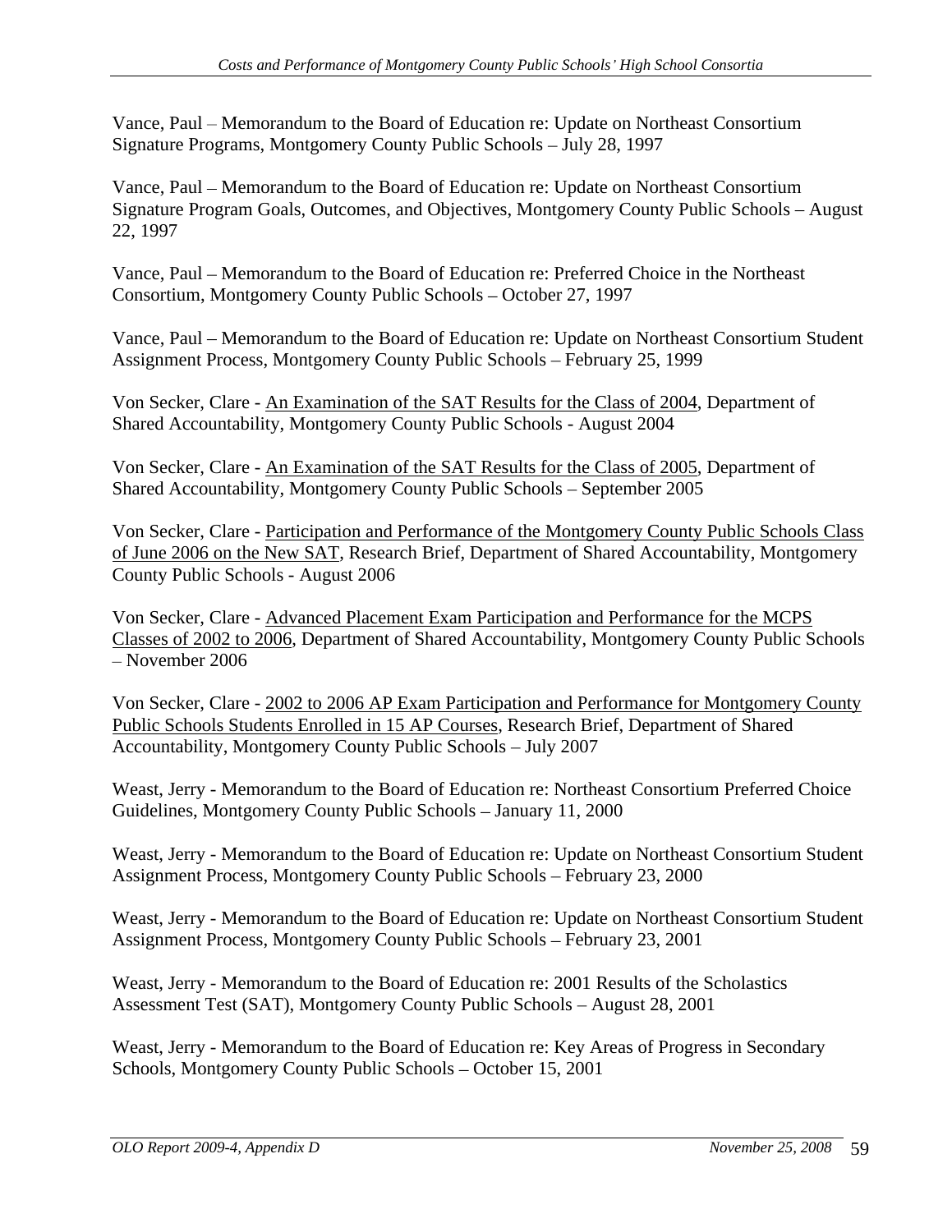Weast, Jerry - Memorandum to the Board of Education re: Update on Northeast Consortium Student Assignment Process, Montgomery County Public Schools – March 27, 2002

Weast, Jerry - Memorandum to the Board of Education re: SAT Results for the Graduating Class of 2002, Montgomery County Public Schools – August 27, 2002

Weast, Jerry - Memorandum to the Board of Education re: Key Areas of Progress in Secondary Schools, Montgomery County Public Schools – October 15, 2002

Weast, Jerry - Memorandum to the Board of Education re: Update on Northeast Consortium Student Assignment Process, Montgomery County Public Schools – February 26, 2003

Weast, Jerry - Memorandum to the Board of Education re: Student Choice and School Assignment Process, for the Downcounty Consortium, Montgomery County Public Schools – February 26, 2003

Weast, Jerry - Memorandum to the Board of Education re: Base Area Recommendations for Downcounty Consortium High Schools, Montgomery County Public Schools - June 23, 2003

Weast, Jerry - Memorandum to the Board of Education re: Student Choice and School Assignment Process for the Downcounty Consortium, Montgomery County Public Schools – June 23, 2003

Weast, Jerry - Memorandum to the Board of Education re: SAT Results for the Graduating Class of 2003, Montgomery County Public Schools – August 26, 2003

Weast, Jerry - Memorandum to the Board of Education re: Update on the Northeast Consortium and the Downcounty Consortium Student Assignment Process, Montgomery County Public Schools March 12, 2004

Weast, Jerry - Memorandum to the Board of Education re: SAT Results for the Class of 2004, Montgomery County Public Schools - August 31, 2004

Weast, Jerry - Memorandum to the Board of Education re: Update on the Downcounty Consortium, Montgomery County Public Schools - October 25, 2004

Weast, Jerry - Memorandum to the Board of Education re: Update on the Northeast Consortium and the Downcounty Consortium Student Assignment Process, Montgomery County Public Schools February 23, 2005

Weast, Jerry - Memorandum to Board of Education re: Recommended FY 2006 Supplemental Appropriation for the Smaller Learning Communities Grant, Montgomery County Public Schools - September 13, 2005.

Weast, Jerry - Memorandum to the Board of Education re: Northeast Consortium Criteria Amendment, Montgomery County Public Schools - September 13, 2005